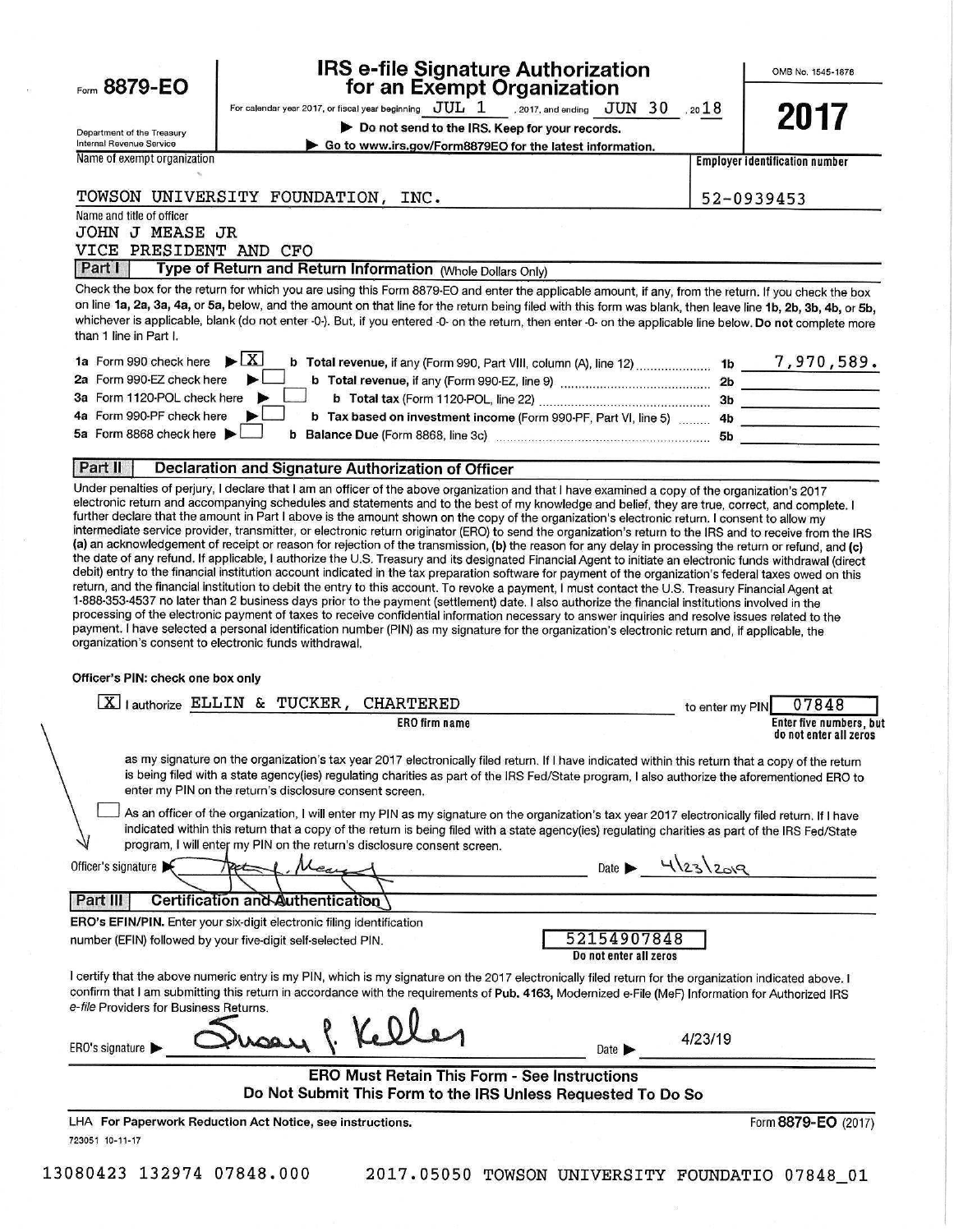|                                |                                  |                                                        | EXTENDED TO MAY 15, 2019                                                                                                                                                   |                                                         | OMB No. 1545-0047                             |
|--------------------------------|----------------------------------|--------------------------------------------------------|----------------------------------------------------------------------------------------------------------------------------------------------------------------------------|---------------------------------------------------------|-----------------------------------------------|
|                                |                                  | <b>990</b>                                             | <b>Return of Organization Exempt From Income Tax</b>                                                                                                                       |                                                         |                                               |
| Form                           |                                  |                                                        | Under section 501(c), 527, or 4947(a)(1) of the Internal Revenue Code (except private foundations)                                                                         |                                                         |                                               |
|                                |                                  | Department of the Treasury<br>Internal Revenue Service | Do not enter social security numbers on this form as it may be made public.<br>Go to www.irs.gov/Form990 for instructions and the latest information.                      |                                                         | <b>Open to Public</b><br>Inspection           |
|                                |                                  |                                                        | JUL 1, 2017<br>A For the 2017 calendar year, or tax year beginning                                                                                                         | and ending JUN 30, 2018                                 |                                               |
|                                | <b>B</b> Check if<br>applicable: |                                                        | <b>C</b> Name of organization                                                                                                                                              | D Employer identification number                        |                                               |
|                                | Address                          |                                                        |                                                                                                                                                                            |                                                         |                                               |
|                                | change<br> Name                  |                                                        | TOWSON UNIVERSITY FOUNDATION, INC.                                                                                                                                         |                                                         |                                               |
|                                | change<br>1Initial               |                                                        | Doing business as                                                                                                                                                          |                                                         | 52-0939453                                    |
|                                | return<br>Final<br>return/       |                                                        | Number and street (or P.O. box if mail is not delivered to street address)<br>Room/suite  <br>8000 YORK ROAD                                                               | E Telephone number                                      | $410 - 704 - 2040$                            |
|                                | termin-<br>ated                  |                                                        | City or town, state or province, country, and ZIP or foreign postal code                                                                                                   | G Gross receipts \$                                     | 21, 128, 860.                                 |
|                                | Amended<br>Ireturn               |                                                        | 21252-0001<br>TOWSON, MD                                                                                                                                                   | H(a) Is this a group return                             |                                               |
|                                | Applica-<br>ltion                |                                                        | F Name and address of principal officer: JOHN J. MEASE, JR                                                                                                                 | for subordinates?                                       | $\sqrt{}$ Yes $\sqrt{}$ $\overline{\rm X}$ No |
|                                | pending                          |                                                        | SAME AS C ABOVE                                                                                                                                                            | $H(b)$ Are all subordinates included? $\Box$ Yes        | <b>No</b>                                     |
|                                |                                  | <b>I</b> Tax exempt status: $X \overline{3}$ 501(c)(3) | $\sqrt{\bullet}$ (insert no.)<br>$501(c)$ (<br>$4947(a)(1)$ or                                                                                                             | 527                                                     | If "No," attach a list. (see instructions)    |
|                                |                                  |                                                        | J Website: WWW.TUFOUNDATION.ORG                                                                                                                                            | $H(c)$ Group exemption number $\blacktriangleright$     |                                               |
|                                |                                  |                                                        | K Form of organization: $X$ Corporation<br>Other $\blacktriangleright$<br>  Trust<br>Association                                                                           | L Year of formation: 1970 M State of legal domicile: MD |                                               |
|                                | Part I                           | <b>Summary</b>                                         |                                                                                                                                                                            |                                                         |                                               |
| Activities & Governance        | 1                                |                                                        | Briefly describe the organization's mission or most significant activities: TO RAISE, INVEST, AND DISBURSE<br>FUNDS FOR THE BENEFIT OF TOWSON UNIVERSITY.                  |                                                         |                                               |
|                                | 2                                |                                                        | Check this box $\blacktriangleright$ $\Box$ if the organization discontinued its operations or disposed of more than 25% of its net assets.                                |                                                         |                                               |
|                                | 3                                |                                                        | Number of voting members of the governing body (Part VI, line 1a)                                                                                                          | $\mathbf{3}$                                            | 23                                            |
|                                | 4                                |                                                        |                                                                                                                                                                            | $\overline{4}$                                          | $\overline{23}$                               |
|                                | 5                                |                                                        |                                                                                                                                                                            | 5                                                       | 98                                            |
|                                | 6                                |                                                        | Total number of volunteers (estimate if necessary)                                                                                                                         | $\bf 6$                                                 | $\overline{23}$                               |
|                                |                                  |                                                        |                                                                                                                                                                            | 7a                                                      | $\overline{0}$ .                              |
|                                |                                  |                                                        |                                                                                                                                                                            | 17ь                                                     | σ.                                            |
|                                |                                  |                                                        |                                                                                                                                                                            | <b>Prior Year</b>                                       | <b>Current Year</b>                           |
|                                | 8                                |                                                        | Contributions and grants (Part VIII, line 1h)                                                                                                                              | 4,906,702.<br>421, 250.                                 | 5,810,149.<br>190, 267.                       |
| Revenue                        | 9                                |                                                        | Program service revenue (Part VIII, line 2g)                                                                                                                               | 3,357,384.                                              | 1,473,173.                                    |
|                                | 10<br>11                         |                                                        | Other revenue (Part VIII, column (A), lines 5, 6d, 8c, 9c, 10c, and 11e)                                                                                                   | 516,907.                                                | 497,000.                                      |
|                                | 12                               |                                                        | Total revenue - add lines 8 through 11 (must equal Part VIII, column (A), line 12)                                                                                         | 9, 202, 243.                                            | 7,970,589.                                    |
|                                |                                  |                                                        |                                                                                                                                                                            | 3,043,323.                                              | 2,838,083.                                    |
|                                | 14                               |                                                        | Benefits paid to or for members (Part IX, column (A), line 4)                                                                                                              | $\overline{\mathbf{0}}$ .                               | $\overline{0}$ .                              |
|                                |                                  |                                                        | Salaries, other compensation, employee benefits (Part IX, column (A), lines 5-10)                                                                                          | 405, 811.                                               | 416,698.                                      |
| Expenses                       |                                  |                                                        |                                                                                                                                                                            | 182,000.                                                | $\overline{0}$ .                              |
|                                |                                  |                                                        |                                                                                                                                                                            |                                                         |                                               |
|                                | 17                               |                                                        |                                                                                                                                                                            | 2,529,466.                                              | 2,537,665.                                    |
|                                | 18                               |                                                        | Total expenses. Add lines 13-17 (must equal Part IX, column (A), line 25) <i></i>                                                                                          | 6, 160, 600.                                            | 5,792,446.                                    |
|                                | 19                               |                                                        |                                                                                                                                                                            | 3,041,643.                                              | 2, 178, 143.                                  |
|                                |                                  |                                                        |                                                                                                                                                                            | <b>Beginning of Current Year</b>                        | <b>End of Year</b>                            |
| Net Assets or<br>Fund Balances | 20                               | Total assets (Part X, line 16)                         |                                                                                                                                                                            | 74,465,302.                                             | 80,654,470.<br>613,676.                       |
|                                | 21                               |                                                        | Total liabilities (Part X, line 26)                                                                                                                                        | 645,862.<br>73,819,440.                                 | 80,040,794.                                   |
|                                | 22<br>Part II                    | Signature Block                                        |                                                                                                                                                                            |                                                         |                                               |
|                                |                                  |                                                        | Under penalties of perjury, I declare that I have examined this return, including accompanying schedules and statements, and to the best of my knowledge and belief, it is |                                                         |                                               |
|                                |                                  |                                                        | true, correct, and complete. Declaration of preparer (other than officer) is based on all information of which preparer has any knowledge.                                 |                                                         |                                               |
|                                |                                  |                                                        |                                                                                                                                                                            |                                                         |                                               |
| Sign                           |                                  |                                                        | Signature of officer                                                                                                                                                       | Date                                                    |                                               |
|                                |                                  |                                                        |                                                                                                                                                                            |                                                         |                                               |

| Here     | JOHN J.                                                                                             | MEASE, JR, VICE PRESIDENT AND CFO |                                       |  |  |  |  |  |
|----------|-----------------------------------------------------------------------------------------------------|-----------------------------------|---------------------------------------|--|--|--|--|--|
|          | Type or print name and title                                                                        |                                   |                                       |  |  |  |  |  |
|          | Print/Type preparer's name                                                                          | Preparer's signature              | Date<br>PTIN<br>Check                 |  |  |  |  |  |
| Paid     | <b>SUSAN KELLER</b>                                                                                 | SUSAN KELLER                      | 4/23/19<br>P00245169<br>self-emploved |  |  |  |  |  |
| Preparer | $\mathsf{L}$ ELLIN & TUCKER,<br>Firm's name                                                         | CHARTERED                         | 52-0959934<br>Firm's EIN              |  |  |  |  |  |
| Use Only | Firm's address 100 EAST PRATT ST. SUITE 200                                                         |                                   |                                       |  |  |  |  |  |
|          | BALTIMORE, MD 21202                                                                                 |                                   | Phone no. $410 - 727 - 5735$          |  |  |  |  |  |
|          | x<br>Yes<br>May the IRS discuss this return with the preparer shown above? (see instructions)<br>No |                                   |                                       |  |  |  |  |  |
|          | $\sim$                                                                                              |                                   |                                       |  |  |  |  |  |

732001 11-28-17 **For Paperwork Reduction Act Notice, see the separate instructions.** LHA Form (2017)

Form **990** (2017)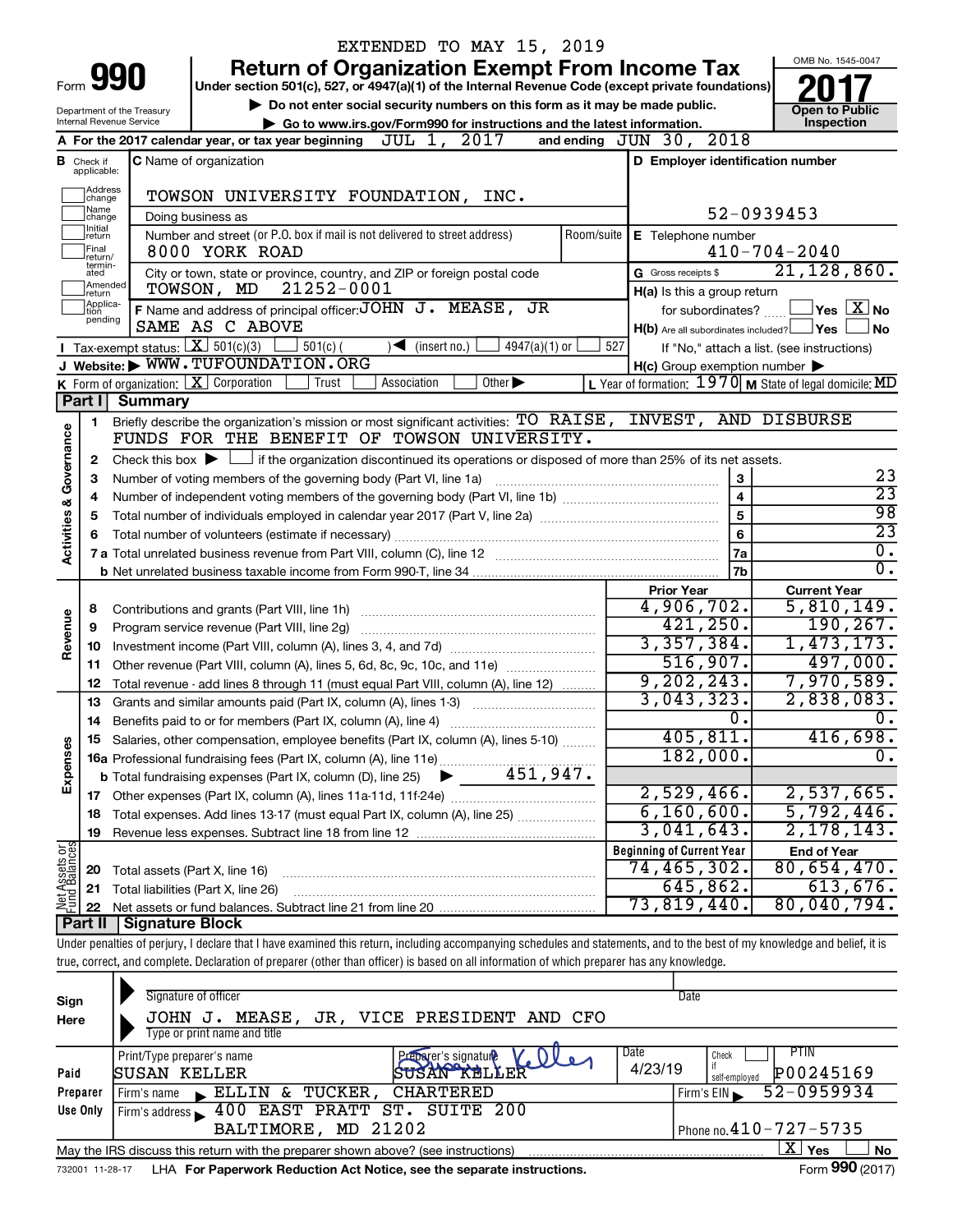|              | 52-0939453<br>TOWSON UNIVERSITY FOUNDATION, INC.<br>Page 2<br>Form 990 (2017)<br>Part III   Statement of Program Service Accomplishments                                                    |
|--------------|---------------------------------------------------------------------------------------------------------------------------------------------------------------------------------------------|
|              | $\overline{\mathbf{X}}$                                                                                                                                                                     |
| 1            | Briefly describe the organization's mission:                                                                                                                                                |
|              | TOWSON UNIVERSITY FOUNDATION, INC. IS ORGANIZED TO RECEIVE, HOLD,                                                                                                                           |
|              | INVEST, MANAGE, USE, DISPOSE OF AND ADMINISTER PROPERTY OF ALL KINDS                                                                                                                        |
|              | WHETHER GIVEN ABSOLUTELY, IN TRUST OR BY WAY OF AGENCY OR OTHERWISE                                                                                                                         |
|              | FOR THE BENEFIT AND PROMOTION OF TOWSON UNIVERSITY OR FOR ALL OF THE                                                                                                                        |
| $\mathbf{2}$ | Did the organization undertake any significant program services during the year which were not listed on the                                                                                |
|              | $\mathsf{Yes}\ \overline{\mathbf{X}}\mathsf{No}$<br>prior Form 990 or 990-EZ?                                                                                                               |
|              | If "Yes," describe these new services on Schedule O.                                                                                                                                        |
| 3            | $ Y_{\mathsf{es}}  \mathsf{X}  _{\mathsf{No}}$<br>Did the organization cease conducting, or make significant changes in how it conducts, any program services?                              |
|              | If "Yes," describe these changes on Schedule O.                                                                                                                                             |
| 4            | Describe the organization's program service accomplishments for each of its three largest program services, as measured by expenses.                                                        |
|              | Section 501(c)(3) and 501(c)(4) organizations are required to report the amount of grants and allocations to others, the total expenses, and                                                |
|              | revenue, if any, for each program service reported.                                                                                                                                         |
|              | $1,522,774.$ (Revenue \$<br>1,522,774.<br>including grants of \$<br>4a (Code:<br>(Expenses \$                                                                                               |
|              | SCHOLARSHIPS AND AWARDS                                                                                                                                                                     |
|              | TOWSON UNIVERSITY FOUNDATION IS COMMITTED TO PROVIDING STUDENTS WITH                                                                                                                        |
|              | THE OPPORTUNITY TO OBTAIN A LIBERAL EDUCATION - AN EDUCATION THAT HELPS                                                                                                                     |
|              | STUDENTS DEVELOP THE ABILITY TO THINK CRITICALLY; TO BE LITERATE,                                                                                                                           |
|              | INFORMED AND ARTICULATE; TO HONOR DIVERSITY; TO DISCUSS AND DEBATE                                                                                                                          |
|              | IDEAS AND ISSUES FROM MULTIPLE PERSPECTIVES, AND TO BE CAPABLE OF                                                                                                                           |
|              | TAKING ON RESPONSIBILITY IN AN EVER-CHANGING WORLD.<br>TO CREATE THOSE                                                                                                                      |
|              | OPPORTUNITIES, MANY STUDENTS NEED AND DESERVE FINANCIAL ASSISTANCE.<br>AS                                                                                                                   |
|              | OF JUNE 30, 2018, TOWSON UNIVERSITY FOUNDATION HAD 300 ENDOWED                                                                                                                              |
|              | SCHOLARSHIPS AND PRESENTS ADDITIONAL CASH AWARDS EACH YEAR TO DESERVING                                                                                                                     |
|              | STUDENTS FROM EXISTING OPERATING FUNDS.<br>SINCE STATE OF MARYLAND                                                                                                                          |
|              | FUNDING NOW ACCOUNTS FOR LESS THAN 1/3 OF THE COST OF A TOWSON                                                                                                                              |
| 4b           | 182,420.<br>(Expenses \$<br>including grants of \$<br>) (Revenue \$<br>(Code:                                                                                                               |
|              | <b>ATHLETIC PROGRAMS</b>                                                                                                                                                                    |
|              | THE FOUNDATION SOLICITS AND MANAGES FUNDS IN SUPPORT OF THE                                                                                                                                 |
|              | UNIVERSITY'S ALIGNED VISION FOR ATHLETICS, WHICH STATES<br>"TOWSON                                                                                                                          |
|              | UNIVERSITY IS COMMITTED TO A FINANCIALLY STABLE, GENDER-EQUITABLE AND                                                                                                                       |
|              | COMPETITIVE ATHLETICS PROGRAM.<br>THE UNIVERSITY WILL CONTINUE TO SUPPORT                                                                                                                   |
|              | THESE GOALS BY PLACING ACADEMICS FIRST.<br>WE WILL SUPPORT<br>OPPORTUNITIES                                                                                                                 |
|              | FOR ALL TOWSON STUDENTS TO PARTICIPATE IN A RANGE OF SPORTS ACTIVITIES                                                                                                                      |
|              | AND LEADERSHIP OPPORTUNITIES THAT SUPPORT PHYSICAL WELL-BEING AND                                                                                                                           |
|              | PERSONAL EXCELLENCE." THE UNIVERSITY CURRENTLY FIELDS 19 DIVISION I                                                                                                                         |
|              | ATHLETIC TEAMS (13 IN WOMEN'S SPORTS, 6 IN MEN'S SPORTS).                                                                                                                                   |
|              |                                                                                                                                                                                             |
|              |                                                                                                                                                                                             |
|              | 1, 233, 984. including grants of \$ $1$ , 233, 984. ) (Revenue \$<br>(Expenses \$<br>4c (Code:                                                                                              |
|              | UNIVERSITY SUPPORT                                                                                                                                                                          |
|              | TO CREATE AN ENVIRONMENT THAT IS CONDUCIVE TO LEARNING, INSTITUTIONS OF                                                                                                                     |
|              | HIGHER LEARNING MUST HAVE PROPER FACILITIES AND FACULTY DEDICATED TO                                                                                                                        |
|              | TEACHING. FUNDS ARE MADE AVAILABLE FOR USE BY THE UNIVERSITY                                                                                                                                |
|              | PRESIDENT, THE VICE PRESIDENTS AND THE DEANS OF THE SEVEN COLLEGES TO                                                                                                                       |
|              | SUPPORT AREAS WHERE IMPROVEMENTS ARE NEEDED. WE REMAIN COMMITTED TO                                                                                                                         |
|              | OUR GOAL OF HELPING THE UNIVERSITY ATTRACT, HIRE AND RETAIN FACULTY                                                                                                                         |
|              | MEMBERS WHO ARE LEADERS IN THEIR FIELD OF STUDY, AND WHO HAVE                                                                                                                               |
|              | DEMONSTRATED SUPERIOR TEACHING SKILLS. TO KEEP THEM CURRENT ON NEW                                                                                                                          |
|              | DEVELOPMENTS IN THEIR FIELD AND TEACHING METHODS, THEY ARE ENCOURAGED                                                                                                                       |
|              | TO PERFORM RESEARCH AND TO ATTEND SEMINARS AND CONFERENCES.<br>ΙN                                                                                                                           |
|              |                                                                                                                                                                                             |
|              |                                                                                                                                                                                             |
|              |                                                                                                                                                                                             |
|              | 4d Other program services (Describe in Schedule O.)                                                                                                                                         |
|              | ADDITION TO FUNDING PROVIDED BY DONORS, THE FOUNDATION ALSO MAKES FUNDS<br>$81$ , $325$ .) (Revenue \$<br>489, 228.<br>$1,788,051$ and $\frac{1}{2}$ including grants of \$<br>(Expenses \$ |
|              | 4,727,229.<br>4e Total program service expenses                                                                                                                                             |
|              | Form 990 (2017)<br>SEE SCHEDULE O FOR CONTINUATION(S)<br>732002 11-28-17                                                                                                                    |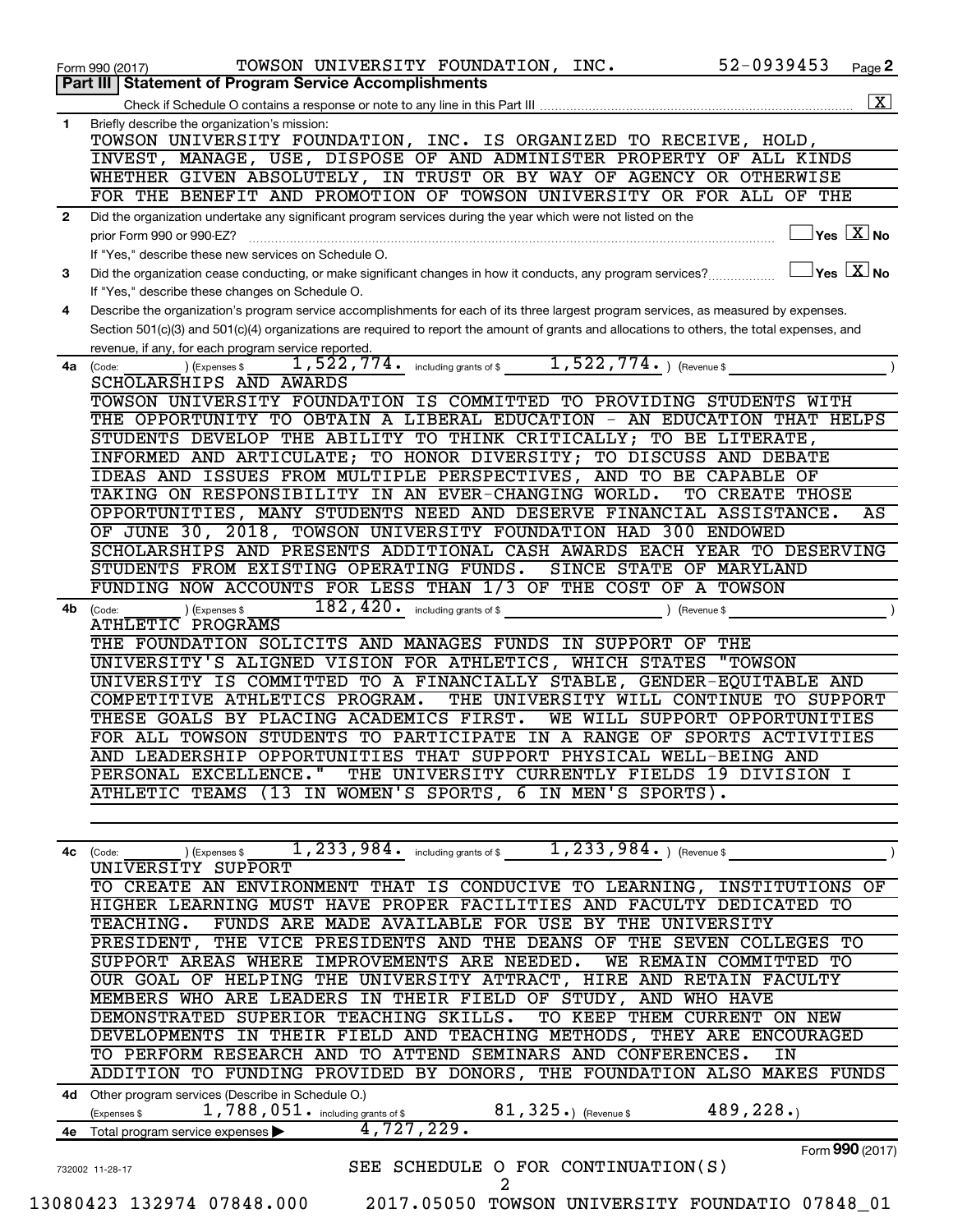|  | Form 990 (2017) |  |
|--|-----------------|--|
|  |                 |  |

Form 990 (2017) Page TOWSON UNIVERSITY FOUNDATION, INC. 52-0939453

|     | <b>Checklist of Required Schedules</b><br><b>Part IV</b>                                                                                                                                                                                          |                 |                         |                         |
|-----|---------------------------------------------------------------------------------------------------------------------------------------------------------------------------------------------------------------------------------------------------|-----------------|-------------------------|-------------------------|
|     |                                                                                                                                                                                                                                                   |                 | Yes                     | No.                     |
| 1   | Is the organization described in section $501(c)(3)$ or $4947(a)(1)$ (other than a private foundation)?                                                                                                                                           |                 |                         |                         |
|     |                                                                                                                                                                                                                                                   | 1               | X                       |                         |
| 2   |                                                                                                                                                                                                                                                   | $\mathbf{2}$    | $\overline{\textbf{X}}$ |                         |
| 3   | Did the organization engage in direct or indirect political campaign activities on behalf of or in opposition to candidates for                                                                                                                   |                 |                         |                         |
|     |                                                                                                                                                                                                                                                   | 3               |                         | x                       |
| 4   | Section 501(c)(3) organizations. Did the organization engage in lobbying activities, or have a section 501(h) election in effect                                                                                                                  |                 |                         |                         |
|     |                                                                                                                                                                                                                                                   | 4               |                         | х                       |
| 5   | Is the organization a section 501(c)(4), 501(c)(5), or 501(c)(6) organization that receives membership dues, assessments, or                                                                                                                      |                 |                         |                         |
|     |                                                                                                                                                                                                                                                   | 5               |                         | х                       |
| 6   | Did the organization maintain any donor advised funds or any similar funds or accounts for which donors have the right to                                                                                                                         |                 |                         |                         |
|     | provide advice on the distribution or investment of amounts in such funds or accounts? If "Yes," complete Schedule D, Part I                                                                                                                      | 6               |                         | х                       |
| 7   | Did the organization receive or hold a conservation easement, including easements to preserve open space,                                                                                                                                         |                 |                         |                         |
|     |                                                                                                                                                                                                                                                   | $\overline{7}$  |                         | х                       |
| 8   | Did the organization maintain collections of works of art, historical treasures, or other similar assets? If "Yes," complete                                                                                                                      |                 |                         |                         |
|     | Schedule D, Part III <b>Marting Community</b> Construction of the Construction of the Construction of the Construction of the Construction of the Construction of the Construction of the Construction of the Construction of the C               | 8               | X                       |                         |
| 9   | Did the organization report an amount in Part X, line 21, for escrow or custodial account liability, serve as a custodian for                                                                                                                     |                 |                         |                         |
|     | amounts not listed in Part X; or provide credit counseling, debt management, credit repair, or debt negotiation services?                                                                                                                         |                 |                         |                         |
|     | If "Yes," complete Schedule D, Part IV                                                                                                                                                                                                            | 9               |                         | х                       |
| 10  | Did the organization, directly or through a related organization, hold assets in temporarily restricted endowments, permanent                                                                                                                     |                 |                         |                         |
|     |                                                                                                                                                                                                                                                   | 10              | X                       |                         |
| 11  | If the organization's answer to any of the following questions is "Yes," then complete Schedule D, Parts VI, VII, VIII, IX, or X                                                                                                                  |                 |                         |                         |
|     | as applicable.                                                                                                                                                                                                                                    |                 |                         |                         |
|     | a Did the organization report an amount for land, buildings, and equipment in Part X, line 10? If "Yes," complete Schedule D,                                                                                                                     |                 |                         |                         |
|     | Part VI                                                                                                                                                                                                                                           | 11a             | х                       |                         |
|     | <b>b</b> Did the organization report an amount for investments - other securities in Part X, line 12 that is 5% or more of its total                                                                                                              |                 |                         |                         |
|     |                                                                                                                                                                                                                                                   | 11 <sub>b</sub> | х                       |                         |
|     | c Did the organization report an amount for investments - program related in Part X, line 13 that is 5% or more of its total                                                                                                                      |                 |                         |                         |
|     |                                                                                                                                                                                                                                                   | 11c             |                         | x                       |
|     | d Did the organization report an amount for other assets in Part X, line 15 that is 5% or more of its total assets reported in                                                                                                                    |                 |                         | х                       |
|     |                                                                                                                                                                                                                                                   | 11d             |                         | $\overline{\texttt{x}}$ |
|     |                                                                                                                                                                                                                                                   | 11e             |                         |                         |
|     | f Did the organization's separate or consolidated financial statements for the tax year include a footnote that addresses                                                                                                                         |                 | Χ                       |                         |
|     | the organization's liability for uncertain tax positions under FIN 48 (ASC 740)? If "Yes," complete Schedule D, Part X<br>12a Did the organization obtain separate, independent audited financial statements for the tax year? If "Yes," complete | 11f             |                         |                         |
|     | Schedule D, Parts XI and XII                                                                                                                                                                                                                      | 12a             | х                       |                         |
|     | <b>b</b> Was the organization included in consolidated, independent audited financial statements for the tax year?                                                                                                                                |                 |                         |                         |
|     | If "Yes," and if the organization answered "No" to line 12a, then completing Schedule D, Parts XI and XII is optional                                                                                                                             | 12b             |                         | х                       |
| 13  |                                                                                                                                                                                                                                                   | 13              |                         | $\overline{\textbf{x}}$ |
| 14a |                                                                                                                                                                                                                                                   | 14a             |                         | $\overline{\textbf{X}}$ |
| b   | Did the organization have aggregate revenues or expenses of more than \$10,000 from grantmaking, fundraising, business,                                                                                                                           |                 |                         |                         |
|     | investment, and program service activities outside the United States, or aggregate foreign investments valued at \$100,000                                                                                                                        |                 |                         |                         |
|     |                                                                                                                                                                                                                                                   | 14b             |                         | х                       |
| 15  | Did the organization report on Part IX, column (A), line 3, more than \$5,000 of grants or other assistance to or for any                                                                                                                         |                 |                         |                         |
|     |                                                                                                                                                                                                                                                   | 15              |                         | х                       |
| 16  | Did the organization report on Part IX, column (A), line 3, more than \$5,000 of aggregate grants or other assistance to                                                                                                                          |                 |                         |                         |
|     |                                                                                                                                                                                                                                                   | 16              |                         | х                       |
| 17  | Did the organization report a total of more than \$15,000 of expenses for professional fundraising services on Part IX,                                                                                                                           |                 |                         |                         |
|     |                                                                                                                                                                                                                                                   | 17              |                         | x                       |
| 18  | Did the organization report more than \$15,000 total of fundraising event gross income and contributions on Part VIII, lines                                                                                                                      |                 |                         |                         |
|     |                                                                                                                                                                                                                                                   | 18              | Х                       |                         |
| 19  | Did the organization report more than \$15,000 of gross income from gaming activities on Part VIII, line 9a? If "Yes,"                                                                                                                            |                 |                         |                         |
|     |                                                                                                                                                                                                                                                   | 19              |                         | x                       |

Form (2017) **990**

732003 11-28-17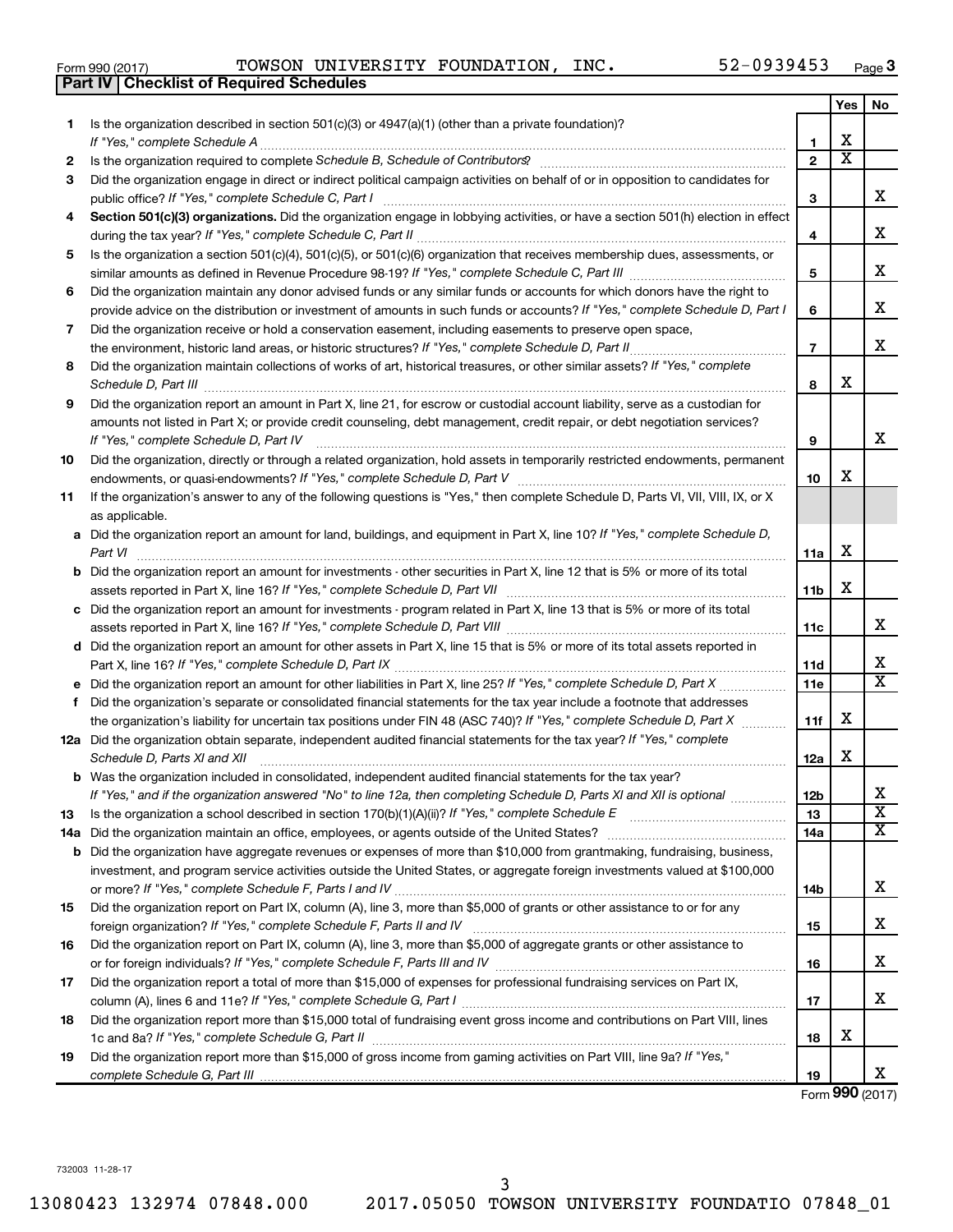| Form 990 (2017) | TOWSON UNIVERSITY FOUNDATION, |  | INC. | $52 - 0939453$ | Page |  |
|-----------------|-------------------------------|--|------|----------------|------|--|
|-----------------|-------------------------------|--|------|----------------|------|--|

|    | <b>Part IV   Checklist of Required Schedules (continued)</b>                                                                      |                 |                         |                         |
|----|-----------------------------------------------------------------------------------------------------------------------------------|-----------------|-------------------------|-------------------------|
|    |                                                                                                                                   |                 | Yes                     | No                      |
|    | 20a Did the organization operate one or more hospital facilities? If "Yes," complete Schedule H                                   | 20a             |                         | x                       |
| b  |                                                                                                                                   | 20 <sub>b</sub> |                         |                         |
| 21 | Did the organization report more than \$5,000 of grants or other assistance to any domestic organization or                       |                 |                         |                         |
|    |                                                                                                                                   | 21              | X                       |                         |
| 22 | Did the organization report more than \$5,000 of grants or other assistance to or for domestic individuals on                     |                 |                         |                         |
|    |                                                                                                                                   | 22              |                         | x                       |
| 23 | Did the organization answer "Yes" to Part VII, Section A, line 3, 4, or 5 about compensation of the organization's current        |                 |                         |                         |
|    | and former officers, directors, trustees, key employees, and highest compensated employees? If "Yes," complete                    |                 |                         |                         |
|    | Schedule J                                                                                                                        | 23              | X                       |                         |
|    | 24a Did the organization have a tax-exempt bond issue with an outstanding principal amount of more than \$100,000 as of the       |                 |                         |                         |
|    | last day of the year, that was issued after December 31, 2002? If "Yes," answer lines 24b through 24d and complete                |                 |                         |                         |
|    | Schedule K. If "No", go to line 25a                                                                                               | 24a             |                         | x                       |
| b  |                                                                                                                                   | 24 <sub>b</sub> |                         |                         |
|    | Did the organization maintain an escrow account other than a refunding escrow at any time during the year to defease              |                 |                         |                         |
|    |                                                                                                                                   | 24c             |                         |                         |
|    |                                                                                                                                   | 24d             |                         |                         |
|    | 25a Section 501(c)(3), 501(c)(4), and 501(c)(29) organizations. Did the organization engage in an excess benefit                  |                 |                         |                         |
|    |                                                                                                                                   | 25a             |                         | x                       |
| b  | Is the organization aware that it engaged in an excess benefit transaction with a disqualified person in a prior year, and        |                 |                         |                         |
|    | that the transaction has not been reported on any of the organization's prior Forms 990 or 990-EZ? If "Yes," complete             |                 |                         |                         |
|    | Schedule L, Part I                                                                                                                | 25b             |                         | X                       |
| 26 | Did the organization report any amount on Part X, line 5, 6, or 22 for receivables from or payables to any current or             |                 |                         |                         |
|    | former officers, directors, trustees, key employees, highest compensated employees, or disqualified persons? If "Yes,"            |                 |                         |                         |
|    | complete Schedule L, Part II                                                                                                      | 26              |                         | х                       |
| 27 | Did the organization provide a grant or other assistance to an officer, director, trustee, key employee, substantial              |                 |                         |                         |
|    | contributor or employee thereof, a grant selection committee member, or to a 35% controlled entity or family member               |                 |                         |                         |
|    |                                                                                                                                   | 27              |                         | x                       |
| 28 | Was the organization a party to a business transaction with one of the following parties (see Schedule L, Part IV                 |                 |                         |                         |
|    | instructions for applicable filing thresholds, conditions, and exceptions):                                                       |                 |                         |                         |
| а  | A current or former officer, director, trustee, or key employee? If "Yes," complete Schedule L, Part IV                           | 28a             |                         | x                       |
| b  | A family member of a current or former officer, director, trustee, or key employee? If "Yes," complete Schedule L, Part IV        | 28 <sub>b</sub> |                         | $\overline{\textbf{X}}$ |
|    | c An entity of which a current or former officer, director, trustee, or key employee (or a family member thereof) was an officer, |                 |                         |                         |
|    | director, trustee, or direct or indirect owner? If "Yes," complete Schedule L, Part IV                                            | 28c             |                         | х                       |
| 29 |                                                                                                                                   | 29              | $\overline{\mathbf{X}}$ |                         |
| 30 | Did the organization receive contributions of art, historical treasures, or other similar assets, or qualified conservation       |                 |                         |                         |
|    |                                                                                                                                   | 30              | X                       |                         |
| 31 | Did the organization liquidate, terminate, or dissolve and cease operations?                                                      |                 |                         |                         |
|    |                                                                                                                                   | 31              |                         | x                       |
| 32 | Did the organization sell, exchange, dispose of, or transfer more than 25% of its net assets? If "Yes," complete                  |                 |                         |                         |
|    |                                                                                                                                   | 32              |                         | x                       |
| 33 | Did the organization own 100% of an entity disregarded as separate from the organization under Regulations                        |                 |                         |                         |
|    |                                                                                                                                   | 33              |                         | x                       |
| 34 | Was the organization related to any tax-exempt or taxable entity? If "Yes," complete Schedule R, Part II, III, or IV, and         |                 |                         |                         |
|    | Part V, line 1                                                                                                                    | 34              |                         | х                       |
|    |                                                                                                                                   | 35a             |                         | X                       |
|    | b If "Yes" to line 35a, did the organization receive any payment from or engage in any transaction with a controlled entity       |                 |                         |                         |
|    |                                                                                                                                   | 35 <sub>b</sub> |                         |                         |
| 36 | Section 501(c)(3) organizations. Did the organization make any transfers to an exempt non-charitable related organization?        |                 |                         |                         |
|    |                                                                                                                                   | 36              |                         | x                       |
| 37 | Did the organization conduct more than 5% of its activities through an entity that is not a related organization                  |                 |                         |                         |
|    |                                                                                                                                   | 37              |                         | x                       |
| 38 | Did the organization complete Schedule O and provide explanations in Schedule O for Part VI, lines 11b and 19?                    |                 |                         |                         |
|    |                                                                                                                                   | 38              | X                       |                         |

Form (2017) **990**

732004 11-28-17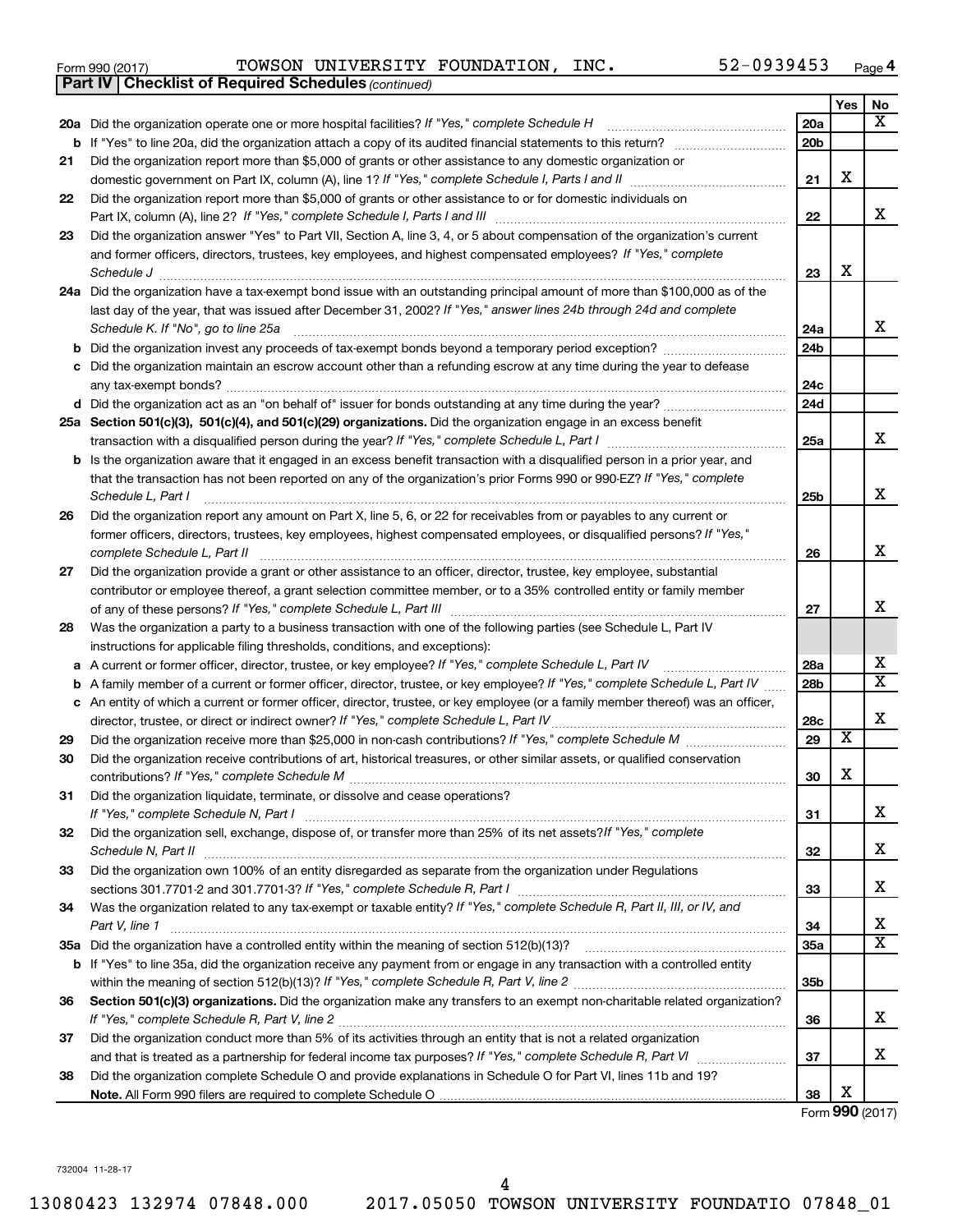|               | 52-0939453<br>TOWSON UNIVERSITY FOUNDATION, INC.<br>Form 990 (2017)                                                                             |                 |                         | Page 5    |
|---------------|-------------------------------------------------------------------------------------------------------------------------------------------------|-----------------|-------------------------|-----------|
| <b>Part V</b> | <b>Statements Regarding Other IRS Filings and Tax Compliance</b>                                                                                |                 |                         |           |
|               | Check if Schedule O contains a response or note to any line in this Part V                                                                      |                 |                         |           |
|               |                                                                                                                                                 |                 | Yes                     | <b>No</b> |
|               | 106<br>1a                                                                                                                                       |                 |                         |           |
|               | $\Omega$<br>1 <sub>b</sub><br>Enter the number of Forms W-2G included in line 1a. Enter -0- if not applicable                                   |                 |                         |           |
|               | Did the organization comply with backup withholding rules for reportable payments to vendors and reportable gaming                              |                 |                         |           |
|               |                                                                                                                                                 | 1c              | х                       |           |
|               | 2a Enter the number of employees reported on Form W-3, Transmittal of Wage and Tax Statements,                                                  |                 |                         |           |
|               | 98<br>filed for the calendar year ending with or within the year covered by this return<br>2a                                                   |                 |                         |           |
|               |                                                                                                                                                 | 2 <sub>b</sub>  | X                       |           |
|               |                                                                                                                                                 |                 |                         |           |
|               | 3a Did the organization have unrelated business gross income of \$1,000 or more during the year?                                                | За              |                         | х         |
|               |                                                                                                                                                 | 3 <sub>b</sub>  |                         |           |
|               | 4a At any time during the calendar year, did the organization have an interest in, or a signature or other authority over, a                    |                 |                         |           |
|               | financial account in a foreign country (such as a bank account, securities account, or other financial account)?                                | 4a              |                         | x         |
|               | <b>b</b> If "Yes," enter the name of the foreign country: $\blacktriangleright$                                                                 |                 |                         |           |
|               | See instructions for filing requirements for FinCEN Form 114, Report of Foreign Bank and Financial Accounts (FBAR).                             |                 |                         |           |
|               |                                                                                                                                                 | 5a              |                         | х         |
|               |                                                                                                                                                 | 5 <sub>b</sub>  |                         | х         |
|               |                                                                                                                                                 | 5с              |                         |           |
|               | 6a Does the organization have annual gross receipts that are normally greater than \$100,000, and did the organization solicit                  |                 |                         |           |
|               |                                                                                                                                                 | 6a              | х                       |           |
|               | <b>b</b> If "Yes," did the organization include with every solicitation an express statement that such contributions or gifts                   |                 |                         |           |
|               | were not tax deductible?                                                                                                                        | 6b              | х                       |           |
| 7             | Organizations that may receive deductible contributions under section 170(c).                                                                   |                 |                         |           |
|               | Did the organization receive a payment in excess of \$75 made partly as a contribution and partly for goods and services provided to the payor? | 7a              | х                       |           |
|               |                                                                                                                                                 | 7b              | $\overline{\mathbf{x}}$ |           |
|               | c Did the organization sell, exchange, or otherwise dispose of tangible personal property for which it was required                             |                 |                         |           |
|               |                                                                                                                                                 | 7с              |                         | X         |
|               | 7d                                                                                                                                              |                 |                         |           |
|               |                                                                                                                                                 | 7е              |                         | х         |
| f.            |                                                                                                                                                 | 7f              |                         | х         |
|               | If the organization received a contribution of qualified intellectual property, did the organization file Form 8899 as required?                | 7g              |                         |           |
|               | h If the organization received a contribution of cars, boats, airplanes, or other vehicles, did the organization file a Form 1098-C?            | 7h              |                         |           |
| 8             | Sponsoring organizations maintaining donor advised funds. Did a donor advised fund maintained by the                                            |                 |                         |           |
|               |                                                                                                                                                 | 8               |                         |           |
|               | Sponsoring organizations maintaining donor advised funds.                                                                                       |                 |                         |           |
| а             | Did the sponsoring organization make any taxable distributions under section 4966?                                                              | 9а              |                         |           |
| b             |                                                                                                                                                 | 9b              |                         |           |
| 10            | Section 501(c)(7) organizations. Enter:                                                                                                         |                 |                         |           |
| а             | 10a                                                                                                                                             |                 |                         |           |
| b             | Gross receipts, included on Form 990, Part VIII, line 12, for public use of club facilities<br>10b                                              |                 |                         |           |
| 11            | Section 501(c)(12) organizations. Enter:                                                                                                        |                 |                         |           |
| а             | 11a                                                                                                                                             |                 |                         |           |
|               | b Gross income from other sources (Do not net amounts due or paid to other sources against                                                      |                 |                         |           |
|               | amounts due or received from them.)<br>11b                                                                                                      |                 |                         |           |
|               | 12a Section 4947(a)(1) non-exempt charitable trusts. Is the organization filing Form 990 in lieu of Form 1041?                                  | 12a             |                         |           |
|               | 12b<br><b>b</b> If "Yes," enter the amount of tax-exempt interest received or accrued during the year                                           |                 |                         |           |
| 13            | Section 501(c)(29) qualified nonprofit health insurance issuers.                                                                                |                 |                         |           |
|               | a Is the organization licensed to issue qualified health plans in more than one state?                                                          | 13a             |                         |           |
|               | Note. See the instructions for additional information the organization must report on Schedule O.                                               |                 |                         |           |
|               | <b>b</b> Enter the amount of reserves the organization is required to maintain by the states in which the                                       |                 |                         |           |
|               | 13b                                                                                                                                             |                 |                         |           |
|               | 13c                                                                                                                                             |                 |                         | х         |
|               | 14a Did the organization receive any payments for indoor tanning services during the tax year?                                                  | 14a             |                         |           |
|               |                                                                                                                                                 | 14 <sub>b</sub> | Form 990 (2017)         |           |
|               |                                                                                                                                                 |                 |                         |           |

732005 11-28-17

5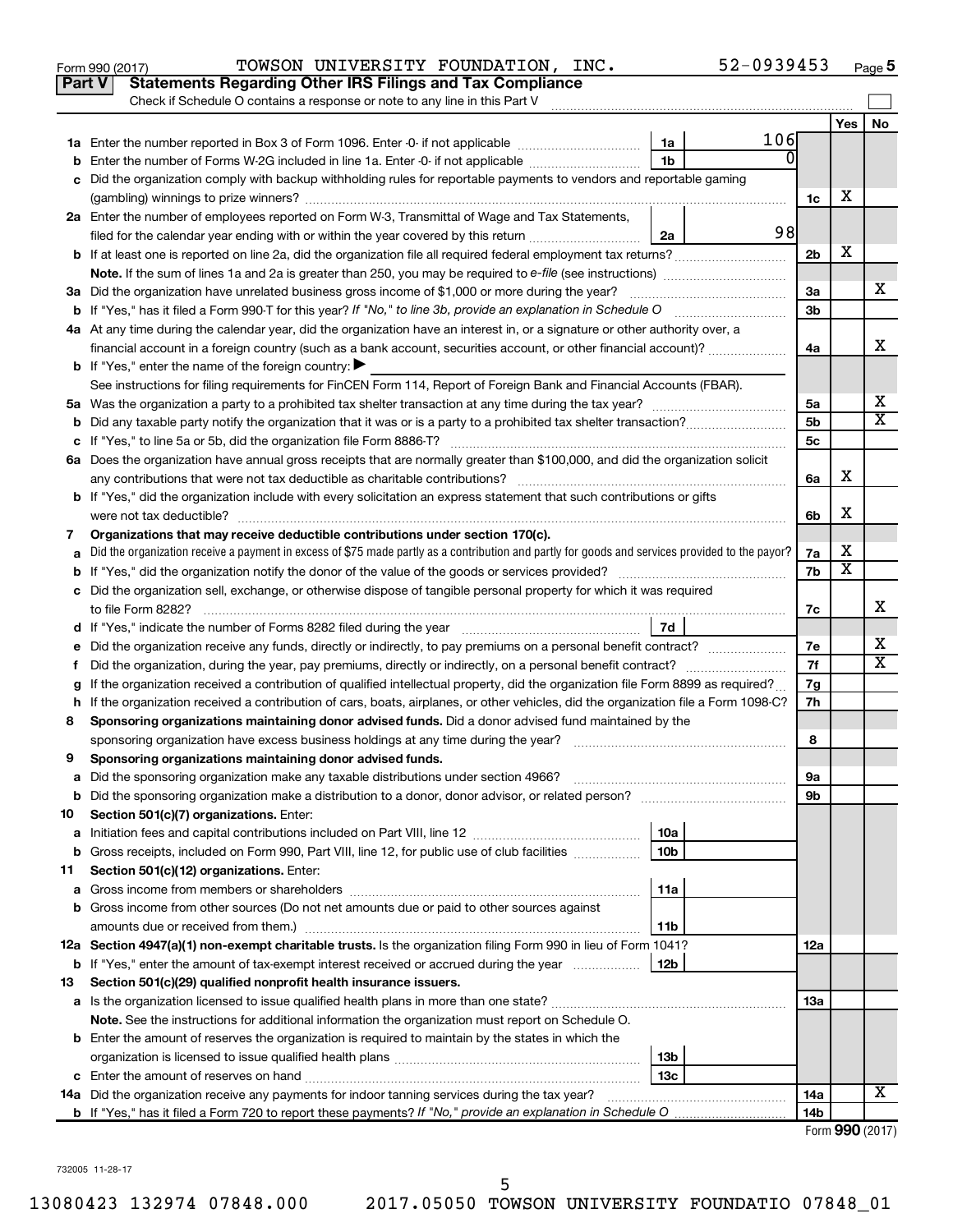Form 990 (2017) Page TOWSON UNIVERSITY FOUNDATION, INC. 52-0939453

**Part VI** Governance, Management, and Disclosure For each "Yes" response to lines 2 through 7b below, and for a "No" response *to line 8a, 8b, or 10b below, describe the circumstances, processes, or changes in Schedule O. See instructions.*

|     | <b>Section A. Governing Body and Management</b>                                                                                           |                               |                         |                         |  |
|-----|-------------------------------------------------------------------------------------------------------------------------------------------|-------------------------------|-------------------------|-------------------------|--|
|     |                                                                                                                                           |                               |                         | <b>Yes</b>              |  |
|     | 1a Enter the number of voting members of the governing body at the end of the tax year                                                    | 1a                            | 23                      |                         |  |
|     | If there are material differences in voting rights among members of the governing body, or if the governing                               |                               |                         |                         |  |
|     | body delegated broad authority to an executive committee or similar committee, explain in Schedule O.                                     |                               |                         |                         |  |
|     | <b>b</b> Enter the number of voting members included in line 1a, above, who are independent                                               | 1b                            | 23                      |                         |  |
| 2   | Did any officer, director, trustee, or key employee have a family relationship or a business relationship with any other                  |                               |                         |                         |  |
|     |                                                                                                                                           |                               | $\mathbf{2}$            |                         |  |
| 3   | Did the organization delegate control over management duties customarily performed by or under the direct supervision                     |                               |                         |                         |  |
|     |                                                                                                                                           |                               |                         |                         |  |
|     |                                                                                                                                           |                               | 3                       |                         |  |
| 4   | Did the organization make any significant changes to its governing documents since the prior Form 990 was filed?                          |                               | $\overline{\mathbf{4}}$ |                         |  |
| 5   |                                                                                                                                           |                               | 5                       |                         |  |
| 6   |                                                                                                                                           |                               | 6                       |                         |  |
| 7a  | Did the organization have members, stockholders, or other persons who had the power to elect or appoint one or                            |                               |                         |                         |  |
|     |                                                                                                                                           |                               | 7a                      |                         |  |
|     | <b>b</b> Are any governance decisions of the organization reserved to (or subject to approval by) members, stockholders, or               |                               |                         |                         |  |
|     | persons other than the governing body?                                                                                                    |                               | 7b                      |                         |  |
| 8   | Did the organization contemporaneously document the meetings held or written actions undertaken during the year by the following:         |                               |                         |                         |  |
|     |                                                                                                                                           |                               | 8a                      | х                       |  |
|     |                                                                                                                                           |                               | 8b                      | $\overline{\mathbf{x}}$ |  |
| 9   | Is there any officer, director, trustee, or key employee listed in Part VII, Section A, who cannot be reached at the                      |                               |                         |                         |  |
|     | organization's mailing address? If "Yes," provide the names and addresses in Schedule O multimarrow multimarrow                           |                               | 9                       |                         |  |
|     | Section B. Policies (This Section B requests information about policies not required by the Internal Revenue Code.)                       |                               |                         |                         |  |
|     |                                                                                                                                           |                               |                         |                         |  |
|     |                                                                                                                                           |                               |                         | Yes                     |  |
|     |                                                                                                                                           |                               | 10a                     |                         |  |
|     | <b>b</b> If "Yes," did the organization have written policies and procedures governing the activities of such chapters, affiliates,       |                               |                         |                         |  |
|     |                                                                                                                                           |                               | 10b                     |                         |  |
|     | 11a Has the organization provided a complete copy of this Form 990 to all members of its governing body before filing the form?           |                               | 11a                     | X                       |  |
|     | <b>b</b> Describe in Schedule O the process, if any, used by the organization to review this Form 990.                                    |                               |                         |                         |  |
| 12a | Did the organization have a written conflict of interest policy? If "No," go to line 13                                                   |                               | 12a                     | x                       |  |
| b   |                                                                                                                                           |                               | 12 <sub>b</sub>         | $\overline{\mathbf{X}}$ |  |
| c   | Did the organization regularly and consistently monitor and enforce compliance with the policy? If "Yes," describe                        |                               |                         |                         |  |
|     | in Schedule O how this was done <i>manufacture contract to the set of the set of the set of the set of the set of t</i>                   |                               | 12c                     | х                       |  |
| 13  |                                                                                                                                           |                               | 13                      | $\overline{\mathbf{X}}$ |  |
| 14  | Did the organization have a written document retention and destruction policy? [11] manufaction manufaction in                            |                               | 14                      | $\overline{\mathbf{X}}$ |  |
|     |                                                                                                                                           |                               |                         |                         |  |
| 15  | Did the process for determining compensation of the following persons include a review and approval by independent                        |                               |                         |                         |  |
|     | persons, comparability data, and contemporaneous substantiation of the deliberation and decision?                                         |                               |                         |                         |  |
|     |                                                                                                                                           |                               | 15a                     | x                       |  |
|     |                                                                                                                                           |                               | 15b                     | $\overline{\textbf{x}}$ |  |
|     | If "Yes" to line 15a or 15b, describe the process in Schedule O (see instructions).                                                       |                               |                         |                         |  |
|     | 16a Did the organization invest in, contribute assets to, or participate in a joint venture or similar arrangement with a                 |                               |                         |                         |  |
|     | taxable entity during the year?                                                                                                           |                               | 16a                     |                         |  |
|     | b If "Yes," did the organization follow a written policy or procedure requiring the organization to evaluate its participation            |                               |                         |                         |  |
|     | in joint venture arrangements under applicable federal tax law, and take steps to safeguard the organization's                            |                               |                         |                         |  |
|     | exempt status with respect to such arrangements?                                                                                          |                               | 16b                     |                         |  |
|     | <b>Section C. Disclosure</b>                                                                                                              |                               |                         |                         |  |
| 17  | List the states with which a copy of this Form 990 is required to be filed AK, AZ, CA, CO, DC, HI, KY, MA, MD, ME, MI, MN                 |                               |                         |                         |  |
| 18  | Section 6104 requires an organization to make its Forms 1023 (or 1024 if applicable), 990, and 990-T (Section 501(c)(3)s only) available  |                               |                         |                         |  |
|     |                                                                                                                                           |                               |                         |                         |  |
|     | for public inspection. Indicate how you made these available. Check all that apply.                                                       |                               |                         |                         |  |
|     | $\lfloor x \rfloor$ Another's website<br>$\lfloor x \rfloor$ Upon request<br><b>X</b> Own website                                         | Other (explain in Schedule O) |                         |                         |  |
| 19  | Describe in Schedule O whether (and if so, how) the organization made its governing documents, conflict of interest policy, and financial |                               |                         |                         |  |
|     | statements available to the public during the tax year.                                                                                   |                               |                         |                         |  |
| 20  | State the name, address, and telephone number of the person who possesses the organization's books and records:                           |                               |                         |                         |  |
|     | JOHN J. MEASE, JR. - 410-704-3278                                                                                                         |                               |                         |                         |  |
|     | 7720 YORK ROAD, TOWSON, MD<br>21204                                                                                                       |                               |                         |                         |  |
|     | SEE SCHEDULE O FOR FULL LIST OF STATES<br>732006 11-28-17                                                                                 |                               |                         | Form 990 (2017)         |  |
|     | 6                                                                                                                                         |                               |                         |                         |  |
|     | 13080423 132974 07848.000<br>2017.05050 TOWSON UNIVERSITY FOUNDATIO 07848_01                                                              |                               |                         |                         |  |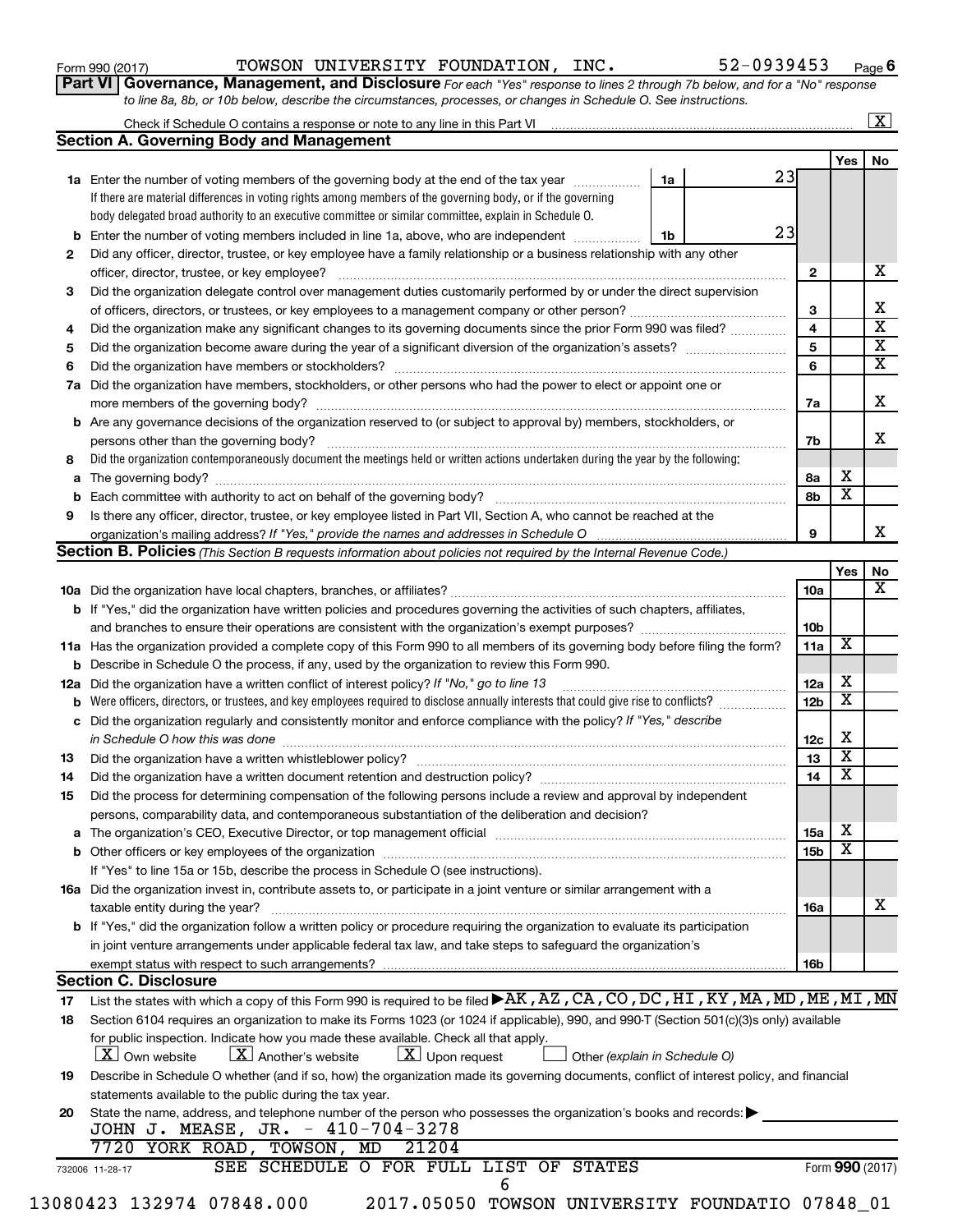Form 990 (2017) Page TOWSON UNIVERSITY FOUNDATION, INC. 52-0939453

 $\Box$ 

| Part VII Compensation of Officers, Directors, Trustees, Key Employees, Highest Compensated |
|--------------------------------------------------------------------------------------------|
| <b>Employees, and Independent Contractors</b>                                              |

### Check if Schedule O contains a response or note to any line in this Part VII

**Section A. Officers, Directors, Trustees, Key Employees, and Highest Compensated Employees**

**1a**  Complete this table for all persons required to be listed. Report compensation for the calendar year ending with or within the organization's tax year.

 $\bullet$  List all of the organization's current officers, directors, trustees (whether individuals or organizations), regardless of amount of compensation. Enter  $-0$ - in columns  $(D)$ ,  $(E)$ , and  $(F)$  if no compensation was paid.

**•** List all of the organization's **current** key employees, if any. See instructions for definition of "key employee."

**•** List the organization's five current highest compensated employees (other than an officer, director, trustee, or key employee) who received reportable compensation (Box 5 of Form W-2 and/or Box 7 of Form 1099-MISC) of more than \$100,000 from the organization and any related organizations.

**•** List all of the organization's former officers, key employees, and highest compensated employees who received more than \$100,000 of reportable compensation from the organization and any related organizations.

**•** List all of the organization's former directors or trustees that received, in the capacity as a former director or trustee of the organization, more than \$10,000 of reportable compensation from the organization and any related organizations.

List persons in the following order: individual trustees or directors; institutional trustees; officers; key employees; highest compensated employees; and former such persons.

Check this box if neither the organization nor any related organization compensated any current officer, director, or trustee.  $\Box$ 

| (A)                              | (B)                  |                                |                                                                  | (C)         |              |                                 |        | (D)                             | (E)             | (F)                      |
|----------------------------------|----------------------|--------------------------------|------------------------------------------------------------------|-------------|--------------|---------------------------------|--------|---------------------------------|-----------------|--------------------------|
| Name and Title                   | Average              |                                | (do not check more than one                                      | Position    |              |                                 |        | Reportable                      | Reportable      | Estimated                |
|                                  | hours per            |                                | box, unless person is both an<br>officer and a director/trustee) |             |              |                                 |        | compensation                    | compensation    | amount of                |
|                                  | week                 |                                |                                                                  |             |              |                                 |        | from                            | from related    | other                    |
|                                  | (list any            |                                |                                                                  |             |              |                                 |        | the                             | organizations   | compensation             |
|                                  | hours for<br>related |                                |                                                                  |             |              |                                 |        | organization<br>(W-2/1099-MISC) | (W-2/1099-MISC) | from the<br>organization |
|                                  | organizations        |                                |                                                                  |             |              |                                 |        |                                 |                 | and related              |
|                                  | below                |                                |                                                                  |             |              |                                 |        |                                 |                 | organizations            |
|                                  | line)                | Individual trustee or director | nstitutional trustee                                             | Officer     | Key employee | Highest compensated<br>employee | Former |                                 |                 |                          |
| MARY F. SHOCK<br>(1)             | 4.00                 |                                |                                                                  |             |              |                                 |        |                                 |                 |                          |
| PRESIDENT                        |                      | $\mathbf X$                    |                                                                  | X           |              |                                 |        | 0.                              | $\mathbf 0$ .   | 0.                       |
| JOHN A. HAYDEN, III, ESQ.<br>(2) | 2.00                 |                                |                                                                  |             |              |                                 |        |                                 |                 |                          |
| VICE PRESIDENT                   |                      | $\mathbf X$                    |                                                                  | $\mathbf X$ |              |                                 |        | $\mathbf 0$ .                   | $\mathbf 0$ .   | $\mathbf 0$ .            |
| J. WILLIAM MURRAY<br>(3)         | 2.00                 |                                |                                                                  |             |              |                                 |        |                                 |                 |                          |
| VICE PRESIDENT                   |                      | $\mathbf X$                    |                                                                  | $\mathbf X$ |              |                                 |        | $\mathbf 0$                     | $\mathbf 0$     | 0.                       |
| SALVATORE CORRENTI<br>(4)        | 2.00                 |                                |                                                                  |             |              |                                 |        |                                 |                 |                          |
| <b>SECRETARY</b>                 |                      | X                              |                                                                  | $\mathbf X$ |              |                                 |        | 0                               | $\mathbf 0$ .   | $\boldsymbol{0}$ .       |
| (5)<br>CHRISTOPHER S. EVANS      | 0.50                 |                                |                                                                  |             |              |                                 |        |                                 |                 |                          |
| <b>TREASURER</b>                 |                      | X                              |                                                                  | $\mathbf X$ |              |                                 |        | 0                               | $\mathbf 0$ .   | $\mathbf 0$ .            |
| RAYMOND J. BRUSCA<br>(6)         | 0.50                 |                                |                                                                  |             |              |                                 |        |                                 |                 |                          |
| <b>DIRECTOR</b>                  |                      | X                              |                                                                  |             |              |                                 |        | 0                               | $\mathbf 0$ .   | $\mathbf 0$ .            |
| (7)<br>CHRISTOPHER J. CAVALLARO  | 0.50                 |                                |                                                                  |             |              |                                 |        |                                 |                 |                          |
| <b>DIRECTOR</b>                  |                      | X                              |                                                                  |             |              |                                 |        | $\mathbf 0$                     | $\mathbf 0$     | $\mathbf 0$ .            |
| IRA W. COX<br>(8)                | 0.50                 |                                |                                                                  |             |              |                                 |        |                                 |                 |                          |
| <b>DIRECTOR</b>                  |                      | X                              |                                                                  |             |              |                                 |        | 0                               | $\mathbf 0$ .   | $\mathbf 0$ .            |
| DOUGLAS F. ERDMAN<br>(9)         | 0.50                 |                                |                                                                  |             |              |                                 |        |                                 |                 |                          |
| <b>DIRECTOR</b>                  |                      | X                              |                                                                  |             |              |                                 |        | 0                               | $\mathbf 0$ .   | $\mathbf 0$ .            |
| (10) KIM A. FABIAN               | 0.50                 |                                |                                                                  |             |              |                                 |        |                                 |                 |                          |
| <b>DIRECTOR</b>                  |                      | $\mathbf X$                    |                                                                  |             |              |                                 |        | $\mathbf 0$ .                   | $\mathbf 0$ .   | 0.                       |
| (11) RICHARD S. FINE             | 0.50                 |                                |                                                                  |             |              |                                 |        |                                 |                 |                          |
| <b>DIRECTOR</b>                  |                      | $\mathbf X$                    |                                                                  |             |              |                                 |        | 0                               | $\mathbf 0$     | $\mathbf 0$ .            |
| (12) PAUL-SEAN GRAY              | 0.50                 |                                |                                                                  |             |              |                                 |        |                                 |                 |                          |
| <b>DIRECTOR</b>                  |                      | X                              |                                                                  |             |              |                                 |        | 0                               | $\mathbf 0$ .   | $\mathbf 0$ .            |
| (13) ANTHONY HAMLETT, SR.        | 0.50                 |                                |                                                                  |             |              |                                 |        |                                 |                 |                          |
| <b>DIRECTOR</b>                  |                      | X                              |                                                                  |             |              |                                 |        | 0                               | $\mathbf 0$ .   | $\mathbf 0$ .            |
| (14) ERIC M. KRUK                | 0.50                 |                                |                                                                  |             |              |                                 |        |                                 |                 |                          |
| <b>DIRECTOR</b>                  |                      | $\mathbf X$                    |                                                                  |             |              |                                 |        | $\mathbf 0$                     | $\mathbf 0$ .   | $\mathbf 0$ .            |
| (15) THERESA A. LAWLER, ESQ.     | 0.50                 |                                |                                                                  |             |              |                                 |        |                                 |                 |                          |
| <b>DIRECTOR</b>                  |                      | X                              |                                                                  |             |              |                                 |        | 0                               | $\mathbf 0$     | $\mathbf 0$ .            |
| (16) ROSEMARY MEYER              | 0.50                 |                                |                                                                  |             |              |                                 |        |                                 |                 |                          |
| <b>DIRECTOR</b>                  |                      | X                              |                                                                  |             |              |                                 |        | 0                               | $\mathbf 0$ .   | $0$ .                    |
| (17) ARSH S. MIRMIRAN            | 0.50                 |                                |                                                                  |             |              |                                 |        |                                 |                 |                          |
| <b>DIRECTOR</b>                  |                      | $\mathbf X$                    |                                                                  |             |              |                                 |        | 0                               | $\mathbf 0$     | $0$ .                    |
| 732007 11-28-17                  |                      |                                |                                                                  |             |              |                                 |        |                                 |                 | Form 990 (2017)          |

13080423 132974 07848.000 2017.05050 TOWSON UNIVERSITY FOUNDATIO 07848\_01

7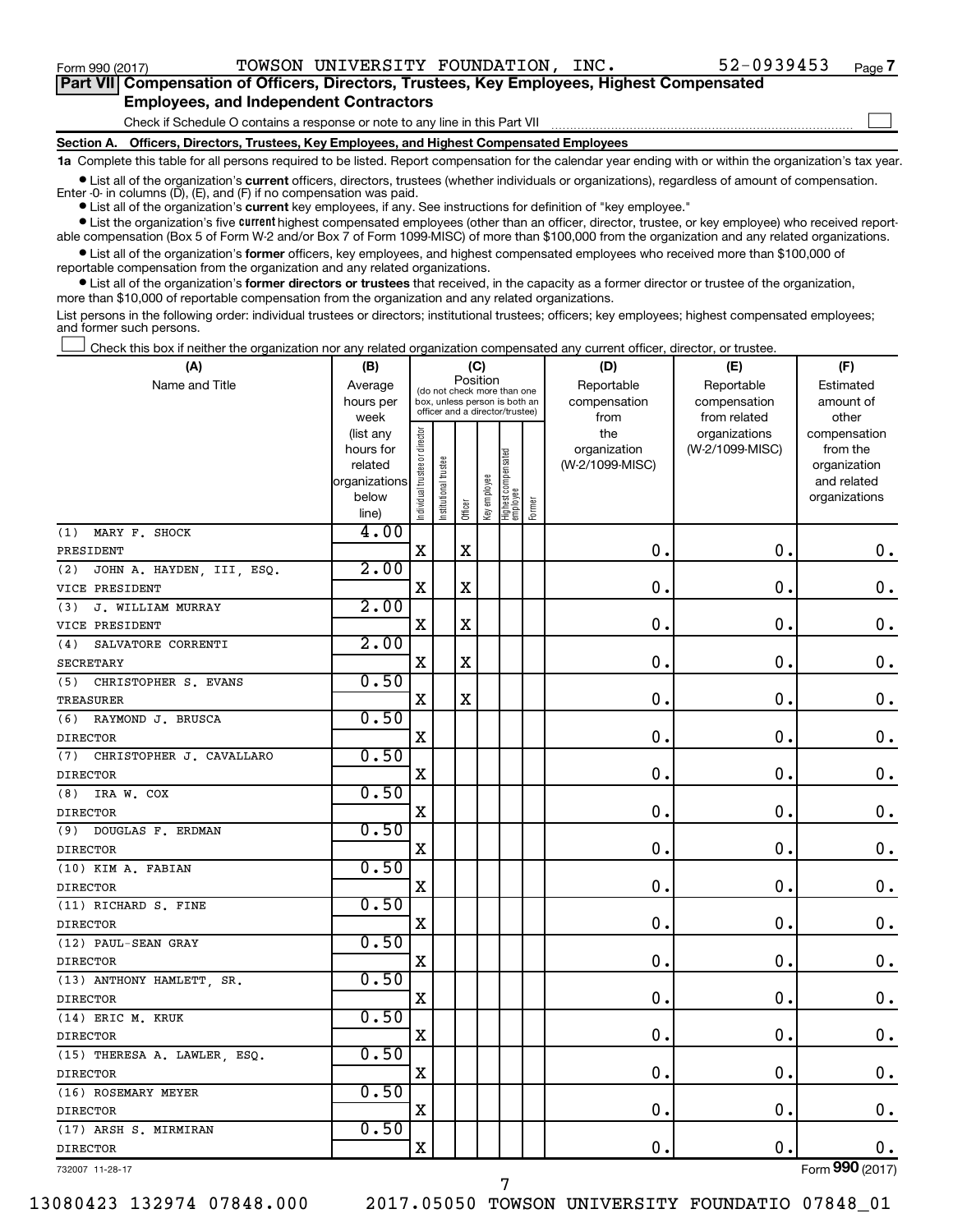|                 | TOWSON UNIVERSITY FOUNDATION, INC.<br>Form 990 (2017)                                                                                |                        |                                |                       |          |              |                                                                  |        |                                 | 52-0939453      |                        |              |                             | Page 8        |
|-----------------|--------------------------------------------------------------------------------------------------------------------------------------|------------------------|--------------------------------|-----------------------|----------|--------------|------------------------------------------------------------------|--------|---------------------------------|-----------------|------------------------|--------------|-----------------------------|---------------|
|                 | Part VII Section A. Officers, Directors, Trustees, Key Employees, and Highest Compensated Employees (continued)                      |                        |                                |                       |          |              |                                                                  |        |                                 |                 |                        |              |                             |               |
|                 | (A)                                                                                                                                  | (B)                    |                                |                       |          | (C)          |                                                                  |        | (D)                             | (E)             |                        |              | (F)                         |               |
|                 | Name and title                                                                                                                       | Average                |                                |                       | Position |              | (do not check more than one                                      |        | Reportable                      | Reportable      |                        |              | Estimated                   |               |
|                 |                                                                                                                                      | hours per              |                                |                       |          |              | box, unless person is both an<br>officer and a director/trustee) |        | compensation                    | compensation    | amount of              |              |                             |               |
|                 |                                                                                                                                      | week                   |                                |                       |          |              |                                                                  |        | from                            | from related    |                        |              | other                       |               |
|                 |                                                                                                                                      | (list any<br>hours for |                                |                       |          |              |                                                                  |        | the                             | organizations   |                        |              | compensation                |               |
|                 |                                                                                                                                      | related                |                                |                       |          |              |                                                                  |        | organization<br>(W-2/1099-MISC) | (W-2/1099-MISC) |                        |              | from the                    |               |
|                 |                                                                                                                                      | organizations          |                                |                       |          |              |                                                                  |        |                                 |                 |                        |              | organization<br>and related |               |
|                 |                                                                                                                                      | below                  |                                |                       |          |              |                                                                  |        |                                 |                 |                        |              | organizations               |               |
|                 |                                                                                                                                      | line)                  | Individual trustee or director | Institutional trustee | Officer  | Key employee | Highest compensated<br>  employee                                | Former |                                 |                 |                        |              |                             |               |
|                 | (18) KELLY A. POWERS                                                                                                                 | 0.50                   |                                |                       |          |              |                                                                  |        |                                 |                 |                        |              |                             |               |
| <b>DIRECTOR</b> |                                                                                                                                      |                        | X                              |                       |          |              |                                                                  |        | 0.                              |                 | 0.                     |              |                             | $0$ .         |
|                 | (19) EDNA PRIMROSE                                                                                                                   | 0.50                   |                                |                       |          |              |                                                                  |        |                                 |                 |                        |              |                             |               |
| <b>DIRECTOR</b> |                                                                                                                                      |                        | X                              |                       |          |              |                                                                  |        | 0.                              |                 | О.                     |              |                             | 0.            |
|                 | (20) HOWARD J. ROSEN, CPA                                                                                                            | 0.50                   |                                |                       |          |              |                                                                  |        |                                 |                 |                        |              |                             |               |
| <b>DIRECTOR</b> |                                                                                                                                      |                        | X                              |                       |          |              |                                                                  |        | 0.                              |                 | О.                     |              |                             | 0.            |
|                 | (21) JEFFREY J. SMITH                                                                                                                | 0.50                   |                                |                       |          |              |                                                                  |        |                                 |                 |                        |              |                             |               |
| <b>DIRECTOR</b> |                                                                                                                                      |                        | X                              |                       |          |              |                                                                  |        | 0.                              |                 | 0.                     |              |                             | 0.            |
|                 | (22) BRYAN THALER                                                                                                                    | 2.00                   |                                |                       |          |              |                                                                  |        |                                 |                 |                        |              |                             |               |
| <b>DIRECTOR</b> |                                                                                                                                      |                        | X                              |                       |          |              |                                                                  |        | 0.                              |                 | 0.                     |              |                             | 0.            |
|                 | (23) DAVID M. VAHOS                                                                                                                  | 0.50                   |                                |                       |          |              |                                                                  |        |                                 |                 |                        |              |                             |               |
| <b>DIRECTOR</b> |                                                                                                                                      |                        | X                              |                       |          |              |                                                                  |        | 0.                              |                 | 0.                     |              |                             | 0.            |
|                 | (24) JOHN J. MEASE, JR.                                                                                                              | 50.00                  |                                |                       |          |              |                                                                  |        |                                 |                 |                        |              |                             |               |
|                 | VICE PRESIDENT/ CFO                                                                                                                  |                        |                                |                       | X        |              |                                                                  |        | 144,195.                        |                 | 0.                     |              |                             | 10,454.       |
|                 |                                                                                                                                      |                        |                                |                       |          |              |                                                                  |        |                                 |                 |                        |              |                             |               |
|                 |                                                                                                                                      |                        |                                |                       |          |              |                                                                  |        |                                 |                 |                        |              |                             |               |
|                 |                                                                                                                                      |                        |                                |                       |          |              |                                                                  |        |                                 |                 |                        |              |                             |               |
|                 |                                                                                                                                      |                        |                                |                       |          |              |                                                                  |        |                                 |                 |                        |              |                             |               |
|                 | 1b Sub-total                                                                                                                         |                        |                                |                       |          |              |                                                                  |        | 144, 195.                       |                 | $\overline{0}$ .<br>σ. |              |                             | 10,454.       |
|                 | c Total from continuation sheets to Part VII, Section A manufactured by                                                              |                        |                                |                       |          |              |                                                                  |        | 0.<br>144,195.                  |                 | σ.                     |              |                             | 0.<br>10,454. |
|                 |                                                                                                                                      |                        |                                |                       |          |              |                                                                  |        |                                 |                 |                        |              |                             |               |
| 2               | Total number of individuals (including but not limited to those listed above) who received more than \$100,000 of reportable         |                        |                                |                       |          |              |                                                                  |        |                                 |                 |                        |              |                             | 1             |
|                 | compensation from the organization                                                                                                   |                        |                                |                       |          |              |                                                                  |        |                                 |                 |                        |              | Yes                         | No            |
|                 |                                                                                                                                      |                        |                                |                       |          |              |                                                                  |        |                                 |                 |                        |              |                             |               |
| 3               | Did the organization list any former officer, director, or trustee, key employee, or highest compensated employee on                 |                        |                                |                       |          |              |                                                                  |        |                                 |                 |                        |              |                             | х             |
|                 | For any individual listed on line 1a, is the sum of reportable compensation and other compensation from the organization             |                        |                                |                       |          |              |                                                                  |        |                                 |                 |                        | 3            |                             |               |
|                 | and related organizations greater than \$150,000? If "Yes," complete Schedule J for such individual                                  |                        |                                |                       |          |              |                                                                  |        |                                 |                 |                        | 4            | х                           |               |
| 5               | Did any person listed on line 1a receive or accrue compensation from any unrelated organization or individual for services           |                        |                                |                       |          |              |                                                                  |        |                                 |                 |                        |              |                             |               |
|                 | rendered to the organization? If "Yes," complete Schedule J for such person                                                          |                        |                                |                       |          |              |                                                                  |        |                                 |                 |                        | 5            |                             | X             |
|                 | <b>Section B. Independent Contractors</b>                                                                                            |                        |                                |                       |          |              |                                                                  |        |                                 |                 |                        |              |                             |               |
| 1.              | Complete this table for your five highest compensated independent contractors that received more than \$100,000 of compensation from |                        |                                |                       |          |              |                                                                  |        |                                 |                 |                        |              |                             |               |
|                 | the organization. Report compensation for the calendar year ending with or within the organization's tax year.                       |                        |                                |                       |          |              |                                                                  |        |                                 |                 |                        |              |                             |               |
|                 | (A)                                                                                                                                  |                        |                                |                       |          |              |                                                                  |        | (B)                             |                 |                        | (C)          |                             |               |
|                 | Name and business address                                                                                                            |                        |                                |                       |          |              |                                                                  |        | Description of services         |                 |                        | Compensation |                             |               |
|                 | CHARTWELLS DINING SERVICES                                                                                                           |                        |                                |                       |          |              |                                                                  |        |                                 |                 |                        |              |                             |               |
|                 | P.O. BOX 417632, BOSTON, MA 02241-7632                                                                                               |                        |                                |                       |          |              |                                                                  |        | FOOD SERVICES                   |                 |                        |              |                             | 353,551.      |
|                 | RUFFALO NOEL LEVITZ                                                                                                                  |                        |                                |                       |          |              |                                                                  |        |                                 |                 |                        |              |                             |               |
|                 | P.O. BOX 718, DES MOINES, IA 50303-0718                                                                                              |                        |                                |                       |          |              |                                                                  |        | PROJECT MANAGEMENT              |                 |                        |              |                             | 187,460.      |
|                 | ZAG SPORTS, 800 DENOW ROAD, SUITE C, #373,                                                                                           |                        |                                |                       |          |              |                                                                  |        |                                 |                 |                        |              |                             |               |
|                 | PENNINGTON, NJ 08534                                                                                                                 |                        |                                |                       |          |              |                                                                  |        | PROJECT MANAGEMENT              |                 |                        |              |                             | 111,947.      |
|                 | <b>MARTS &amp; LUNDY</b>                                                                                                             |                        |                                |                       |          |              |                                                                  |        | <b>BUSINESS MANAGEMENT</b>      |                 |                        |              |                             |               |
|                 | 1200 WALL ST W, LYNDHURST, NJ 07071                                                                                                  |                        |                                |                       |          |              |                                                                  |        | CONSULTANT                      |                 |                        |              |                             | 104,447.      |
|                 |                                                                                                                                      |                        |                                |                       |          |              |                                                                  |        |                                 |                 |                        |              |                             |               |
|                 |                                                                                                                                      |                        |                                |                       |          |              |                                                                  |        |                                 |                 |                        |              |                             |               |
|                 | 2 Total number of independent contractors (including but not limited to those listed above) who received more than                   |                        |                                |                       |          |              |                                                                  |        |                                 |                 |                        |              |                             |               |

**2** Total number of independent contractors (including but not limited to those listed above) who received more than \$100,000 of compensation from the organization 4

732008 11-28-17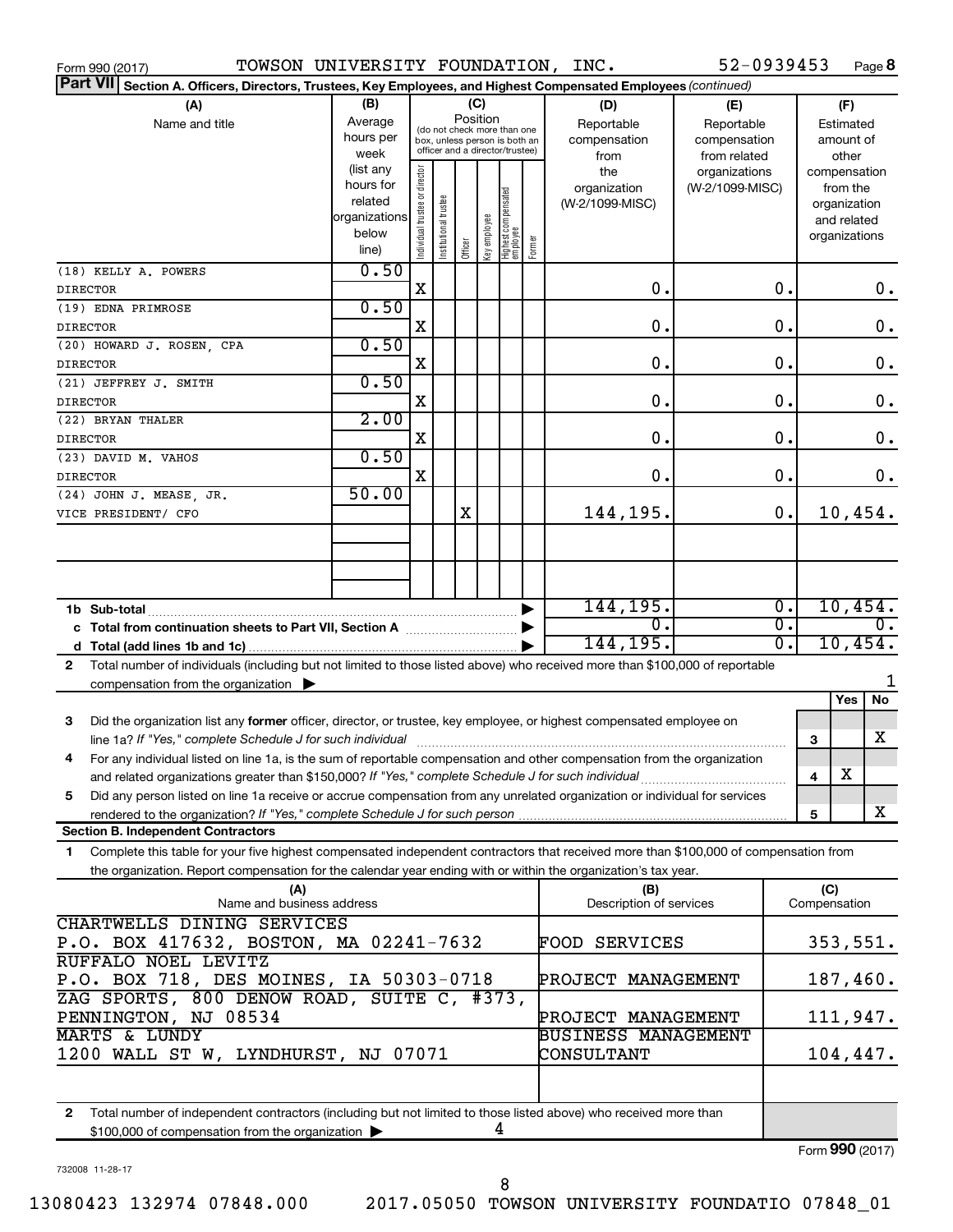|                                                           | <b>Part VIII</b>                                                        | <b>Statement of Revenue</b>                                             |                               |                      |               |                                          |                                  |                                                                    |
|-----------------------------------------------------------|-------------------------------------------------------------------------|-------------------------------------------------------------------------|-------------------------------|----------------------|---------------|------------------------------------------|----------------------------------|--------------------------------------------------------------------|
|                                                           |                                                                         |                                                                         |                               |                      |               |                                          |                                  |                                                                    |
|                                                           |                                                                         |                                                                         |                               |                      | Total revenue | Related or<br>exempt function<br>revenue | Unrelated<br>business<br>revenue | (D)<br>Revenue excluded<br>from tax under<br>sections<br>512 - 514 |
|                                                           |                                                                         | 1 a Federated campaigns                                                 | 1a                            | 31,339.              |               |                                          |                                  |                                                                    |
| Grants                                                    |                                                                         | <b>b</b> Membership dues                                                | 1b                            |                      |               |                                          |                                  |                                                                    |
|                                                           |                                                                         | c Fundraising events                                                    | 1c                            | 85,985.              |               |                                          |                                  |                                                                    |
|                                                           |                                                                         | d Related organizations                                                 | 1d                            |                      |               |                                          |                                  |                                                                    |
|                                                           |                                                                         | e Government grants (contributions)                                     | 1e                            |                      |               |                                          |                                  |                                                                    |
|                                                           |                                                                         | f All other contributions, gifts, grants, and                           |                               |                      |               |                                          |                                  |                                                                    |
|                                                           |                                                                         | similar amounts not included above                                      | 1f                            | 5,692,825.           |               |                                          |                                  |                                                                    |
| Contributions, Gifts, Grants<br>and Other Similar Amounts |                                                                         | g Noncash contributions included in lines 1a-1f: \$                     |                               | 150,703.             |               |                                          |                                  |                                                                    |
|                                                           |                                                                         |                                                                         |                               | ▶                    | 5,810,149.    |                                          |                                  |                                                                    |
|                                                           |                                                                         |                                                                         |                               | <b>Business Code</b> |               |                                          |                                  |                                                                    |
|                                                           | 2 a                                                                     | SALES/MISC/CERAMIC GUILD                                                |                               | 900099<br>900099     | 170,556.      | 170,556.                                 |                                  |                                                                    |
|                                                           | b                                                                       | MEMBERSHIP FEES                                                         |                               |                      | 19,711.       | 19,711.                                  |                                  |                                                                    |
|                                                           | с<br>d                                                                  |                                                                         |                               |                      |               |                                          |                                  |                                                                    |
| Program Service<br>Revenue                                | е                                                                       |                                                                         |                               |                      |               |                                          |                                  |                                                                    |
|                                                           | f.                                                                      |                                                                         |                               |                      |               |                                          |                                  |                                                                    |
|                                                           |                                                                         |                                                                         |                               |                      | 190,267.      |                                          |                                  |                                                                    |
|                                                           | 3                                                                       | Investment income (including dividends, interest, and                   |                               |                      |               |                                          |                                  |                                                                    |
|                                                           |                                                                         |                                                                         |                               |                      | 1,706,975.    |                                          |                                  | 1,706,975.                                                         |
|                                                           | 4                                                                       | Income from investment of tax-exempt bond proceeds                      |                               |                      |               |                                          |                                  |                                                                    |
|                                                           | 5                                                                       |                                                                         |                               |                      | 107,444.      |                                          |                                  | 107,444.                                                           |
|                                                           |                                                                         |                                                                         | (i) Real                      | (ii) Personal        |               |                                          |                                  |                                                                    |
|                                                           |                                                                         | 6 a Gross rents                                                         |                               |                      |               |                                          |                                  |                                                                    |
|                                                           |                                                                         | <b>b</b> Less: rental expenses                                          |                               |                      |               |                                          |                                  |                                                                    |
|                                                           |                                                                         | c Rental income or (loss)                                               |                               |                      |               |                                          |                                  |                                                                    |
|                                                           |                                                                         |                                                                         |                               |                      |               |                                          |                                  |                                                                    |
|                                                           |                                                                         | <b>7 a</b> Gross amount from sales of                                   | (i) Securities<br>12,751,995. | (ii) Other           |               |                                          |                                  |                                                                    |
|                                                           |                                                                         | assets other than inventory<br><b>b</b> Less: cost or other basis       |                               |                      |               |                                          |                                  |                                                                    |
|                                                           |                                                                         | and sales expenses                                                      | 12,985,797.                   |                      |               |                                          |                                  |                                                                    |
|                                                           |                                                                         |                                                                         |                               |                      |               |                                          |                                  |                                                                    |
|                                                           |                                                                         |                                                                         |                               | ▶                    | $-233,802.$   |                                          |                                  | $-233,802.$                                                        |
| <b>Other Revenue</b>                                      |                                                                         | 8 a Gross income from fundraising events (not                           |                               |                      |               |                                          |                                  |                                                                    |
|                                                           | $85,985.$ of<br>including \$<br>contributions reported on line 1c). See |                                                                         |                               |                      |               |                                          |                                  |                                                                    |
|                                                           |                                                                         |                                                                         |                               | 263,069.             |               |                                          |                                  |                                                                    |
|                                                           |                                                                         |                                                                         | b                             | 172,474.             |               |                                          |                                  |                                                                    |
|                                                           |                                                                         | c Net income or (loss) from fundraising events                          |                               | <u> …………</u> ▶       | 90,595.       |                                          |                                  | 90,595.                                                            |
|                                                           |                                                                         | 9 a Gross income from gaming activities. See                            |                               |                      |               |                                          |                                  |                                                                    |
|                                                           |                                                                         |                                                                         |                               |                      |               |                                          |                                  |                                                                    |
|                                                           |                                                                         |                                                                         | b                             |                      |               |                                          |                                  |                                                                    |
|                                                           |                                                                         | c Net income or (loss) from gaming activities                           |                               |                      |               |                                          |                                  |                                                                    |
|                                                           |                                                                         | 10 a Gross sales of inventory, less returns                             |                               |                      |               |                                          |                                  |                                                                    |
|                                                           |                                                                         |                                                                         |                               |                      |               |                                          |                                  |                                                                    |
|                                                           |                                                                         |                                                                         | b                             |                      |               |                                          |                                  |                                                                    |
|                                                           |                                                                         | c Net income or (loss) from sales of inventory<br>Miscellaneous Revenue |                               | <b>Business Code</b> |               |                                          |                                  |                                                                    |
|                                                           |                                                                         | 11 a SPECIAL PROGRAMS                                                   |                               | 900099               | 298,961.      | 298,961.                                 |                                  |                                                                    |
|                                                           | b                                                                       |                                                                         |                               |                      |               |                                          |                                  |                                                                    |
|                                                           | с                                                                       |                                                                         |                               |                      |               |                                          |                                  |                                                                    |
|                                                           | d                                                                       |                                                                         |                               |                      |               |                                          |                                  |                                                                    |
|                                                           |                                                                         |                                                                         |                               |                      | 298,961.      |                                          |                                  |                                                                    |
|                                                           | 12                                                                      |                                                                         |                               |                      | 7,970,589.    | 489,228.                                 | 0.                               | 1,671,212.                                                         |
|                                                           | 732009 11-28-17                                                         |                                                                         |                               |                      |               |                                          |                                  | Form 990 (2017)                                                    |

Form 990 (2017) Page TOWSON UNIVERSITY FOUNDATION, INC. 52-0939453

**9**

732009 11-28-17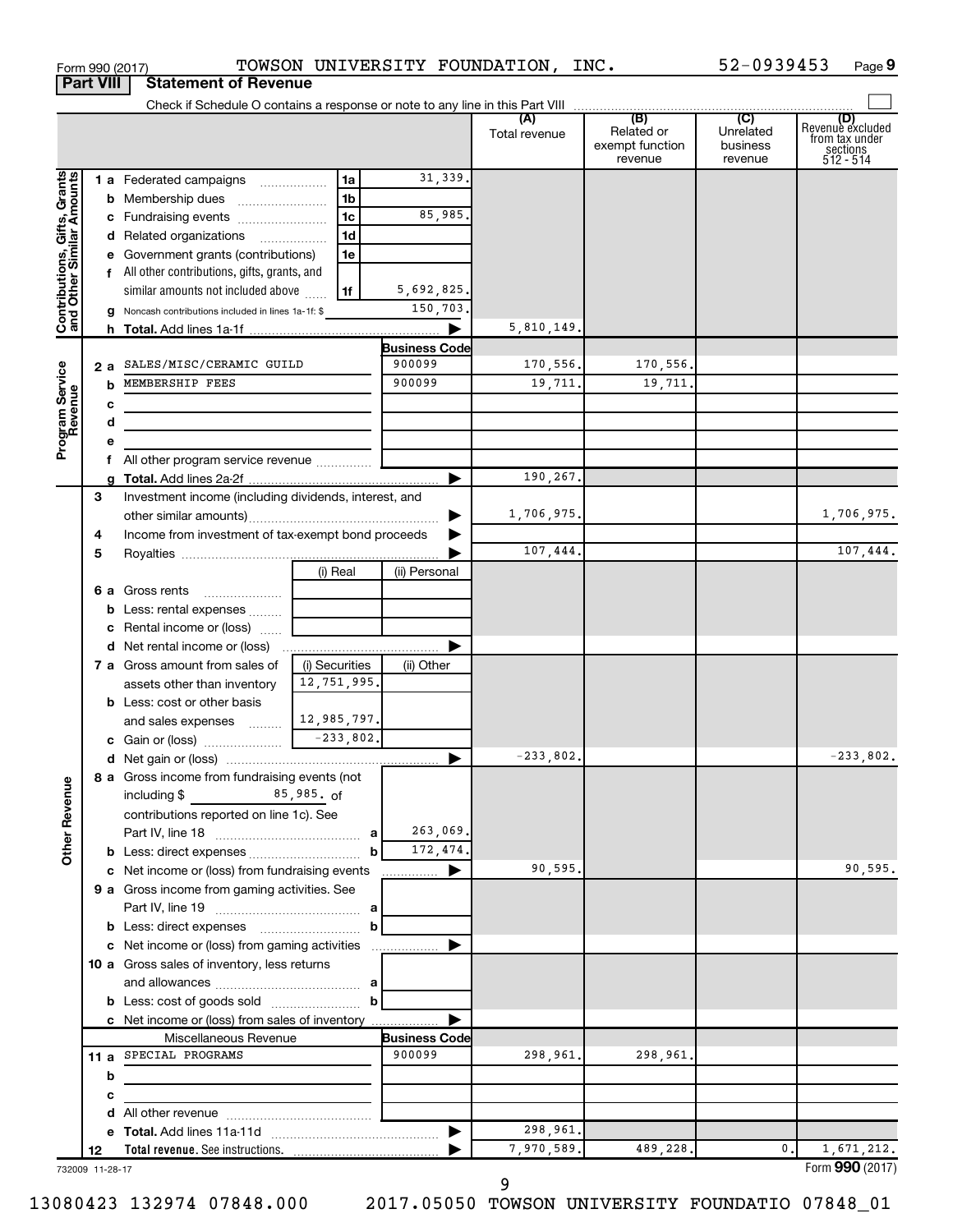**Part IX Statement of Functional Expenses**

Form 990 (2017) Page TOWSON UNIVERSITY FOUNDATION, INC. 52-0939453

|    | Section 501(c)(3) and 501(c)(4) organizations must complete all columns. All other organizations must complete column (A).                                                                                  |                         |                                    |                                           |                                |
|----|-------------------------------------------------------------------------------------------------------------------------------------------------------------------------------------------------------------|-------------------------|------------------------------------|-------------------------------------------|--------------------------------|
|    | Check if Schedule O contains a response or note to any line in this Part IX                                                                                                                                 |                         |                                    |                                           | $\mathbf{X}$                   |
|    | Do not include amounts reported on lines 6b,<br>7b, 8b, 9b, and 10b of Part VIII.                                                                                                                           | (A)<br>Total expenses   | (B)<br>Program service<br>expenses | (C)<br>Management and<br>general expenses | (D)<br>Fundraising<br>expenses |
| 1. | Grants and other assistance to domestic organizations                                                                                                                                                       |                         |                                    |                                           |                                |
|    | and domestic governments. See Part IV, line 21                                                                                                                                                              | 2,838,083.              | 2,838,083.                         |                                           |                                |
| 2  | Grants and other assistance to domestic                                                                                                                                                                     |                         |                                    |                                           |                                |
|    | individuals. See Part IV, line 22                                                                                                                                                                           |                         |                                    |                                           |                                |
| 3  | Grants and other assistance to foreign                                                                                                                                                                      |                         |                                    |                                           |                                |
|    | organizations, foreign governments, and foreign                                                                                                                                                             |                         |                                    |                                           |                                |
|    | individuals. See Part IV, lines 15 and 16                                                                                                                                                                   |                         |                                    |                                           |                                |
| 4  | Benefits paid to or for members                                                                                                                                                                             |                         |                                    |                                           |                                |
| 5  | Compensation of current officers, directors,                                                                                                                                                                |                         |                                    |                                           |                                |
|    | trustees, and key employees                                                                                                                                                                                 | 147,586.                |                                    | 147,586.                                  |                                |
| 6  | Compensation not included above, to disqualified                                                                                                                                                            |                         |                                    |                                           |                                |
|    | persons (as defined under section 4958(f)(1)) and                                                                                                                                                           |                         |                                    |                                           |                                |
|    | persons described in section 4958(c)(3)(B)                                                                                                                                                                  | 214, 209.               |                                    |                                           |                                |
| 7  | Other salaries and wages                                                                                                                                                                                    |                         |                                    | 151,242.                                  | 62,967.                        |
| 8  | Pension plan accruals and contributions (include                                                                                                                                                            |                         |                                    |                                           |                                |
|    | section 401(k) and 403(b) employer contributions)                                                                                                                                                           | $\frac{21,022}{11,054}$ |                                    | $\frac{21,022}{11,054}$                   |                                |
| 9  | Other employee benefits                                                                                                                                                                                     | 22,827.                 |                                    | 21,870.                                   | 957.                           |
| 10 |                                                                                                                                                                                                             |                         |                                    |                                           |                                |
| 11 | Fees for services (non-employees):                                                                                                                                                                          |                         |                                    |                                           |                                |
| a  |                                                                                                                                                                                                             | 18,647.                 | 1,800.                             | 16,847.                                   |                                |
| b  |                                                                                                                                                                                                             | 53, 303.                |                                    | 53, 303.                                  |                                |
|    |                                                                                                                                                                                                             |                         |                                    |                                           |                                |
| d  | Professional fundraising services. See Part IV, line 17                                                                                                                                                     |                         |                                    |                                           |                                |
| f  | Investment management fees                                                                                                                                                                                  | 211,777.                | 121,519.                           | 90, 258.                                  |                                |
| a  | Other. (If line 11g amount exceeds 10% of line 25,                                                                                                                                                          |                         |                                    |                                           |                                |
|    | column (A) amount, list line 11g expenses on Sch O.)                                                                                                                                                        | 597,021.                | 375,248.                           |                                           | 200,062.                       |
| 12 |                                                                                                                                                                                                             | 541, 462.               | 399,571.                           | $\frac{21,711}{183}$                      | 141,708.                       |
| 13 |                                                                                                                                                                                                             | 45,303.                 | 38,379.                            | 5,128.                                    | 1,796.                         |
| 14 |                                                                                                                                                                                                             | 157,791.                | 111,968.                           | 33,379.                                   | 12,444.                        |
| 15 |                                                                                                                                                                                                             |                         |                                    |                                           |                                |
| 16 |                                                                                                                                                                                                             | 22,082.                 | 11,538.                            | 10,332.                                   | 212.                           |
| 17 |                                                                                                                                                                                                             | 128,915.                | 123,868.                           | 343.                                      | 4,704.                         |
| 18 | Payments of travel or entertainment expenses                                                                                                                                                                |                         |                                    |                                           |                                |
|    | for any federal, state, or local public officials                                                                                                                                                           |                         |                                    |                                           |                                |
| 19 | Conferences, conventions, and meetings                                                                                                                                                                      | 46, 485.                | 41,644.                            | 4,841                                     |                                |
| 20 | Interest                                                                                                                                                                                                    |                         |                                    |                                           |                                |
| 21 |                                                                                                                                                                                                             |                         |                                    |                                           |                                |
| 22 | Depreciation, depletion, and amortization                                                                                                                                                                   | 632.                    |                                    | 632.                                      |                                |
| 23 | Insurance                                                                                                                                                                                                   | 16,521.                 | 4,280.                             | 12,241                                    |                                |
| 24 | Other expenses. Itemize expenses not covered<br>above. (List miscellaneous expenses in line 24e. If line<br>24e amount exceeds 10% of line 25, column (A)<br>amount, list line 24e expenses on Schedule O.) |                         |                                    |                                           |                                |
| a  | EDUCATIONAL PROGRAMS                                                                                                                                                                                        | 372, 135.               | 372, 135.                          | 0.                                        | 0.                             |
| b  | EQUIP RENTAL & MAINT.                                                                                                                                                                                       | 168, 353.               | 167,202.                           | 948.                                      | 203.                           |
| C  | PRINTING & PUBLICATIONS                                                                                                                                                                                     | 71,495.                 | 71,417.                            | 78.                                       | 0.                             |
| d  | CREDIT CARD FEES/MISC                                                                                                                                                                                       | 45, 140.                | 18,540.                            | 4,271.                                    | 22, 329.                       |
|    | e All other expenses                                                                                                                                                                                        | 40,603.                 | 30,037.                            | 6,001.                                    | 4,565.                         |
| 25 | Total functional expenses. Add lines 1 through 24e                                                                                                                                                          | 5,792,446.              | 4,727,229.                         | 613, 270.                                 | 451,947.                       |
| 26 | Joint costs. Complete this line only if the organization                                                                                                                                                    |                         |                                    |                                           |                                |
|    | reported in column (B) joint costs from a combined                                                                                                                                                          |                         |                                    |                                           |                                |
|    | educational campaign and fundraising solicitation.                                                                                                                                                          |                         |                                    |                                           |                                |
|    | Check here $\blacktriangleright$<br>if following SOP 98-2 (ASC 958-720)                                                                                                                                     |                         |                                    |                                           |                                |

732010 11-28-17

Form (2017) **990**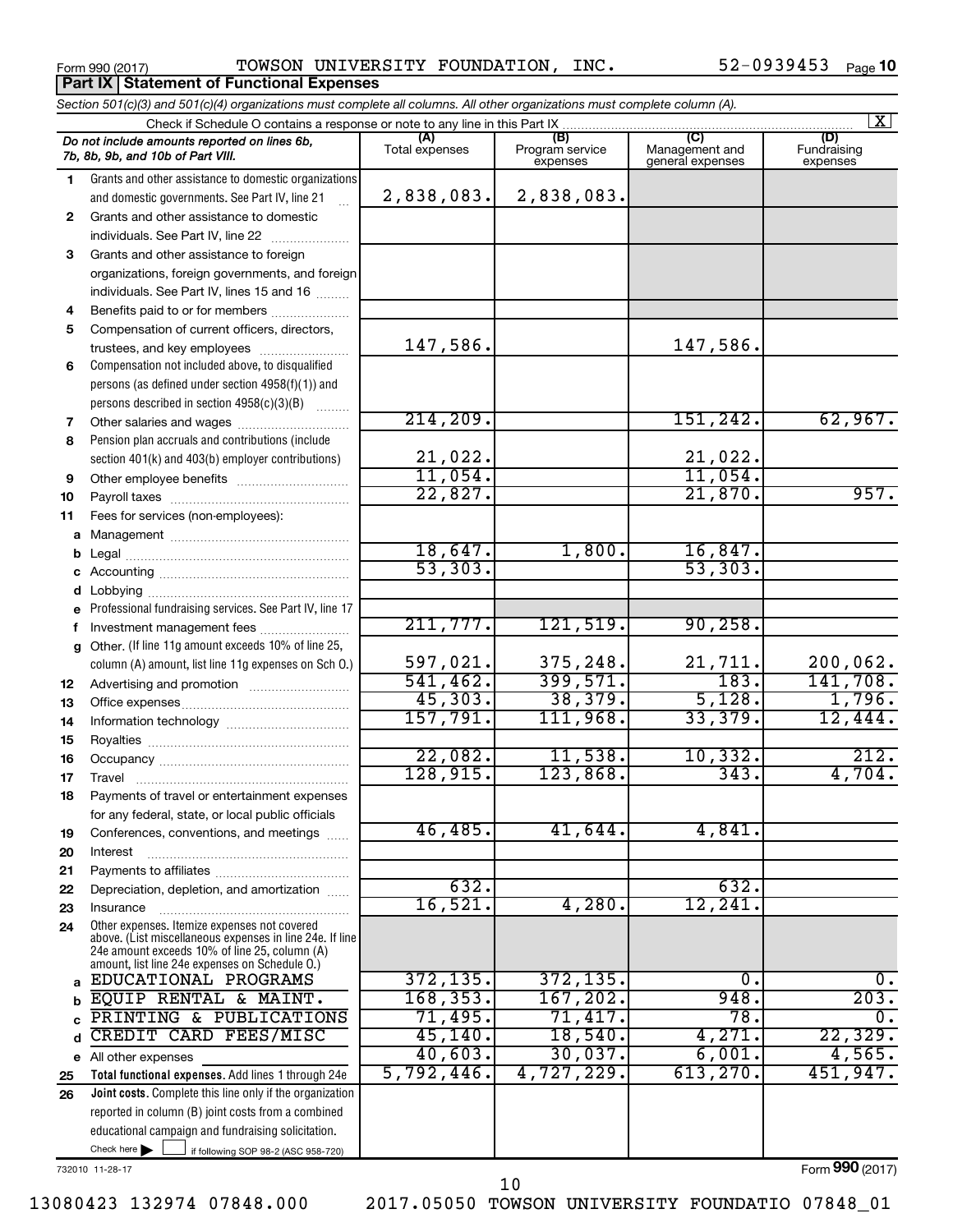| Form 990 (2017) |  | TOWSON UNIVERSITY FOUNDATION, | INC. | $-0939453$ | Page |
|-----------------|--|-------------------------------|------|------------|------|
|                 |  |                               |      |            |      |

|                             |          |                                                                                                                         |          | (A)<br>Beginning of year |                 | (B)<br>End of year |
|-----------------------------|----------|-------------------------------------------------------------------------------------------------------------------------|----------|--------------------------|-----------------|--------------------|
|                             | 1        |                                                                                                                         |          | 300.                     | $\mathbf{1}$    | 300.               |
|                             | 2        |                                                                                                                         |          | 4,924,768.               | $\overline{2}$  | 2,790,808.         |
|                             | з        |                                                                                                                         |          | 1,622,888.               | $\mathbf{3}$    | 2,459,089.         |
|                             | 4        |                                                                                                                         |          |                          | 4               |                    |
|                             | 5        | Loans and other receivables from current and former officers, directors,                                                |          |                          |                 |                    |
|                             |          | trustees, key employees, and highest compensated employees. Complete                                                    |          |                          |                 |                    |
|                             |          | Part II of Schedule L                                                                                                   |          |                          | 5               |                    |
|                             | 6        | Loans and other receivables from other disqualified persons (as defined under                                           |          |                          |                 |                    |
|                             |          | section 4958(f)(1)), persons described in section 4958(c)(3)(B), and contributing                                       |          |                          |                 |                    |
|                             |          | employers and sponsoring organizations of section 501(c)(9) voluntary                                                   |          |                          |                 |                    |
|                             |          | employees' beneficiary organizations (see instr). Complete Part II of Sch L                                             |          |                          | 6               |                    |
| Assets                      | 7        |                                                                                                                         |          |                          | $\overline{7}$  |                    |
|                             | 8        |                                                                                                                         |          |                          | 8               |                    |
|                             | 9        |                                                                                                                         |          | 33,837.                  | 9               | 82,689.            |
|                             |          | <b>10a</b> Land, buildings, and equipment: cost or other                                                                |          |                          |                 |                    |
|                             |          | basis. Complete Part VI of Schedule D  10a                                                                              | 145,647. |                          |                 |                    |
|                             |          |                                                                                                                         | 144,655. | 1,624.                   | 10 <sub>c</sub> | 992.               |
|                             | 11       |                                                                                                                         |          | 57,566,854.              | 11              | 63,808,118.        |
|                             | 12       |                                                                                                                         |          | 10,040,510.              | 12              | 11, 155, 864.      |
|                             | 13       |                                                                                                                         |          |                          | 13              |                    |
|                             | 14       |                                                                                                                         |          |                          | 14              |                    |
|                             | 15       |                                                                                                                         |          | 274,521.                 | 15              | 356,610.           |
|                             | 16       |                                                                                                                         |          | 74, 465, 302.            | 16              | 80,654,470.        |
|                             | 17       |                                                                                                                         |          | 559,866.                 | 17              | 608, 653.          |
|                             | 18       |                                                                                                                         |          | 85,996.                  | 18              | 5,023.             |
|                             | 19       |                                                                                                                         |          |                          | 19              |                    |
|                             | 20       |                                                                                                                         |          |                          | 20              |                    |
|                             | 21       | Escrow or custodial account liability. Complete Part IV of Schedule D                                                   |          |                          | 21              |                    |
|                             | 22       | Loans and other payables to current and former officers, directors, trustees,                                           |          |                          |                 |                    |
| Liabilities                 |          | key employees, highest compensated employees, and disqualified persons.                                                 |          |                          |                 |                    |
|                             |          |                                                                                                                         |          |                          | 22              |                    |
|                             | 23       | Secured mortgages and notes payable to unrelated third parties                                                          |          |                          | 23              |                    |
|                             | 24       |                                                                                                                         |          |                          | 24              |                    |
|                             | 25       | Other liabilities (including federal income tax, payables to related third                                              |          |                          |                 |                    |
|                             |          | parties, and other liabilities not included on lines 17-24). Complete Part X of                                         |          |                          |                 |                    |
|                             |          | Schedule D                                                                                                              |          | 645,862.                 | 25              | 613,676.           |
|                             | 26       | Total liabilities. Add lines 17 through 25                                                                              |          |                          | 26              |                    |
|                             |          | Organizations that follow SFAS 117 (ASC 958), check here $\blacktriangleright \begin{array}{c} \perp X \end{array}$ and |          |                          |                 |                    |
|                             |          | complete lines 27 through 29, and lines 33 and 34.                                                                      |          | 3,291,566.               | 27              | 3, 131, 282.       |
|                             | 27       | Temporarily restricted net assets                                                                                       |          | 29,072,320.              | 28              | 33,913,098.        |
|                             | 28<br>29 | Permanently restricted net assets                                                                                       |          | 41, 455, 554.            | 29              | 42,996,414.        |
|                             |          | Organizations that do not follow SFAS 117 (ASC 958), check here $\blacktriangleright$                                   |          |                          |                 |                    |
|                             |          | and complete lines 30 through 34.                                                                                       |          |                          |                 |                    |
| Net Assets or Fund Balances | 30       |                                                                                                                         |          |                          | 30              |                    |
|                             | 31       | Paid-in or capital surplus, or land, building, or equipment fund                                                        |          |                          | 31              |                    |
|                             | 32       | Retained earnings, endowment, accumulated income, or other funds                                                        |          |                          | 32              |                    |
|                             | 33       |                                                                                                                         |          | 73,819,440.              | 33              | 80,040,794.        |
|                             | 34       |                                                                                                                         |          | 74,465,302.              | 34              | 80,654,470.        |
|                             |          |                                                                                                                         |          |                          |                 | Form 990 (2017)    |

**Part X Balance Sheet**

 $\overline{a}$ 

 $\overline{\phantom{0}}$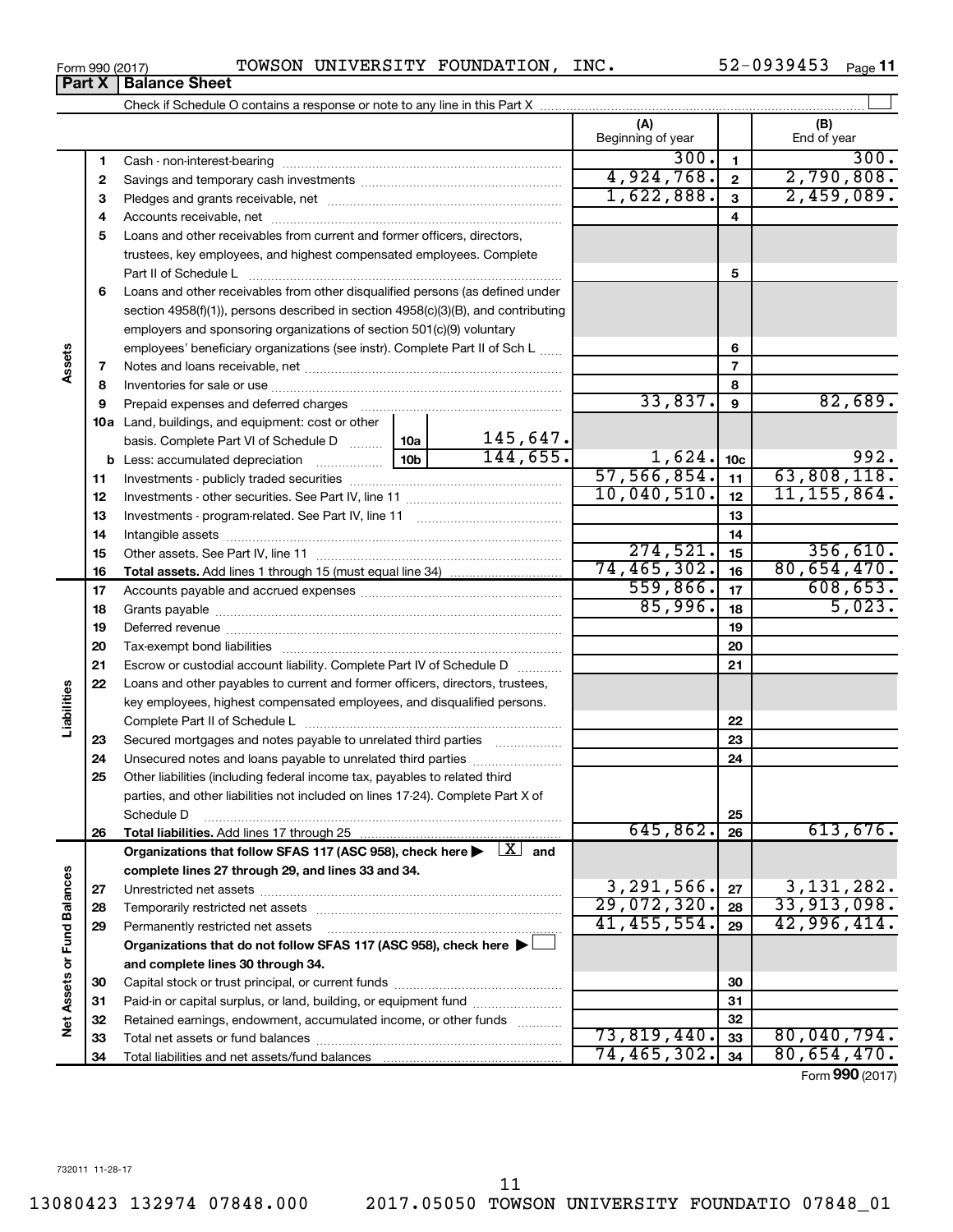|    | TOWSON UNIVERSITY FOUNDATION, INC.<br>Form 990 (2017)                                                                                                                                                                                                                                                                                                                                                                                                                                               |                         | 52-0939453     |     | Page 12                 |
|----|-----------------------------------------------------------------------------------------------------------------------------------------------------------------------------------------------------------------------------------------------------------------------------------------------------------------------------------------------------------------------------------------------------------------------------------------------------------------------------------------------------|-------------------------|----------------|-----|-------------------------|
|    | Part XI Reconciliation of Net Assets                                                                                                                                                                                                                                                                                                                                                                                                                                                                |                         |                |     |                         |
|    | Check if Schedule O contains a response or note to any line in this Part XI [11] [12] Check if Schedule O contains a response or note to any line in this Part XI                                                                                                                                                                                                                                                                                                                                   |                         |                |     | $\overline{\mathbf{x}}$ |
|    |                                                                                                                                                                                                                                                                                                                                                                                                                                                                                                     |                         |                |     |                         |
| 1  |                                                                                                                                                                                                                                                                                                                                                                                                                                                                                                     | 1                       |                |     | 7,970,589.              |
| 2  |                                                                                                                                                                                                                                                                                                                                                                                                                                                                                                     | $\overline{2}$          |                |     | 5,792,446.              |
| З  | Revenue less expenses. Subtract line 2 from line 1                                                                                                                                                                                                                                                                                                                                                                                                                                                  | 3                       |                |     | 2, 178, 143.            |
| 4  |                                                                                                                                                                                                                                                                                                                                                                                                                                                                                                     | $\overline{\mathbf{A}}$ | 73,819,440.    |     |                         |
| 5  | Net unrealized gains (losses) on investments [11] matter than the control of the state of the state of the state of the state of the state of the state of the state of the state of the state of the state of the state of th                                                                                                                                                                                                                                                                      | 5                       |                |     | 4,037,247.              |
| 6  | Donated services and use of facilities                                                                                                                                                                                                                                                                                                                                                                                                                                                              | 6                       |                |     |                         |
| 7  | Investment expenses                                                                                                                                                                                                                                                                                                                                                                                                                                                                                 | $\overline{7}$          |                |     |                         |
| 8  | Prior period adjustments<br>$\begin{minipage}{0.5\textwidth} \begin{tabular}{ l l l } \hline \multicolumn{1}{ l l l } \hline \multicolumn{1}{ l l } \hline \multicolumn{1}{ l } \multicolumn{1}{ l } \hline \multicolumn{1}{ l } \multicolumn{1}{ l } \multicolumn{1}{ l } \hline \multicolumn{1}{ l } \multicolumn{1}{ l } \multicolumn{1}{ l } \hline \multicolumn{1}{ l } \multicolumn{1}{ l } \hline \multicolumn{1}{ l } \multicolumn{1}{ l } \hline \multicolumn{1}{ $                        | 8                       |                |     |                         |
| 9  |                                                                                                                                                                                                                                                                                                                                                                                                                                                                                                     | 9                       |                |     | 5,964.                  |
| 10 | Net assets or fund balances at end of year. Combine lines 3 through 9 (must equal Part X, line 33,                                                                                                                                                                                                                                                                                                                                                                                                  |                         |                |     |                         |
|    | column (B))<br>$\begin{minipage}{0.9\linewidth} \begin{tabular}{l} \hline \textbf{0.01} \end{tabular} \end{minipage} \begin{tabular}{l} \hline \textbf{1.01} \end{tabular} \end{minipage} \begin{tabular}{l} \hline \textbf{1.01} \end{tabular} \end{minipage} \begin{minipage}{0.9\linewidth} \textbf{1.03} \end{minipage} \begin{tabular}{l} \hline \textbf{1.03} \end{tabular} \end{minipage} \begin{minipage}{0.9\linewidth} \textbf{1.03} \end{minipage} \begin{tabular}{l} \hline \textbf{1.$ | 10                      | 80,040,794.    |     |                         |
|    | Part XII Financial Statements and Reporting                                                                                                                                                                                                                                                                                                                                                                                                                                                         |                         |                |     |                         |
|    |                                                                                                                                                                                                                                                                                                                                                                                                                                                                                                     |                         |                |     |                         |
|    |                                                                                                                                                                                                                                                                                                                                                                                                                                                                                                     |                         |                | Yes | No.                     |
| 1  | $\mathbf{X}$ Accrual<br>Accounting method used to prepare the Form 990: [130] Cash<br>$\Box$ Other                                                                                                                                                                                                                                                                                                                                                                                                  |                         |                |     |                         |
|    | If the organization changed its method of accounting from a prior year or checked "Other," explain in Schedule O.                                                                                                                                                                                                                                                                                                                                                                                   |                         |                |     |                         |
|    |                                                                                                                                                                                                                                                                                                                                                                                                                                                                                                     |                         | 2a             |     | x                       |
|    | If "Yes," check a box below to indicate whether the financial statements for the year were compiled or reviewed on a                                                                                                                                                                                                                                                                                                                                                                                |                         |                |     |                         |
|    | separate basis, consolidated basis, or both:                                                                                                                                                                                                                                                                                                                                                                                                                                                        |                         |                |     |                         |
|    | Both consolidated and separate basis<br>Separate basis<br>Consolidated basis                                                                                                                                                                                                                                                                                                                                                                                                                        |                         |                |     |                         |
|    |                                                                                                                                                                                                                                                                                                                                                                                                                                                                                                     |                         | 2 <sub>b</sub> | х   |                         |
|    | If "Yes," check a box below to indicate whether the financial statements for the year were audited on a separate basis,                                                                                                                                                                                                                                                                                                                                                                             |                         |                |     |                         |
|    | consolidated basis, or both:                                                                                                                                                                                                                                                                                                                                                                                                                                                                        |                         |                |     |                         |
|    | $ \mathbf{X} $ Separate basis<br>Consolidated basis<br>Both consolidated and separate basis                                                                                                                                                                                                                                                                                                                                                                                                         |                         |                |     |                         |
|    | c If "Yes" to line 2a or 2b, does the organization have a committee that assumes responsibility for oversight of the audit,                                                                                                                                                                                                                                                                                                                                                                         |                         |                |     |                         |
|    |                                                                                                                                                                                                                                                                                                                                                                                                                                                                                                     |                         | 2 <sub>c</sub> | х   |                         |
|    | If the organization changed either its oversight process or selection process during the tax year, explain in Schedule O.                                                                                                                                                                                                                                                                                                                                                                           |                         |                |     |                         |
|    | 3a As a result of a federal award, was the organization required to undergo an audit or audits as set forth in the Single Audit                                                                                                                                                                                                                                                                                                                                                                     |                         |                |     |                         |
|    |                                                                                                                                                                                                                                                                                                                                                                                                                                                                                                     |                         | 3a             |     | x                       |
|    | <b>b</b> If "Yes," did the organization undergo the required audit or audits? If the organization did not undergo the required audit                                                                                                                                                                                                                                                                                                                                                                |                         |                |     |                         |
|    |                                                                                                                                                                                                                                                                                                                                                                                                                                                                                                     |                         | 3b             |     |                         |
|    |                                                                                                                                                                                                                                                                                                                                                                                                                                                                                                     |                         |                |     | $000 \, \text{GeV}$     |

Form (2017) **990**

732012 11-28-17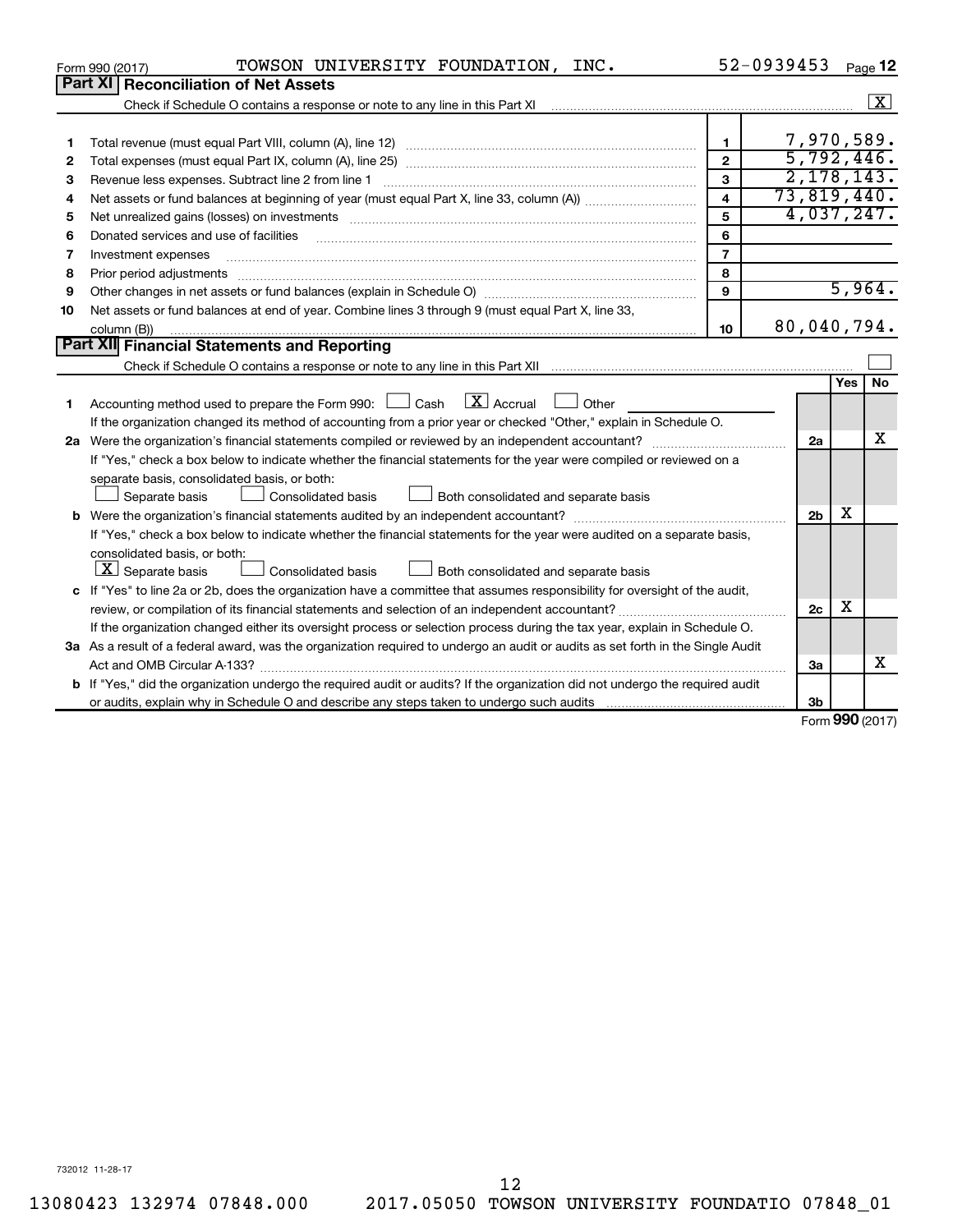|  |  | (Form 990 or 990-EZ) |
|--|--|----------------------|
|  |  |                      |

## Form 990 or 990-EZ) **Public Charity Status and Public Support** Form 990 or 990-EZ) Complete if the organization is a section 501(c)(3) organization or a section

**4947(a)(1) nonexempt charitable trust.**

| OMB No. 1545-0047                   |
|-------------------------------------|
| U.                                  |
| <b>Open to Public</b><br>Inspection |

|                |              | Department of the Treasury<br>Internal Revenue Service                                                                                                                     |  |                                                                        | Attach to Form 990 or Form 990-EZ.                                                                                                                                                                                                                        |     | <b>Inspection</b><br>Go to www.irs.gov/Form990 for instructions and the latest information. |                            | <b>Open to Public</b> |                                       |
|----------------|--------------|----------------------------------------------------------------------------------------------------------------------------------------------------------------------------|--|------------------------------------------------------------------------|-----------------------------------------------------------------------------------------------------------------------------------------------------------------------------------------------------------------------------------------------------------|-----|---------------------------------------------------------------------------------------------|----------------------------|-----------------------|---------------------------------------|
|                |              | Name of the organization                                                                                                                                                   |  |                                                                        |                                                                                                                                                                                                                                                           |     |                                                                                             |                            |                       | <b>Employer identification number</b> |
|                |              |                                                                                                                                                                            |  |                                                                        | TOWSON UNIVERSITY FOUNDATION, INC.                                                                                                                                                                                                                        |     |                                                                                             |                            |                       | 52-0939453                            |
| Part I         |              |                                                                                                                                                                            |  |                                                                        | Reason for Public Charity Status (All organizations must complete this part.) See instructions.                                                                                                                                                           |     |                                                                                             |                            |                       |                                       |
|                |              |                                                                                                                                                                            |  |                                                                        | The organization is not a private foundation because it is: (For lines 1 through 12, check only one box.)                                                                                                                                                 |     |                                                                                             |                            |                       |                                       |
| 1              |              |                                                                                                                                                                            |  |                                                                        | A church, convention of churches, or association of churches described in section 170(b)(1)(A)(i).                                                                                                                                                        |     |                                                                                             |                            |                       |                                       |
| 2              |              |                                                                                                                                                                            |  |                                                                        | A school described in section 170(b)(1)(A)(ii). (Attach Schedule E (Form 990 or 990-EZ).)                                                                                                                                                                 |     |                                                                                             |                            |                       |                                       |
| 3              |              |                                                                                                                                                                            |  |                                                                        | A hospital or a cooperative hospital service organization described in section 170(b)(1)(A)(iii).                                                                                                                                                         |     |                                                                                             |                            |                       |                                       |
| 4              |              |                                                                                                                                                                            |  |                                                                        | A medical research organization operated in conjunction with a hospital described in section 170(b)(1)(A)(iii). Enter the hospital's name,                                                                                                                |     |                                                                                             |                            |                       |                                       |
|                |              | city, and state:                                                                                                                                                           |  |                                                                        |                                                                                                                                                                                                                                                           |     |                                                                                             |                            |                       |                                       |
| 5              | $\mathbf{X}$ |                                                                                                                                                                            |  |                                                                        |                                                                                                                                                                                                                                                           |     |                                                                                             |                            |                       |                                       |
|                |              | An organization operated for the benefit of a college or university owned or operated by a governmental unit described in<br>section 170(b)(1)(A)(iv). (Complete Part II.) |  |                                                                        |                                                                                                                                                                                                                                                           |     |                                                                                             |                            |                       |                                       |
| 6              |              |                                                                                                                                                                            |  |                                                                        | A federal, state, or local government or governmental unit described in section 170(b)(1)(A)(v).                                                                                                                                                          |     |                                                                                             |                            |                       |                                       |
| $\overline{7}$ |              |                                                                                                                                                                            |  |                                                                        | An organization that normally receives a substantial part of its support from a governmental unit or from the general public described in                                                                                                                 |     |                                                                                             |                            |                       |                                       |
|                |              |                                                                                                                                                                            |  | section 170(b)(1)(A)(vi). (Complete Part II.)                          |                                                                                                                                                                                                                                                           |     |                                                                                             |                            |                       |                                       |
| 8              |              |                                                                                                                                                                            |  |                                                                        | A community trust described in section 170(b)(1)(A)(vi). (Complete Part II.)                                                                                                                                                                              |     |                                                                                             |                            |                       |                                       |
| 9              |              |                                                                                                                                                                            |  |                                                                        | An agricultural research organization described in section 170(b)(1)(A)(ix) operated in conjunction with a land-grant college                                                                                                                             |     |                                                                                             |                            |                       |                                       |
|                |              |                                                                                                                                                                            |  |                                                                        | or university or a non-land-grant college of agriculture (see instructions). Enter the name, city, and state of the college or                                                                                                                            |     |                                                                                             |                            |                       |                                       |
|                |              | university:                                                                                                                                                                |  |                                                                        |                                                                                                                                                                                                                                                           |     |                                                                                             |                            |                       |                                       |
| 10             |              |                                                                                                                                                                            |  |                                                                        | An organization that normally receives: (1) more than 33 1/3% of its support from contributions, membership fees, and gross receipts from                                                                                                                 |     |                                                                                             |                            |                       |                                       |
|                |              |                                                                                                                                                                            |  |                                                                        | activities related to its exempt functions - subject to certain exceptions, and (2) no more than 33 1/3% of its support from gross investment                                                                                                             |     |                                                                                             |                            |                       |                                       |
|                |              |                                                                                                                                                                            |  |                                                                        | income and unrelated business taxable income (less section 511 tax) from businesses acquired by the organization after June 30, 1975.                                                                                                                     |     |                                                                                             |                            |                       |                                       |
|                |              |                                                                                                                                                                            |  | See section 509(a)(2). (Complete Part III.)                            |                                                                                                                                                                                                                                                           |     |                                                                                             |                            |                       |                                       |
| 11             |              |                                                                                                                                                                            |  |                                                                        | An organization organized and operated exclusively to test for public safety. See section 509(a)(4).                                                                                                                                                      |     |                                                                                             |                            |                       |                                       |
| 12             |              |                                                                                                                                                                            |  |                                                                        | An organization organized and operated exclusively for the benefit of, to perform the functions of, or to carry out the purposes of one or                                                                                                                |     |                                                                                             |                            |                       |                                       |
|                |              |                                                                                                                                                                            |  |                                                                        | more publicly supported organizations described in section 509(a)(1) or section 509(a)(2). See section 509(a)(3). Check the box in                                                                                                                        |     |                                                                                             |                            |                       |                                       |
|                |              |                                                                                                                                                                            |  |                                                                        | lines 12a through 12d that describes the type of supporting organization and complete lines 12e, 12f, and 12g.                                                                                                                                            |     |                                                                                             |                            |                       |                                       |
| а              |              |                                                                                                                                                                            |  |                                                                        | Type I. A supporting organization operated, supervised, or controlled by its supported organization(s), typically by giving                                                                                                                               |     |                                                                                             |                            |                       |                                       |
|                |              |                                                                                                                                                                            |  |                                                                        | the supported organization(s) the power to regularly appoint or elect a majority of the directors or trustees of the supporting                                                                                                                           |     |                                                                                             |                            |                       |                                       |
|                |              |                                                                                                                                                                            |  | organization. You must complete Part IV, Sections A and B.             |                                                                                                                                                                                                                                                           |     |                                                                                             |                            |                       |                                       |
| b              |              |                                                                                                                                                                            |  |                                                                        | Type II. A supporting organization supervised or controlled in connection with its supported organization(s), by having                                                                                                                                   |     |                                                                                             |                            |                       |                                       |
|                |              |                                                                                                                                                                            |  |                                                                        | control or management of the supporting organization vested in the same persons that control or manage the supported                                                                                                                                      |     |                                                                                             |                            |                       |                                       |
|                |              |                                                                                                                                                                            |  | organization(s). You must complete Part IV, Sections A and C.          |                                                                                                                                                                                                                                                           |     |                                                                                             |                            |                       |                                       |
| с              |              |                                                                                                                                                                            |  |                                                                        | Type III functionally integrated. A supporting organization operated in connection with, and functionally integrated with,                                                                                                                                |     |                                                                                             |                            |                       |                                       |
|                |              |                                                                                                                                                                            |  |                                                                        | its supported organization(s) (see instructions). You must complete Part IV, Sections A, D, and E.                                                                                                                                                        |     |                                                                                             |                            |                       |                                       |
| d              |              |                                                                                                                                                                            |  |                                                                        | Type III non-functionally integrated. A supporting organization operated in connection with its supported organization(s)<br>that is not functionally integrated. The organization generally must satisfy a distribution requirement and an attentiveness |     |                                                                                             |                            |                       |                                       |
|                |              |                                                                                                                                                                            |  |                                                                        | requirement (see instructions). You must complete Part IV, Sections A and D, and Part V.                                                                                                                                                                  |     |                                                                                             |                            |                       |                                       |
| е              |              |                                                                                                                                                                            |  |                                                                        | Check this box if the organization received a written determination from the IRS that it is a Type I, Type II, Type III                                                                                                                                   |     |                                                                                             |                            |                       |                                       |
|                |              |                                                                                                                                                                            |  |                                                                        | functionally integrated, or Type III non-functionally integrated supporting organization.                                                                                                                                                                 |     |                                                                                             |                            |                       |                                       |
|                |              |                                                                                                                                                                            |  |                                                                        |                                                                                                                                                                                                                                                           |     |                                                                                             |                            |                       |                                       |
| g              |              |                                                                                                                                                                            |  | Provide the following information about the supported organization(s). |                                                                                                                                                                                                                                                           |     |                                                                                             |                            |                       |                                       |
|                |              | (i) Name of supported                                                                                                                                                      |  | (ii) EIN                                                               | (iii) Type of organization                                                                                                                                                                                                                                |     | (iv) Is the organization listed<br>in your governing document?                              | (v) Amount of monetary     |                       | (vi) Amount of other                  |
|                |              | organization                                                                                                                                                               |  |                                                                        | (described on lines 1-10<br>above (see instructions))                                                                                                                                                                                                     | Yes | No                                                                                          | support (see instructions) |                       | support (see instructions)            |
|                |              |                                                                                                                                                                            |  |                                                                        |                                                                                                                                                                                                                                                           |     |                                                                                             |                            |                       |                                       |
|                |              |                                                                                                                                                                            |  |                                                                        |                                                                                                                                                                                                                                                           |     |                                                                                             |                            |                       |                                       |
|                |              |                                                                                                                                                                            |  |                                                                        |                                                                                                                                                                                                                                                           |     |                                                                                             |                            |                       |                                       |
|                |              |                                                                                                                                                                            |  |                                                                        |                                                                                                                                                                                                                                                           |     |                                                                                             |                            |                       |                                       |
|                |              |                                                                                                                                                                            |  |                                                                        |                                                                                                                                                                                                                                                           |     |                                                                                             |                            |                       |                                       |
|                |              |                                                                                                                                                                            |  |                                                                        |                                                                                                                                                                                                                                                           |     |                                                                                             |                            |                       |                                       |
|                |              |                                                                                                                                                                            |  |                                                                        |                                                                                                                                                                                                                                                           |     |                                                                                             |                            |                       |                                       |
|                |              |                                                                                                                                                                            |  |                                                                        |                                                                                                                                                                                                                                                           |     |                                                                                             |                            |                       |                                       |
|                |              |                                                                                                                                                                            |  |                                                                        |                                                                                                                                                                                                                                                           |     |                                                                                             |                            |                       |                                       |
|                |              |                                                                                                                                                                            |  |                                                                        |                                                                                                                                                                                                                                                           |     |                                                                                             |                            |                       |                                       |
| Total          |              |                                                                                                                                                                            |  |                                                                        |                                                                                                                                                                                                                                                           |     |                                                                                             |                            |                       |                                       |

LHA For Paperwork Reduction Act Notice, see the Instructions for Form 990 or 990-EZ. 732021 10-06-17 Schedule A (Form 990 or 990-EZ) 2017 13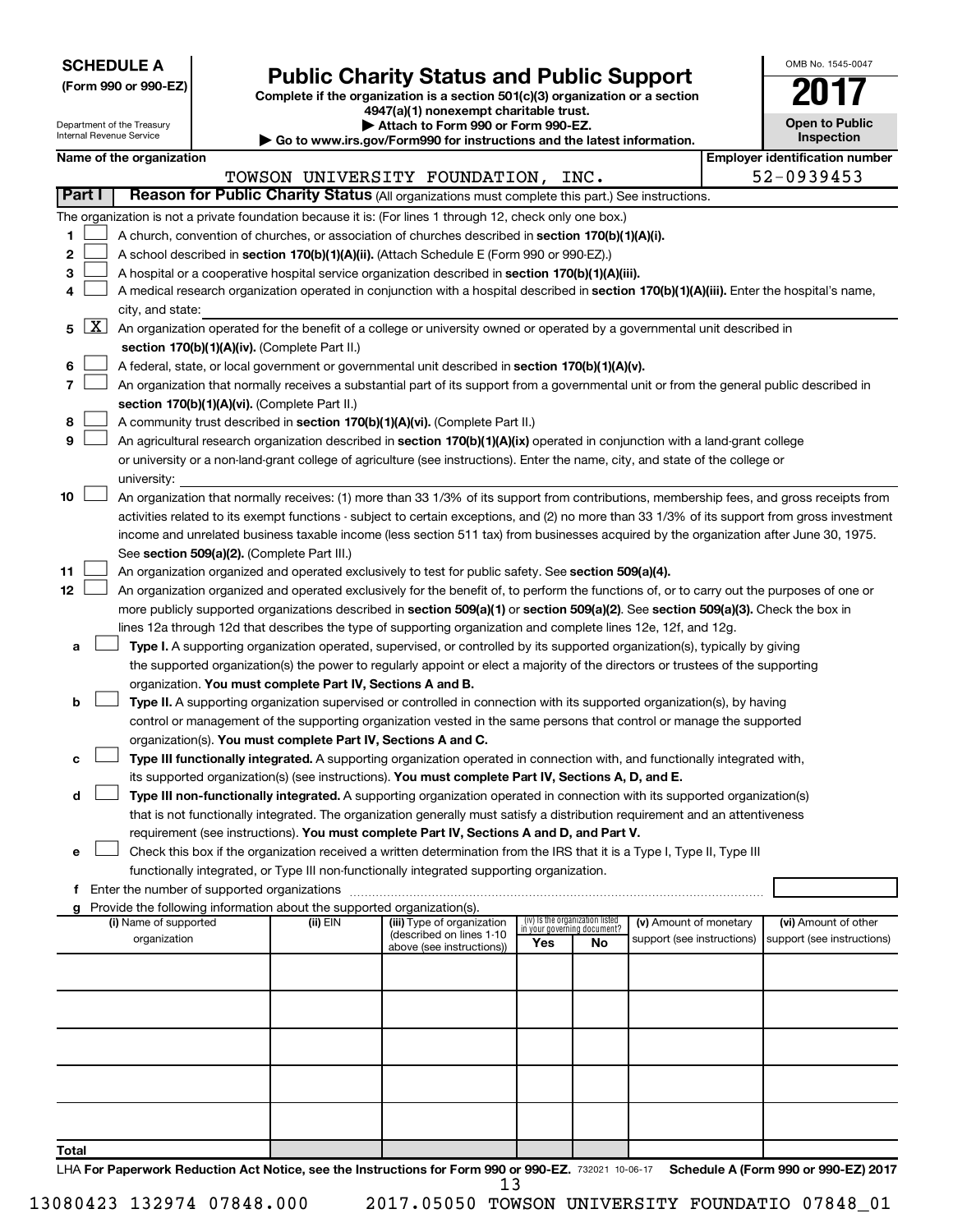## Schedule A (Form 990 or 990-EZ) 2017 Page TOWSON UNIVERSITY FOUNDATION, INC. 52-0939453

(Complete only if you checked the box on line 5, 7, or 8 of Part I or if the organization failed to qualify under Part III. If the organization fails to qualify under the tests listed below, please complete Part III.) **Part II** | Support Schedule for Organizations Described in Sections 170(b)(1)(A)(iv) and 170(b)(1)(A)(vi)

|    | <b>Section A. Public Support</b>                                                                                                                                                                                               |          |                                   |            |            |                 |                                         |
|----|--------------------------------------------------------------------------------------------------------------------------------------------------------------------------------------------------------------------------------|----------|-----------------------------------|------------|------------|-----------------|-----------------------------------------|
|    | Calendar year (or fiscal year beginning in)                                                                                                                                                                                    | (a) 2013 | (b) 2014                          | $(c)$ 2015 | $(d)$ 2016 | (e) 2017        | (f) Total                               |
|    | 1 Gifts, grants, contributions, and                                                                                                                                                                                            |          |                                   |            |            |                 |                                         |
|    | membership fees received. (Do not                                                                                                                                                                                              |          |                                   |            |            |                 |                                         |
|    | include any "unusual grants.")                                                                                                                                                                                                 | 4341224. | 4591308.                          | 4217798.   | 4906702.   |                 | 5810149.23867181.                       |
|    | 2 Tax revenues levied for the organ-                                                                                                                                                                                           |          |                                   |            |            |                 |                                         |
|    | ization's benefit and either paid to                                                                                                                                                                                           |          |                                   |            |            |                 |                                         |
|    | or expended on its behalf                                                                                                                                                                                                      |          |                                   |            |            |                 |                                         |
|    | 3 The value of services or facilities                                                                                                                                                                                          |          |                                   |            |            |                 |                                         |
|    | furnished by a governmental unit to                                                                                                                                                                                            |          |                                   |            |            |                 |                                         |
|    | the organization without charge                                                                                                                                                                                                |          |                                   |            |            |                 |                                         |
|    | 4 Total. Add lines 1 through 3                                                                                                                                                                                                 | 4341224. | 4591308.                          | 4217798.   | 4906702.   |                 | 5810149.23867181.                       |
|    | 5 The portion of total contributions                                                                                                                                                                                           |          |                                   |            |            |                 |                                         |
|    | by each person (other than a                                                                                                                                                                                                   |          |                                   |            |            |                 |                                         |
|    | governmental unit or publicly                                                                                                                                                                                                  |          |                                   |            |            |                 |                                         |
|    | supported organization) included                                                                                                                                                                                               |          |                                   |            |            |                 |                                         |
|    | on line 1 that exceeds 2% of the                                                                                                                                                                                               |          |                                   |            |            |                 |                                         |
|    | amount shown on line 11,                                                                                                                                                                                                       |          |                                   |            |            |                 |                                         |
|    | column (f)                                                                                                                                                                                                                     |          |                                   |            |            |                 | 2920932.                                |
|    | 6 Public support. Subtract line 5 from line 4.                                                                                                                                                                                 |          |                                   |            |            |                 | 20946249.                               |
|    | <b>Section B. Total Support</b>                                                                                                                                                                                                |          |                                   |            |            |                 |                                         |
|    | Calendar year (or fiscal year beginning in)                                                                                                                                                                                    | (a) 2013 | $\underbrace{(b) 2014}_{4591308}$ | $(c)$ 2015 | $(d)$ 2016 |                 | (e) 2017 (f) Total<br>5810149.23867181. |
|    | <b>7</b> Amounts from line 4                                                                                                                                                                                                   | 4341224  |                                   | 4217798    | 4906702    |                 |                                         |
| 8  | Gross income from interest,                                                                                                                                                                                                    |          |                                   |            |            |                 |                                         |
|    | dividends, payments received on                                                                                                                                                                                                |          |                                   |            |            |                 |                                         |
|    | securities loans, rents, royalties,                                                                                                                                                                                            |          |                                   |            |            |                 |                                         |
|    | and income from similar sources                                                                                                                                                                                                | 1501833. | 1805911.                          | 1591095.   | 1576449.   | 1814419.        | 8289707.                                |
|    | <b>9</b> Net income from unrelated business                                                                                                                                                                                    |          |                                   |            |            |                 |                                         |
|    | activities, whether or not the                                                                                                                                                                                                 |          |                                   |            |            |                 |                                         |
|    | business is regularly carried on                                                                                                                                                                                               |          |                                   |            |            |                 |                                         |
|    | 10 Other income. Do not include gain                                                                                                                                                                                           |          |                                   |            |            |                 |                                         |
|    | or loss from the sale of capital                                                                                                                                                                                               |          |                                   |            |            |                 |                                         |
|    | assets (Explain in Part VI.)                                                                                                                                                                                                   |          |                                   |            |            |                 |                                         |
|    | 11 Total support. Add lines 7 through 10                                                                                                                                                                                       |          |                                   |            |            |                 | 32156888.                               |
|    | 12 Gross receipts from related activities, etc. (see instructions)                                                                                                                                                             |          |                                   |            |            | 12 <sub>2</sub> | 2,994,719.                              |
|    | 13 First five years. If the Form 990 is for the organization's first, second, third, fourth, or fifth tax year as a section 501(c)(3)                                                                                          |          |                                   |            |            |                 |                                         |
|    | Section C. Computation of Public Support Percentage <b>Communication C. Computation of Public Support Percentage</b>                                                                                                           |          |                                   |            |            |                 |                                         |
|    |                                                                                                                                                                                                                                |          |                                   |            |            |                 |                                         |
|    | 14 Public support percentage for 2017 (line 6, column (f) divided by line 11, column (f) <i>mummumumum</i>                                                                                                                     |          |                                   |            |            | 14              | 65.14<br>%                              |
|    |                                                                                                                                                                                                                                |          |                                   |            |            | 15              | 66.81<br>$\%$                           |
|    | 16a 33 1/3% support test - 2017. If the organization did not check the box on line 13, and line 14 is 33 1/3% or more, check this box and                                                                                      |          |                                   |            |            |                 |                                         |
|    | stop here. The organization qualifies as a publicly supported organization manufaction manufacture or the organization manufacture or the state of the state of the state of the state of the state of the state of the state  |          |                                   |            |            |                 | X                                       |
|    | b 33 1/3% support test - 2016. If the organization did not check a box on line 13 or 16a, and line 15 is 33 1/3% or more, check this box                                                                                       |          |                                   |            |            |                 |                                         |
|    | and stop here. The organization qualifies as a publicly supported organization [11] manuscription manuscription manuscription manuscription manuscription manuscription and a state of the organization manuscription and stat |          |                                   |            |            |                 |                                         |
|    | 17a 10% -facts-and-circumstances test - 2017. If the organization did not check a box on line 13, 16a, or 16b, and line 14 is 10% or more,                                                                                     |          |                                   |            |            |                 |                                         |
|    | and if the organization meets the "facts-and-circumstances" test, check this box and stop here. Explain in Part VI how the organization                                                                                        |          |                                   |            |            |                 |                                         |
|    | meets the "facts-and-circumstances" test. The organization qualifies as a publicly supported organization <i>manumumumumum</i>                                                                                                 |          |                                   |            |            |                 |                                         |
|    | b 10% -facts-and-circumstances test - 2016. If the organization did not check a box on line 13, 16a, 16b, or 17a, and line 15 is 10% or                                                                                        |          |                                   |            |            |                 |                                         |
|    | more, and if the organization meets the "facts-and-circumstances" test, check this box and stop here. Explain in Part VI how the                                                                                               |          |                                   |            |            |                 |                                         |
|    | organization meets the "facts-and-circumstances" test. The organization qualifies as a publicly supported organization                                                                                                         |          |                                   |            |            |                 |                                         |
| 18 | Private foundation. If the organization did not check a box on line 13, 16a, 16b, 17a, or 17b, check this box and see instructions                                                                                             |          |                                   |            |            |                 | Schedule A (Form 990 or 990-EZ) 2017    |
|    |                                                                                                                                                                                                                                |          |                                   |            |            |                 |                                         |

732022 10-06-17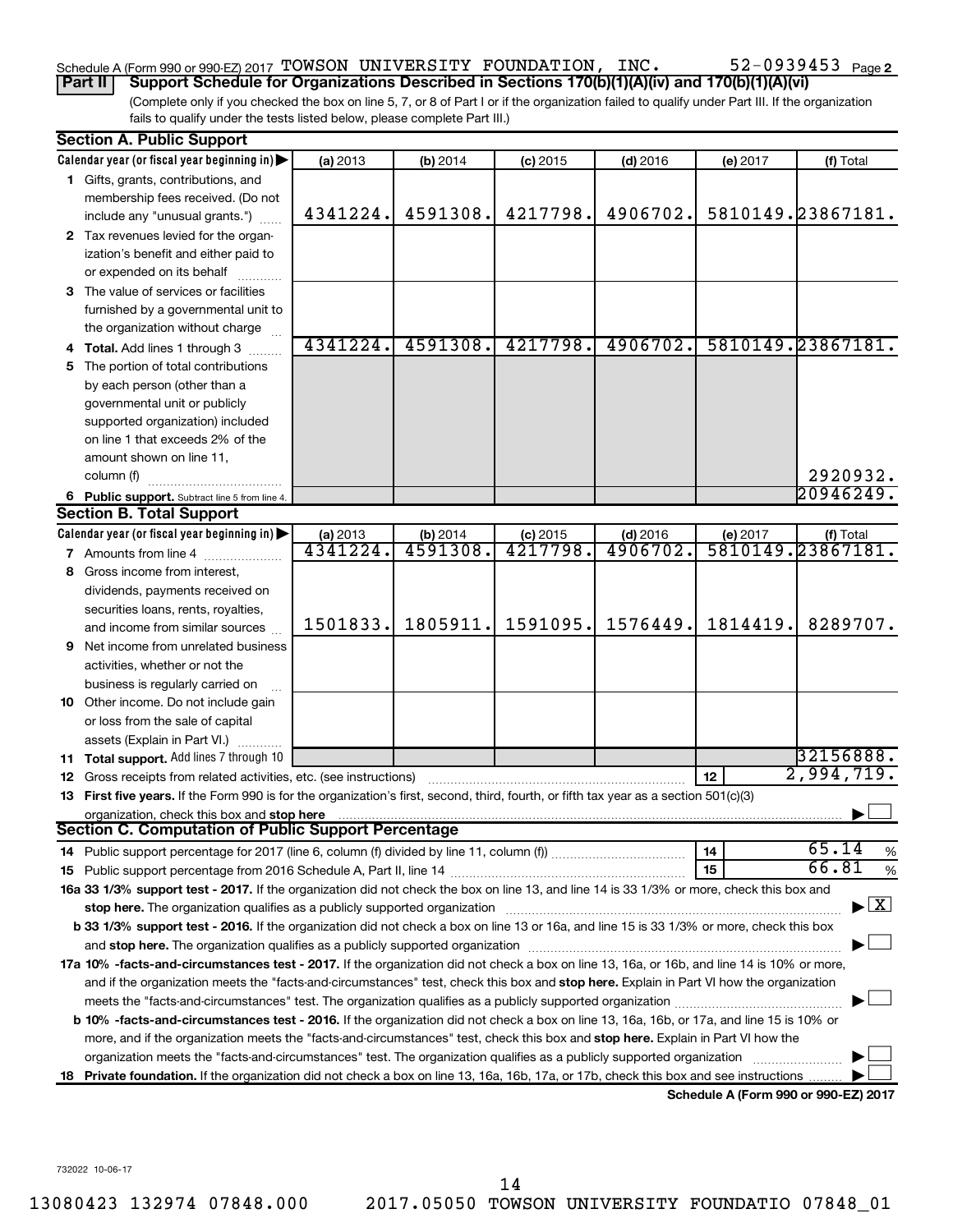## Schedule A (Form 990 or 990-EZ) 2017 Page TOWSON UNIVERSITY FOUNDATION, INC. 52-0939453 **Part III | Support Schedule for Organizations Described in Section 509(a)(2)**

(Complete only if you checked the box on line 10 of Part I or if the organization failed to qualify under Part II. If the organization fails to qualify under the tests listed below, please complete Part II.)

|    | <b>Section A. Public Support</b>                                                                                                                                                                                       |          |          |            |            |          |                                      |
|----|------------------------------------------------------------------------------------------------------------------------------------------------------------------------------------------------------------------------|----------|----------|------------|------------|----------|--------------------------------------|
|    | Calendar year (or fiscal year beginning in)                                                                                                                                                                            | (a) 2013 | (b) 2014 | $(c)$ 2015 | $(d)$ 2016 | (e) 2017 | (f) Total                            |
|    | 1 Gifts, grants, contributions, and                                                                                                                                                                                    |          |          |            |            |          |                                      |
|    | membership fees received. (Do not                                                                                                                                                                                      |          |          |            |            |          |                                      |
|    | include any "unusual grants.")                                                                                                                                                                                         |          |          |            |            |          |                                      |
|    | <b>2</b> Gross receipts from admissions,<br>merchandise sold or services per-<br>formed, or facilities furnished in<br>any activity that is related to the<br>organization's tax-exempt purpose                        |          |          |            |            |          |                                      |
|    | 3 Gross receipts from activities that                                                                                                                                                                                  |          |          |            |            |          |                                      |
|    | are not an unrelated trade or bus-                                                                                                                                                                                     |          |          |            |            |          |                                      |
|    | iness under section 513                                                                                                                                                                                                |          |          |            |            |          |                                      |
|    | 4 Tax revenues levied for the organ-                                                                                                                                                                                   |          |          |            |            |          |                                      |
|    | ization's benefit and either paid to                                                                                                                                                                                   |          |          |            |            |          |                                      |
|    | or expended on its behalf                                                                                                                                                                                              |          |          |            |            |          |                                      |
|    | 5 The value of services or facilities                                                                                                                                                                                  |          |          |            |            |          |                                      |
|    | furnished by a governmental unit to                                                                                                                                                                                    |          |          |            |            |          |                                      |
|    | the organization without charge                                                                                                                                                                                        |          |          |            |            |          |                                      |
|    | 6 Total. Add lines 1 through 5                                                                                                                                                                                         |          |          |            |            |          |                                      |
|    | 7a Amounts included on lines 1, 2, and                                                                                                                                                                                 |          |          |            |            |          |                                      |
|    | 3 received from disqualified persons                                                                                                                                                                                   |          |          |            |            |          |                                      |
|    | <b>b</b> Amounts included on lines 2 and 3 received<br>from other than disqualified persons that<br>exceed the greater of \$5,000 or 1% of the<br>amount on line 13 for the year                                       |          |          |            |            |          |                                      |
|    | c Add lines 7a and 7b                                                                                                                                                                                                  |          |          |            |            |          |                                      |
|    | 8 Public support. (Subtract line 7c from line 6.)                                                                                                                                                                      |          |          |            |            |          |                                      |
|    | <b>Section B. Total Support</b>                                                                                                                                                                                        |          |          |            |            |          |                                      |
|    | Calendar year (or fiscal year beginning in)                                                                                                                                                                            | (a) 2013 | (b) 2014 | $(c)$ 2015 | $(d)$ 2016 | (e) 2017 | (f) Total                            |
|    | 9 Amounts from line 6                                                                                                                                                                                                  |          |          |            |            |          |                                      |
|    | <b>10a</b> Gross income from interest,<br>dividends, payments received on<br>securities loans, rents, royalties,<br>and income from similar sources                                                                    |          |          |            |            |          |                                      |
|    | <b>b</b> Unrelated business taxable income<br>(less section 511 taxes) from businesses<br>acquired after June 30, 1975                                                                                                 |          |          |            |            |          |                                      |
|    | c Add lines 10a and 10b                                                                                                                                                                                                |          |          |            |            |          |                                      |
|    | <b>11</b> Net income from unrelated business<br>activities not included in line 10b.<br>whether or not the business is<br>regularly carried on                                                                         |          |          |            |            |          |                                      |
|    | <b>12</b> Other income. Do not include gain<br>or loss from the sale of capital<br>assets (Explain in Part VI.)                                                                                                        |          |          |            |            |          |                                      |
|    | <b>13</b> Total support. (Add lines 9, 10c, 11, and 12.)                                                                                                                                                               |          |          |            |            |          |                                      |
|    | 14 First five years. If the Form 990 is for the organization's first, second, third, fourth, or fifth tax year as a section 501(c)(3) organization,                                                                    |          |          |            |            |          |                                      |
|    | check this box and stop here <b>contained and stop here contained and stop here contained a stop here contained a stop here contained a stop here contained a stop here contained a stop here contained a stop her</b> |          |          |            |            |          |                                      |
|    | Section C. Computation of Public Support Percentage                                                                                                                                                                    |          |          |            |            |          |                                      |
|    |                                                                                                                                                                                                                        |          |          |            |            | 15       | ℅                                    |
|    |                                                                                                                                                                                                                        |          |          |            |            | 16       | %                                    |
|    | <b>Section D. Computation of Investment Income Percentage</b>                                                                                                                                                          |          |          |            |            |          |                                      |
|    |                                                                                                                                                                                                                        |          |          |            |            | 17       | %                                    |
|    | 18 Investment income percentage from 2016 Schedule A, Part III, line 17                                                                                                                                                |          |          |            |            | 18       | %                                    |
|    | 19a 33 1/3% support tests - 2017. If the organization did not check the box on line 14, and line 15 is more than 33 1/3%, and line 17 is not                                                                           |          |          |            |            |          |                                      |
|    | more than 33 1/3%, check this box and stop here. The organization qualifies as a publicly supported organization                                                                                                       |          |          |            |            |          |                                      |
|    | b 33 1/3% support tests - 2016. If the organization did not check a box on line 14 or line 19a, and line 16 is more than 33 1/3%, and                                                                                  |          |          |            |            |          |                                      |
|    | line 18 is not more than 33 1/3%, check this box and stop here. The organization qualifies as a publicly supported organization                                                                                        |          |          |            |            |          |                                      |
| 20 |                                                                                                                                                                                                                        |          |          |            |            |          |                                      |
|    | 732023 10-06-17                                                                                                                                                                                                        |          |          |            |            |          | Schedule A (Form 990 or 990-EZ) 2017 |
|    |                                                                                                                                                                                                                        |          |          | 15         |            |          |                                      |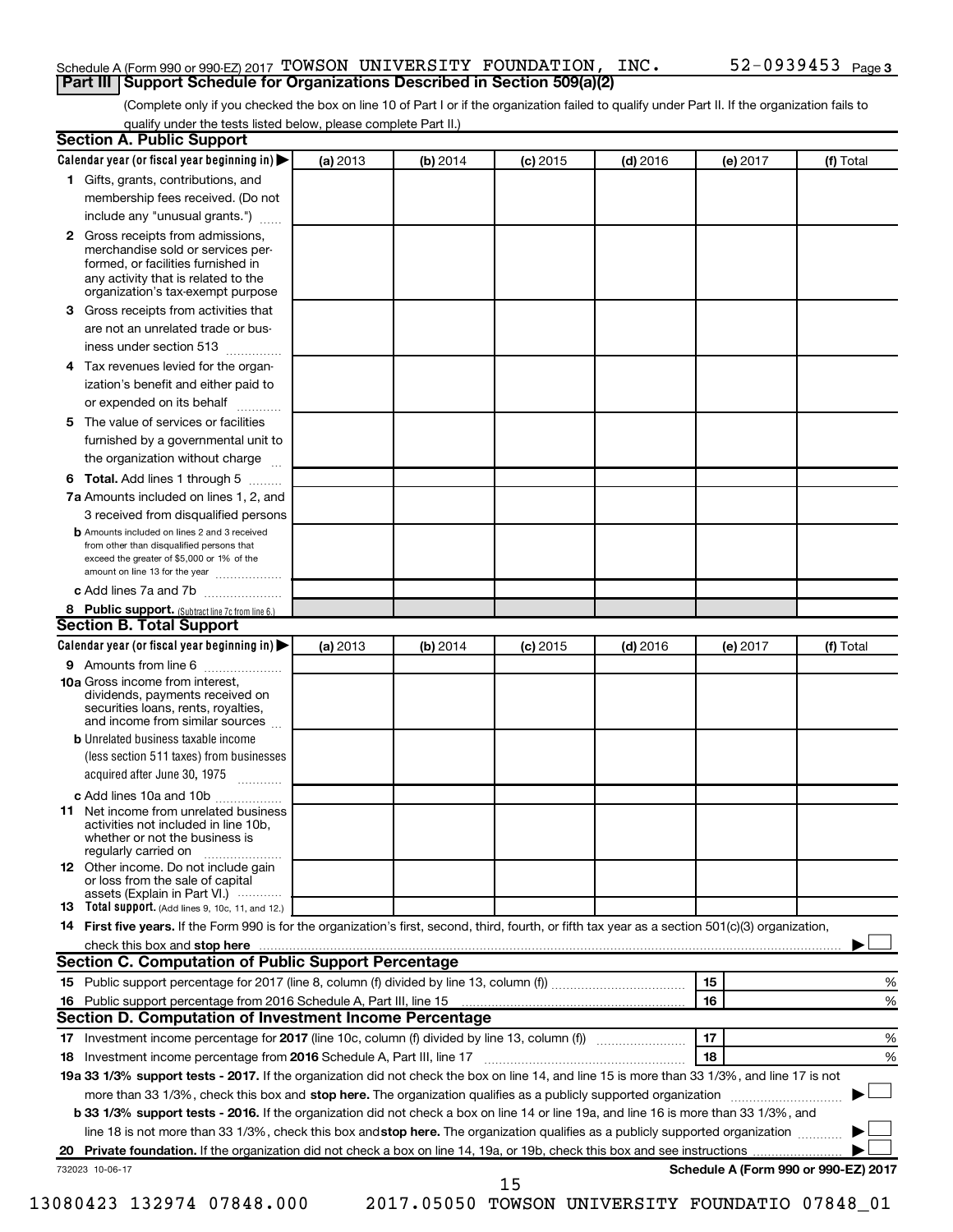**1**

**2**

**3a**

**3b**

**3c**

**4a**

**4b**

**4c**

**5a**

**5b 5c**

**6**

**7**

**8**

**9a**

**9b**

**9c**

**10a**

**10b**

**Yes No**

## **Part IV Supporting Organizations**

(Complete only if you checked a box in line 12 on Part I. If you checked 12a of Part I, complete Sections A and B. If you checked 12b of Part I, complete Sections A and C. If you checked 12c of Part I, complete Sections A, D, and E. If you checked 12d of Part I, complete Sections A and D, and complete Part V.)

## **Section A. All Supporting Organizations**

- **1** Are all of the organization's supported organizations listed by name in the organization's governing documents? If "No," describe in Part VI how the supported organizations are designated. If designated by *class or purpose, describe the designation. If historic and continuing relationship, explain.*
- **2** Did the organization have any supported organization that does not have an IRS determination of status under section 509(a)(1) or (2)? If "Yes," explain in Part **VI** how the organization determined that the supported *organization was described in section 509(a)(1) or (2).*
- **3a** Did the organization have a supported organization described in section 501(c)(4), (5), or (6)? If "Yes," answer *(b) and (c) below.*
- **b** Did the organization confirm that each supported organization qualified under section 501(c)(4), (5), or (6) and satisfied the public support tests under section 509(a)(2)? If "Yes," describe in Part VI when and how the *organization made the determination.*
- **c** Did the organization ensure that all support to such organizations was used exclusively for section 170(c)(2)(B) purposes? If "Yes," explain in Part VI what controls the organization put in place to ensure such use.
- **4 a** *If* Was any supported organization not organized in the United States ("foreign supported organization")? *"Yes," and if you checked 12a or 12b in Part I, answer (b) and (c) below.*
- **b** Did the organization have ultimate control and discretion in deciding whether to make grants to the foreign supported organization? If "Yes," describe in Part VI how the organization had such control and discretion *despite being controlled or supervised by or in connection with its supported organizations.*
- **c** Did the organization support any foreign supported organization that does not have an IRS determination under sections 501(c)(3) and 509(a)(1) or (2)? If "Yes," explain in Part VI what controls the organization used *to ensure that all support to the foreign supported organization was used exclusively for section 170(c)(2)(B) purposes.*
- **5a** Did the organization add, substitute, or remove any supported organizations during the tax year? If "Yes," answer (b) and (c) below (if applicable). Also, provide detail in **Part VI,** including (i) the names and EIN *numbers of the supported organizations added, substituted, or removed; (ii) the reasons for each such action; (iii) the authority under the organization's organizing document authorizing such action; and (iv) how the action was accomplished (such as by amendment to the organizing document).*
- **b Type I or Type II only.** Was any added or substituted supported organization part of a class already designated in the organization's organizing document?
- **c Substitutions only.**  Was the substitution the result of an event beyond the organization's control?
- **6** Did the organization provide support (whether in the form of grants or the provision of services or facilities) to **Part VI.** support or benefit one or more of the filing organization's supported organizations? If "Yes," provide detail in anyone other than (i) its supported organizations, (ii) individuals that are part of the charitable class benefited by one or more of its supported organizations, or (iii) other supporting organizations that also
- **7** Did the organization provide a grant, loan, compensation, or other similar payment to a substantial contributor regard to a substantial contributor? If "Yes," complete Part I of Schedule L (Form 990 or 990-EZ). (defined in section 4958(c)(3)(C)), a family member of a substantial contributor, or a 35% controlled entity with
- **8** Did the organization make a loan to a disqualified person (as defined in section 4958) not described in line 7? *If "Yes," complete Part I of Schedule L (Form 990 or 990-EZ).*
- **9 a** Was the organization controlled directly or indirectly at any time during the tax year by one or more in section 509(a)(1) or (2))? If "Yes," provide detail in **Part VI.** disqualified persons as defined in section 4946 (other than foundation managers and organizations described
- **b** Did one or more disqualified persons (as defined in line 9a) hold a controlling interest in any entity in which the supporting organization had an interest? If "Yes," provide detail in Part VI.
- **c** Did a disqualified person (as defined in line 9a) have an ownership interest in, or derive any personal benefit from, assets in which the supporting organization also had an interest? If "Yes," provide detail in Part VI.
- **10 a** Was the organization subject to the excess business holdings rules of section 4943 because of section supporting organizations)? If "Yes," answer 10b below. 4943(f) (regarding certain Type II supporting organizations, and all Type III non-functionally integrated
	- **b** Did the organization have any excess business holdings in the tax year? (Use Schedule C, Form 4720, to *determine whether the organization had excess business holdings.)*

732024 10-06-17

**Schedule A (Form 990 or 990-EZ) 2017**

13080423 132974 07848.000 2017.05050 TOWSON UNIVERSITY FOUNDATIO 07848\_01

16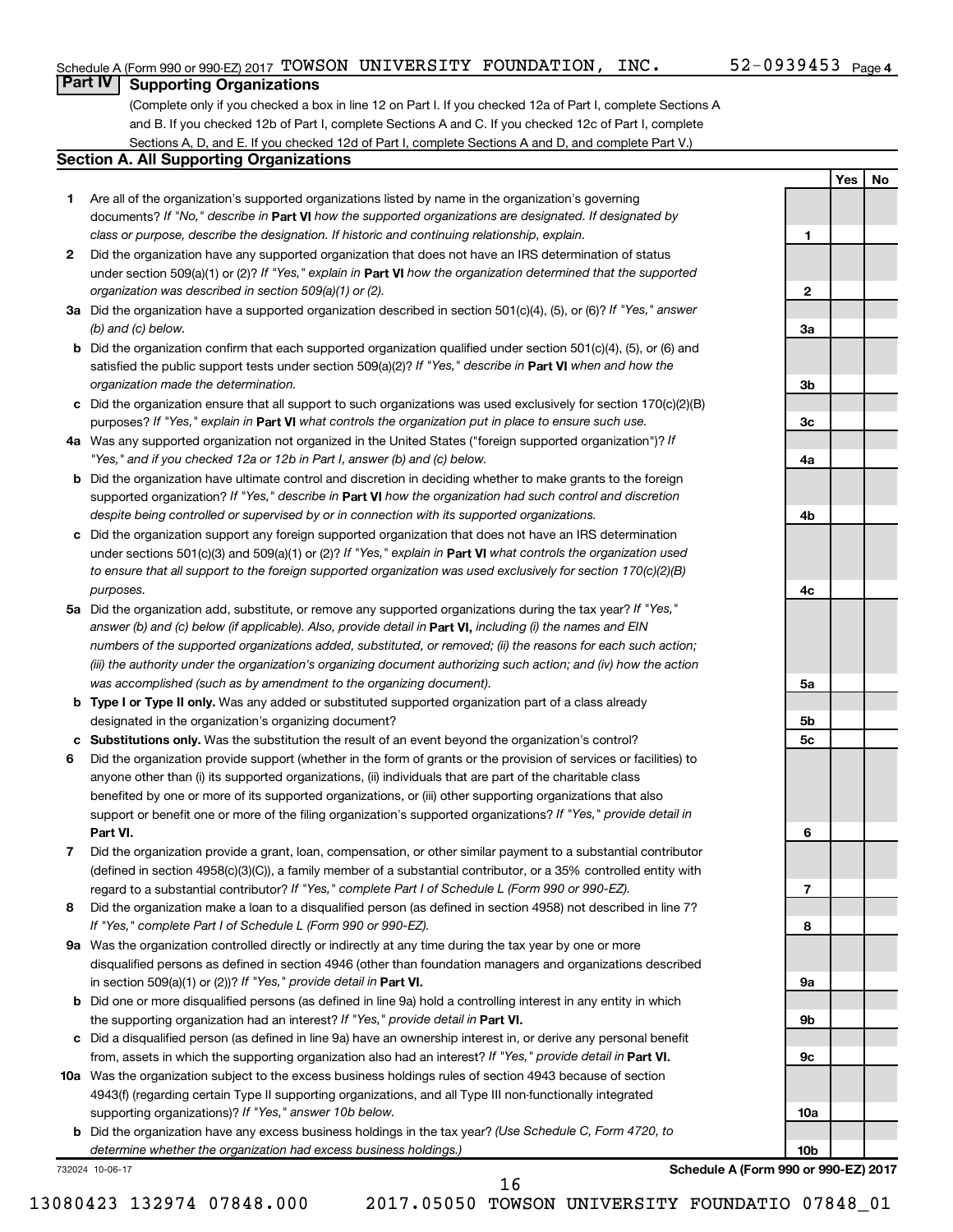#### Schedule A (Form 990 or 990-EZ) 2017 'I'OWSON UNIVERSITY FOUNDATION,INC。 52-U939453 Page TOWSON UNIVERSITY FOUNDATION, INC. 52-0939453

|    | Part IV<br><b>Supporting Organizations (continued)</b>                                                                                                                                                                                            |                 |     |     |
|----|---------------------------------------------------------------------------------------------------------------------------------------------------------------------------------------------------------------------------------------------------|-----------------|-----|-----|
|    |                                                                                                                                                                                                                                                   |                 | Yes | No  |
| 11 | Has the organization accepted a gift or contribution from any of the following persons?                                                                                                                                                           |                 |     |     |
|    | a A person who directly or indirectly controls, either alone or together with persons described in (b) and (c)                                                                                                                                    |                 |     |     |
|    | below, the governing body of a supported organization?                                                                                                                                                                                            | 11a             |     |     |
|    | <b>b</b> A family member of a person described in (a) above?                                                                                                                                                                                      | 11 <sub>b</sub> |     |     |
|    | c A 35% controlled entity of a person described in (a) or (b) above? If "Yes" to a, b, or c, provide detail in Part VI.                                                                                                                           | 11c             |     |     |
|    | <b>Section B. Type I Supporting Organizations</b>                                                                                                                                                                                                 |                 |     |     |
|    |                                                                                                                                                                                                                                                   |                 | Yes | No  |
| 1  | Did the directors, trustees, or membership of one or more supported organizations have the power to                                                                                                                                               |                 |     |     |
|    | regularly appoint or elect at least a majority of the organization's directors or trustees at all times during the                                                                                                                                |                 |     |     |
|    | tax year? If "No," describe in Part VI how the supported organization(s) effectively operated, supervised, or                                                                                                                                     |                 |     |     |
|    | controlled the organization's activities. If the organization had more than one supported organization,                                                                                                                                           |                 |     |     |
|    | describe how the powers to appoint and/or remove directors or trustees were allocated among the supported                                                                                                                                         |                 |     |     |
|    | organizations and what conditions or restrictions, if any, applied to such powers during the tax year.                                                                                                                                            | 1               |     |     |
| 2  | Did the organization operate for the benefit of any supported organization other than the supported                                                                                                                                               |                 |     |     |
|    | organization(s) that operated, supervised, or controlled the supporting organization? If "Yes," explain in                                                                                                                                        |                 |     |     |
|    | Part VI how providing such benefit carried out the purposes of the supported organization(s) that operated,                                                                                                                                       |                 |     |     |
|    | supervised, or controlled the supporting organization.                                                                                                                                                                                            | 2               |     |     |
|    | <b>Section C. Type II Supporting Organizations</b>                                                                                                                                                                                                |                 |     |     |
|    |                                                                                                                                                                                                                                                   |                 | Yes | No  |
| 1  | Were a majority of the organization's directors or trustees during the tax year also a majority of the directors                                                                                                                                  |                 |     |     |
|    | or trustees of each of the organization's supported organization(s)? If "No," describe in Part VI how control                                                                                                                                     |                 |     |     |
|    | or management of the supporting organization was vested in the same persons that controlled or managed                                                                                                                                            |                 |     |     |
|    | the supported organization(s).                                                                                                                                                                                                                    | 1               |     |     |
|    | <b>Section D. All Type III Supporting Organizations</b>                                                                                                                                                                                           |                 |     |     |
|    |                                                                                                                                                                                                                                                   |                 | Yes | No  |
| 1  | Did the organization provide to each of its supported organizations, by the last day of the fifth month of the                                                                                                                                    |                 |     |     |
|    | organization's tax year, (i) a written notice describing the type and amount of support provided during the prior tax                                                                                                                             |                 |     |     |
|    | year, (ii) a copy of the Form 990 that was most recently filed as of the date of notification, and (iii) copies of the                                                                                                                            |                 |     |     |
|    | organization's governing documents in effect on the date of notification, to the extent not previously provided?                                                                                                                                  | 1               |     |     |
| 2  | Were any of the organization's officers, directors, or trustees either (i) appointed or elected by the supported                                                                                                                                  |                 |     |     |
|    | organization(s) or (ii) serving on the governing body of a supported organization? If "No," explain in Part VI how                                                                                                                                |                 |     |     |
|    | the organization maintained a close and continuous working relationship with the supported organization(s).                                                                                                                                       | $\mathbf{2}$    |     |     |
| 3  | By reason of the relationship described in (2), did the organization's supported organizations have a                                                                                                                                             |                 |     |     |
|    | significant voice in the organization's investment policies and in directing the use of the organization's                                                                                                                                        |                 |     |     |
|    | income or assets at all times during the tax year? If "Yes," describe in Part VI the role the organization's                                                                                                                                      |                 |     |     |
|    | supported organizations played in this regard.                                                                                                                                                                                                    | 3               |     |     |
|    | Section E. Type III Functionally Integrated Supporting Organizations                                                                                                                                                                              |                 |     |     |
| 1  | Check the box next to the method that the organization used to satisfy the Integral Part Test during the yealsee instructions).                                                                                                                   |                 |     |     |
| a  | The organization satisfied the Activities Test. Complete line 2 below.                                                                                                                                                                            |                 |     |     |
| b  | The organization is the parent of each of its supported organizations. Complete line 3 below.                                                                                                                                                     |                 |     |     |
| с  | The organization supported a governmental entity. Describe in Part VI how you supported a government entity (see instructions).                                                                                                                   |                 |     |     |
| 2  | Activities Test. Answer (a) and (b) below.                                                                                                                                                                                                        |                 | Yes | No. |
| а  | Did substantially all of the organization's activities during the tax year directly further the exempt purposes of                                                                                                                                |                 |     |     |
|    | the supported organization(s) to which the organization was responsive? If "Yes," then in Part VI identify                                                                                                                                        |                 |     |     |
|    | those supported organizations and explain how these activities directly furthered their exempt purposes,                                                                                                                                          |                 |     |     |
|    | how the organization was responsive to those supported organizations, and how the organization determined                                                                                                                                         |                 |     |     |
|    | that these activities constituted substantially all of its activities.                                                                                                                                                                            | 2a              |     |     |
| b  | Did the activities described in (a) constitute activities that, but for the organization's involvement, one or more                                                                                                                               |                 |     |     |
|    | of the organization's supported organization(s) would have been engaged in? If "Yes," explain in Part VI the                                                                                                                                      |                 |     |     |
|    | reasons for the organization's position that its supported organization(s) would have engaged in these                                                                                                                                            |                 |     |     |
|    | activities but for the organization's involvement.                                                                                                                                                                                                | 2b              |     |     |
| з  | Parent of Supported Organizations. Answer (a) and (b) below.                                                                                                                                                                                      |                 |     |     |
| а  | Did the organization have the power to regularly appoint or elect a majority of the officers, directors, or                                                                                                                                       |                 |     |     |
|    | trustees of each of the supported organizations? Provide details in Part VI.                                                                                                                                                                      | За              |     |     |
|    | <b>b</b> Did the organization exercise a substantial degree of direction over the policies, programs, and activities of each<br>of its supported organizations? If "Yes," describe in Part VI the role played by the organization in this regard. | Зb              |     |     |
|    | Schedule A (Form 990 or 990-EZ) 2017<br>732025 10-06-17                                                                                                                                                                                           |                 |     |     |
|    | 17                                                                                                                                                                                                                                                |                 |     |     |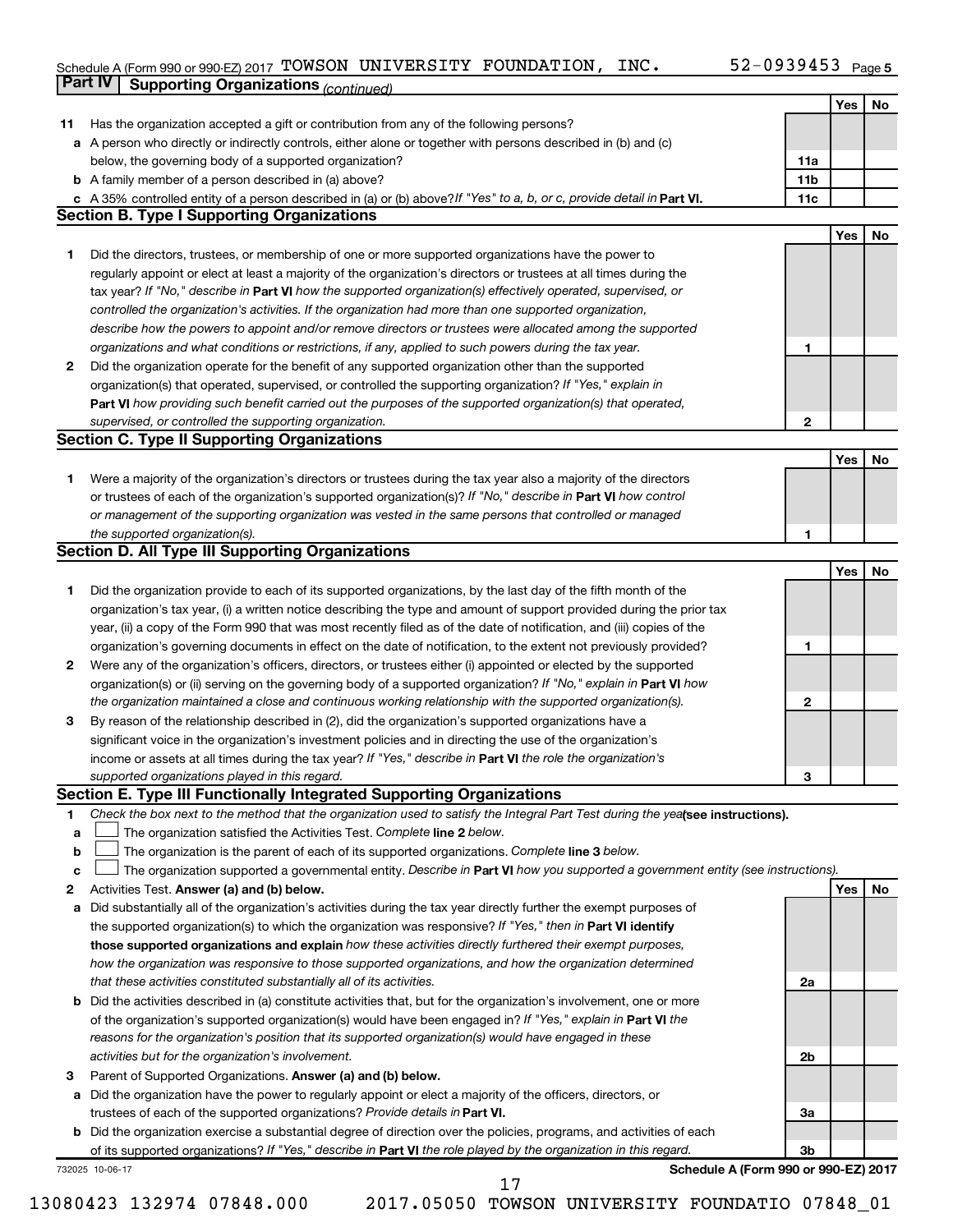| <b>Part V</b> Type III Non-Functionally Integrated 509(a)(3) Supporting Organizations |  |  |                       |  |
|---------------------------------------------------------------------------------------|--|--|-----------------------|--|
| Schedule A (Form 990 or 990-EZ) 2017 TOWSON UNIVERSITY FOUNDATION, INC.               |  |  | $52 - 0939453$ Page 6 |  |

1 Check here if the organization satisfied the Integral Part Test as a qualifying trust on Nov. 20, 1970 (explain in Part VI.) See instructions. All other Type III non-functionally integrated supporting organizations must complete Sections A through E.

|              | Section A - Adjusted Net Income                                              |                | (A) Prior Year | (B) Current Year<br>(optional) |
|--------------|------------------------------------------------------------------------------|----------------|----------------|--------------------------------|
| 1            | Net short-term capital gain                                                  | 1              |                |                                |
| $\mathbf{2}$ | Recoveries of prior-year distributions                                       | $\mathbf{2}$   |                |                                |
| 3            | Other gross income (see instructions)                                        | 3              |                |                                |
| 4            | Add lines 1 through 3                                                        | 4              |                |                                |
| 5            | Depreciation and depletion                                                   | 5              |                |                                |
| 6            | Portion of operating expenses paid or incurred for production or             |                |                |                                |
|              | collection of gross income or for management, conservation, or               |                |                |                                |
|              | maintenance of property held for production of income (see instructions)     | 6              |                |                                |
| 7            | Other expenses (see instructions)                                            | $\overline{7}$ |                |                                |
| 8            | Adjusted Net Income (subtract lines 5, 6, and 7 from line 4)                 | 8              |                |                                |
|              | <b>Section B - Minimum Asset Amount</b>                                      |                | (A) Prior Year | (B) Current Year<br>(optional) |
| 1.           | Aggregate fair market value of all non-exempt-use assets (see                |                |                |                                |
|              | instructions for short tax year or assets held for part of year):            |                |                |                                |
|              | <b>a</b> Average monthly value of securities                                 | 1a             |                |                                |
|              | <b>b</b> Average monthly cash balances                                       | 1 <sub>b</sub> |                |                                |
|              | <b>c</b> Fair market value of other non-exempt-use assets                    | 1c             |                |                                |
|              | d Total (add lines 1a, 1b, and 1c)                                           | 1d             |                |                                |
|              | e Discount claimed for blockage or other                                     |                |                |                                |
|              | factors (explain in detail in Part VI):                                      |                |                |                                |
| 2            | Acquisition indebtedness applicable to non-exempt-use assets                 | $\mathbf{2}$   |                |                                |
| 3            | Subtract line 2 from line 1d                                                 | 3              |                |                                |
| 4            | Cash deemed held for exempt use. Enter 1-1/2% of line 3 (for greater amount, |                |                |                                |
|              | see instructions)                                                            | 4              |                |                                |
| 5            | Net value of non-exempt-use assets (subtract line 4 from line 3)             | 5              |                |                                |
| 6            | Multiply line 5 by .035                                                      | 6              |                |                                |
| 7            | Recoveries of prior-year distributions                                       | $\overline{7}$ |                |                                |
| 8            | <b>Minimum Asset Amount (add line 7 to line 6)</b>                           | 8              |                |                                |
|              | <b>Section C - Distributable Amount</b>                                      |                |                | <b>Current Year</b>            |
| 1            | Adjusted net income for prior year (from Section A, line 8, Column A)        | 1              |                |                                |
| $\mathbf{2}$ | Enter 85% of line 1                                                          | $\mathbf{2}$   |                |                                |
| 3            | Minimum asset amount for prior year (from Section B, line 8, Column A)       | 3              |                |                                |
| 4            | Enter greater of line 2 or line 3                                            | 4              |                |                                |
| 5            | Income tax imposed in prior year                                             | 5              |                |                                |
| 6            | <b>Distributable Amount.</b> Subtract line 5 from line 4, unless subject to  |                |                |                                |
|              | emergency temporary reduction (see instructions)                             | 6              |                |                                |
|              |                                                                              |                |                |                                |

**7** Check here if the current year is the organization's first as a non-functionally integrated Type III supporting organization (see instructions).

**Schedule A (Form 990 or 990-EZ) 2017**

732026 10-06-17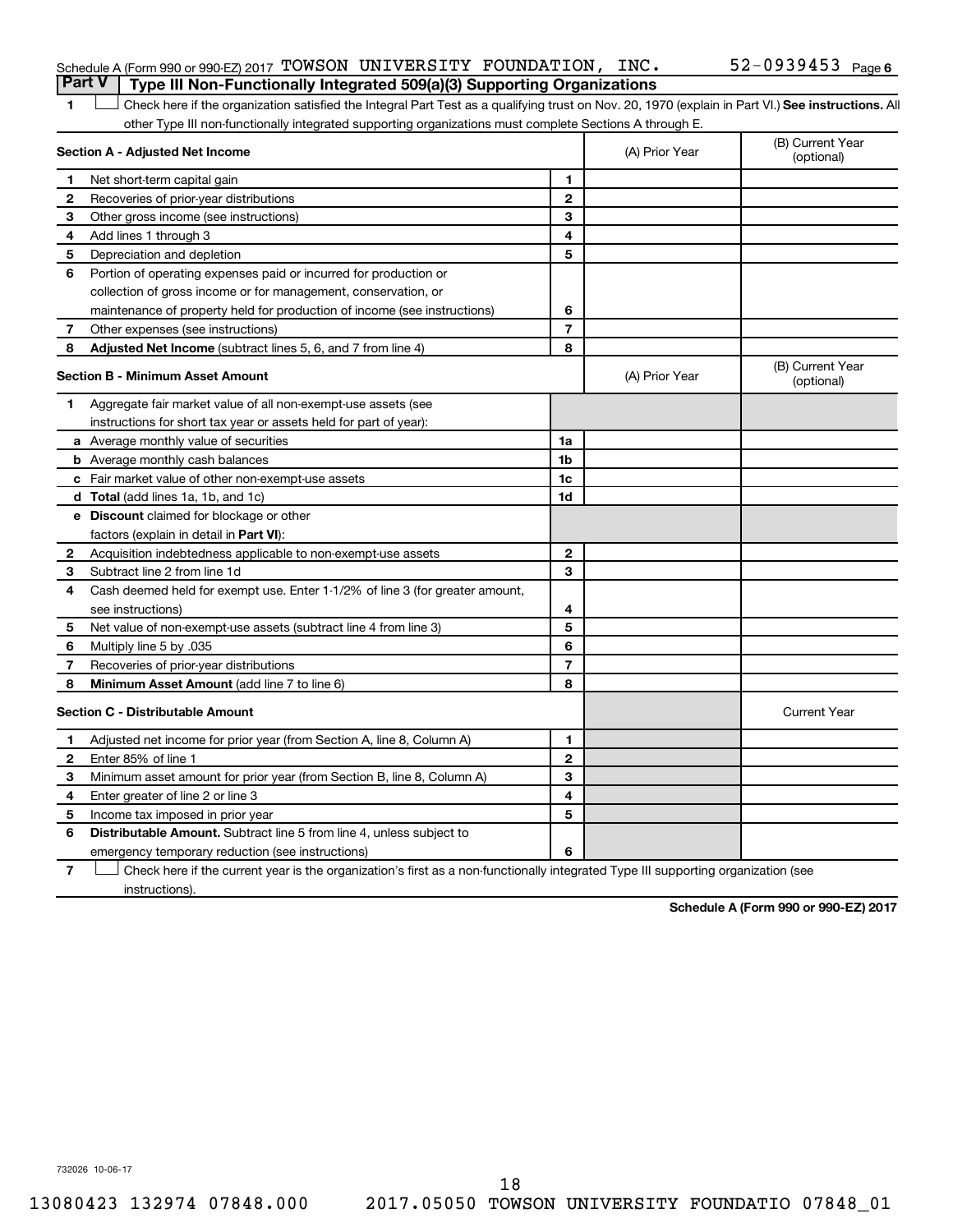#### Schedule A (Form 990 or 990-EZ) 2017 'I'OWSON UNIVERSITY FOUNDATION,INC。 52-U939453 Page TOWSON UNIVERSITY FOUNDATION, INC. 52-0939453

| Part V | Type III Non-Functionally Integrated 509(a)(3) Supporting Organizations (continued)        |                                    |                                               |                                                         |  |  |  |  |  |  |  |
|--------|--------------------------------------------------------------------------------------------|------------------------------------|-----------------------------------------------|---------------------------------------------------------|--|--|--|--|--|--|--|
|        | <b>Section D - Distributions</b>                                                           |                                    |                                               | <b>Current Year</b>                                     |  |  |  |  |  |  |  |
| 1.     | Amounts paid to supported organizations to accomplish exempt purposes                      |                                    |                                               |                                                         |  |  |  |  |  |  |  |
| 2      | Amounts paid to perform activity that directly furthers exempt purposes of supported       |                                    |                                               |                                                         |  |  |  |  |  |  |  |
|        | organizations, in excess of income from activity                                           |                                    |                                               |                                                         |  |  |  |  |  |  |  |
| З      | Administrative expenses paid to accomplish exempt purposes of supported organizations      |                                    |                                               |                                                         |  |  |  |  |  |  |  |
| 4      | Amounts paid to acquire exempt-use assets                                                  |                                    |                                               |                                                         |  |  |  |  |  |  |  |
| 5      | Qualified set-aside amounts (prior IRS approval required)                                  |                                    |                                               |                                                         |  |  |  |  |  |  |  |
| 6      | Other distributions (describe in <b>Part VI</b> ). See instructions.                       |                                    |                                               |                                                         |  |  |  |  |  |  |  |
| 7      | <b>Total annual distributions.</b> Add lines 1 through 6.                                  |                                    |                                               |                                                         |  |  |  |  |  |  |  |
| 8      | Distributions to attentive supported organizations to which the organization is responsive |                                    |                                               |                                                         |  |  |  |  |  |  |  |
|        | (provide details in Part VI). See instructions.                                            |                                    |                                               |                                                         |  |  |  |  |  |  |  |
| 9      | Distributable amount for 2017 from Section C, line 6                                       |                                    |                                               |                                                         |  |  |  |  |  |  |  |
| 10     | Line 8 amount divided by line 9 amount                                                     |                                    |                                               |                                                         |  |  |  |  |  |  |  |
|        | Section E - Distribution Allocations (see instructions)                                    | (i)<br><b>Excess Distributions</b> | (ii)<br><b>Underdistributions</b><br>Pre-2017 | (iii)<br><b>Distributable</b><br><b>Amount for 2017</b> |  |  |  |  |  |  |  |
| 1.     | Distributable amount for 2017 from Section C, line 6                                       |                                    |                                               |                                                         |  |  |  |  |  |  |  |
| 2      | Underdistributions, if any, for years prior to 2017 (reason-                               |                                    |                                               |                                                         |  |  |  |  |  |  |  |
|        | able cause required-explain in Part VI). See instructions.                                 |                                    |                                               |                                                         |  |  |  |  |  |  |  |
| З      | Excess distributions carryover, if any, to 2017                                            |                                    |                                               |                                                         |  |  |  |  |  |  |  |
| a      |                                                                                            |                                    |                                               |                                                         |  |  |  |  |  |  |  |
|        | $b$ From 2013                                                                              |                                    |                                               |                                                         |  |  |  |  |  |  |  |
|        | $c$ From 2014                                                                              |                                    |                                               |                                                         |  |  |  |  |  |  |  |
|        | d From 2015                                                                                |                                    |                                               |                                                         |  |  |  |  |  |  |  |
|        | e From 2016                                                                                |                                    |                                               |                                                         |  |  |  |  |  |  |  |
|        | f Total of lines 3a through e                                                              |                                    |                                               |                                                         |  |  |  |  |  |  |  |
|        | <b>g</b> Applied to underdistributions of prior years                                      |                                    |                                               |                                                         |  |  |  |  |  |  |  |
|        | <b>h</b> Applied to 2017 distributable amount                                              |                                    |                                               |                                                         |  |  |  |  |  |  |  |
| Ť.     | Carryover from 2012 not applied (see instructions)                                         |                                    |                                               |                                                         |  |  |  |  |  |  |  |
|        | Remainder. Subtract lines 3g, 3h, and 3i from 3f.                                          |                                    |                                               |                                                         |  |  |  |  |  |  |  |
| 4      | Distributions for 2017 from Section D,                                                     |                                    |                                               |                                                         |  |  |  |  |  |  |  |
|        | line $7:$                                                                                  |                                    |                                               |                                                         |  |  |  |  |  |  |  |
|        | <b>a</b> Applied to underdistributions of prior years                                      |                                    |                                               |                                                         |  |  |  |  |  |  |  |
|        | <b>b</b> Applied to 2017 distributable amount                                              |                                    |                                               |                                                         |  |  |  |  |  |  |  |
|        | <b>c</b> Remainder. Subtract lines 4a and 4b from 4.                                       |                                    |                                               |                                                         |  |  |  |  |  |  |  |
| 5      | Remaining underdistributions for years prior to 2017, if                                   |                                    |                                               |                                                         |  |  |  |  |  |  |  |
|        | any. Subtract lines 3g and 4a from line 2. For result greater                              |                                    |                                               |                                                         |  |  |  |  |  |  |  |
|        | than zero, explain in Part VI. See instructions.                                           |                                    |                                               |                                                         |  |  |  |  |  |  |  |
| 6      | Remaining underdistributions for 2017. Subtract lines 3h                                   |                                    |                                               |                                                         |  |  |  |  |  |  |  |
|        | and 4b from line 1. For result greater than zero, explain in                               |                                    |                                               |                                                         |  |  |  |  |  |  |  |
|        | <b>Part VI.</b> See instructions.                                                          |                                    |                                               |                                                         |  |  |  |  |  |  |  |
| 7      | Excess distributions carryover to 2018. Add lines 3j                                       |                                    |                                               |                                                         |  |  |  |  |  |  |  |
|        | and 4c.                                                                                    |                                    |                                               |                                                         |  |  |  |  |  |  |  |
| 8      | Breakdown of line 7:                                                                       |                                    |                                               |                                                         |  |  |  |  |  |  |  |
|        | a Excess from 2013                                                                         |                                    |                                               |                                                         |  |  |  |  |  |  |  |
|        | <b>b</b> Excess from 2014                                                                  |                                    |                                               |                                                         |  |  |  |  |  |  |  |
|        | c Excess from 2015                                                                         |                                    |                                               |                                                         |  |  |  |  |  |  |  |
|        | d Excess from 2016                                                                         |                                    |                                               |                                                         |  |  |  |  |  |  |  |
|        | e Excess from 2017                                                                         |                                    |                                               |                                                         |  |  |  |  |  |  |  |

**Schedule A (Form 990 or 990-EZ) 2017**

732027 10-06-17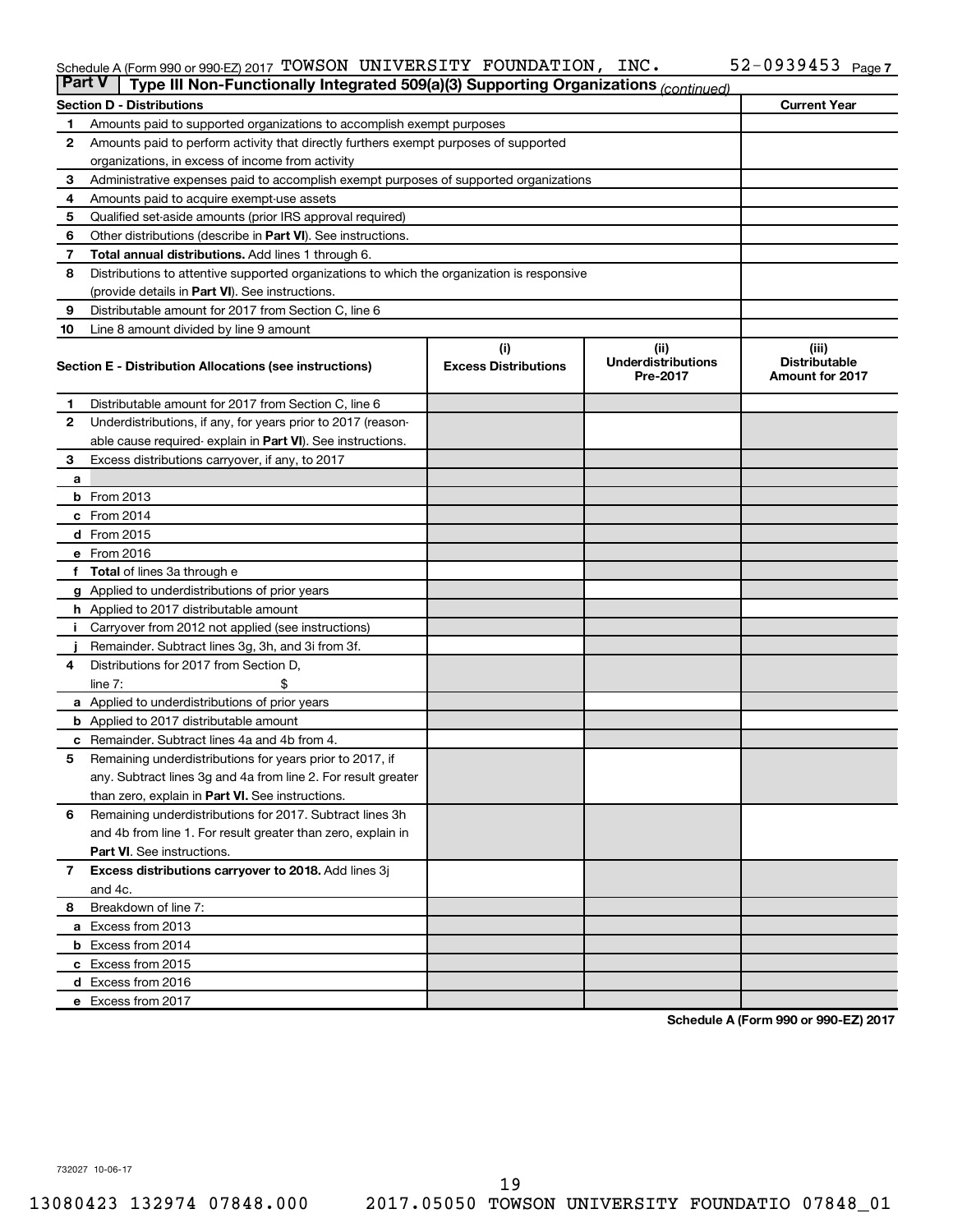| <b>Part VI</b>  | Schedule A (Form 990 or 990-EZ) 2017 TOWSON UNIVERSITY FOUNDATION, INC.<br>Supplemental Information. Provide the explanations required by Part II, line 10; Part II, line 17a or 17b; Part III, line 12;                                                                            |    | $52 - 0939453$ Page 8                           |
|-----------------|-------------------------------------------------------------------------------------------------------------------------------------------------------------------------------------------------------------------------------------------------------------------------------------|----|-------------------------------------------------|
|                 | Part IV, Section A, lines 1, 2, 3b, 3c, 4b, 4c, 5a, 6, 9a, 9b, 9c, 11a, 11b, and 11c; Part IV, Section B, lines 1 and 2; Part IV, Section C,                                                                                                                                        |    |                                                 |
|                 | line 1; Part IV, Section D, lines 2 and 3; Part IV, Section E, lines 1c, 2a, 2b, 3a, and 3b; Part V, line 1; Part V, Section B, line 1e; Part V,<br>Section D, lines 5, 6, and 8; and Part V, Section E, lines 2, 5, and 6. Also complete this part for any additional information. |    |                                                 |
|                 | (See instructions.)                                                                                                                                                                                                                                                                 |    |                                                 |
|                 |                                                                                                                                                                                                                                                                                     |    |                                                 |
|                 |                                                                                                                                                                                                                                                                                     |    |                                                 |
|                 |                                                                                                                                                                                                                                                                                     |    |                                                 |
|                 |                                                                                                                                                                                                                                                                                     |    |                                                 |
|                 |                                                                                                                                                                                                                                                                                     |    |                                                 |
|                 |                                                                                                                                                                                                                                                                                     |    |                                                 |
|                 |                                                                                                                                                                                                                                                                                     |    |                                                 |
|                 |                                                                                                                                                                                                                                                                                     |    |                                                 |
|                 |                                                                                                                                                                                                                                                                                     |    |                                                 |
|                 |                                                                                                                                                                                                                                                                                     |    |                                                 |
|                 |                                                                                                                                                                                                                                                                                     |    |                                                 |
|                 |                                                                                                                                                                                                                                                                                     |    |                                                 |
|                 |                                                                                                                                                                                                                                                                                     |    |                                                 |
|                 |                                                                                                                                                                                                                                                                                     |    |                                                 |
|                 |                                                                                                                                                                                                                                                                                     |    |                                                 |
|                 |                                                                                                                                                                                                                                                                                     |    |                                                 |
|                 |                                                                                                                                                                                                                                                                                     |    |                                                 |
|                 |                                                                                                                                                                                                                                                                                     |    |                                                 |
|                 |                                                                                                                                                                                                                                                                                     |    |                                                 |
|                 |                                                                                                                                                                                                                                                                                     |    |                                                 |
|                 |                                                                                                                                                                                                                                                                                     |    |                                                 |
|                 |                                                                                                                                                                                                                                                                                     |    |                                                 |
|                 |                                                                                                                                                                                                                                                                                     |    |                                                 |
|                 |                                                                                                                                                                                                                                                                                     |    |                                                 |
|                 |                                                                                                                                                                                                                                                                                     |    |                                                 |
|                 |                                                                                                                                                                                                                                                                                     |    |                                                 |
|                 |                                                                                                                                                                                                                                                                                     |    |                                                 |
|                 |                                                                                                                                                                                                                                                                                     |    |                                                 |
|                 |                                                                                                                                                                                                                                                                                     |    |                                                 |
|                 |                                                                                                                                                                                                                                                                                     |    |                                                 |
|                 |                                                                                                                                                                                                                                                                                     |    |                                                 |
|                 |                                                                                                                                                                                                                                                                                     |    |                                                 |
|                 |                                                                                                                                                                                                                                                                                     |    |                                                 |
|                 |                                                                                                                                                                                                                                                                                     |    |                                                 |
|                 |                                                                                                                                                                                                                                                                                     |    |                                                 |
|                 |                                                                                                                                                                                                                                                                                     |    |                                                 |
|                 |                                                                                                                                                                                                                                                                                     |    |                                                 |
|                 |                                                                                                                                                                                                                                                                                     |    |                                                 |
|                 |                                                                                                                                                                                                                                                                                     |    |                                                 |
|                 |                                                                                                                                                                                                                                                                                     |    |                                                 |
|                 |                                                                                                                                                                                                                                                                                     |    |                                                 |
|                 |                                                                                                                                                                                                                                                                                     |    |                                                 |
|                 |                                                                                                                                                                                                                                                                                     |    |                                                 |
|                 |                                                                                                                                                                                                                                                                                     |    |                                                 |
|                 |                                                                                                                                                                                                                                                                                     |    |                                                 |
|                 |                                                                                                                                                                                                                                                                                     |    |                                                 |
|                 |                                                                                                                                                                                                                                                                                     |    |                                                 |
|                 |                                                                                                                                                                                                                                                                                     |    |                                                 |
|                 |                                                                                                                                                                                                                                                                                     |    |                                                 |
|                 |                                                                                                                                                                                                                                                                                     |    |                                                 |
|                 |                                                                                                                                                                                                                                                                                     |    |                                                 |
|                 |                                                                                                                                                                                                                                                                                     |    |                                                 |
|                 |                                                                                                                                                                                                                                                                                     |    |                                                 |
| 732028 10-06-17 |                                                                                                                                                                                                                                                                                     | 20 | Schedule A (Form 990 or 990-EZ) 2017            |
|                 | 13080423 132974 07848.000                                                                                                                                                                                                                                                           |    | 2017.05050 TOWSON UNIVERSITY FOUNDATIO 07848_01 |
|                 |                                                                                                                                                                                                                                                                                     |    |                                                 |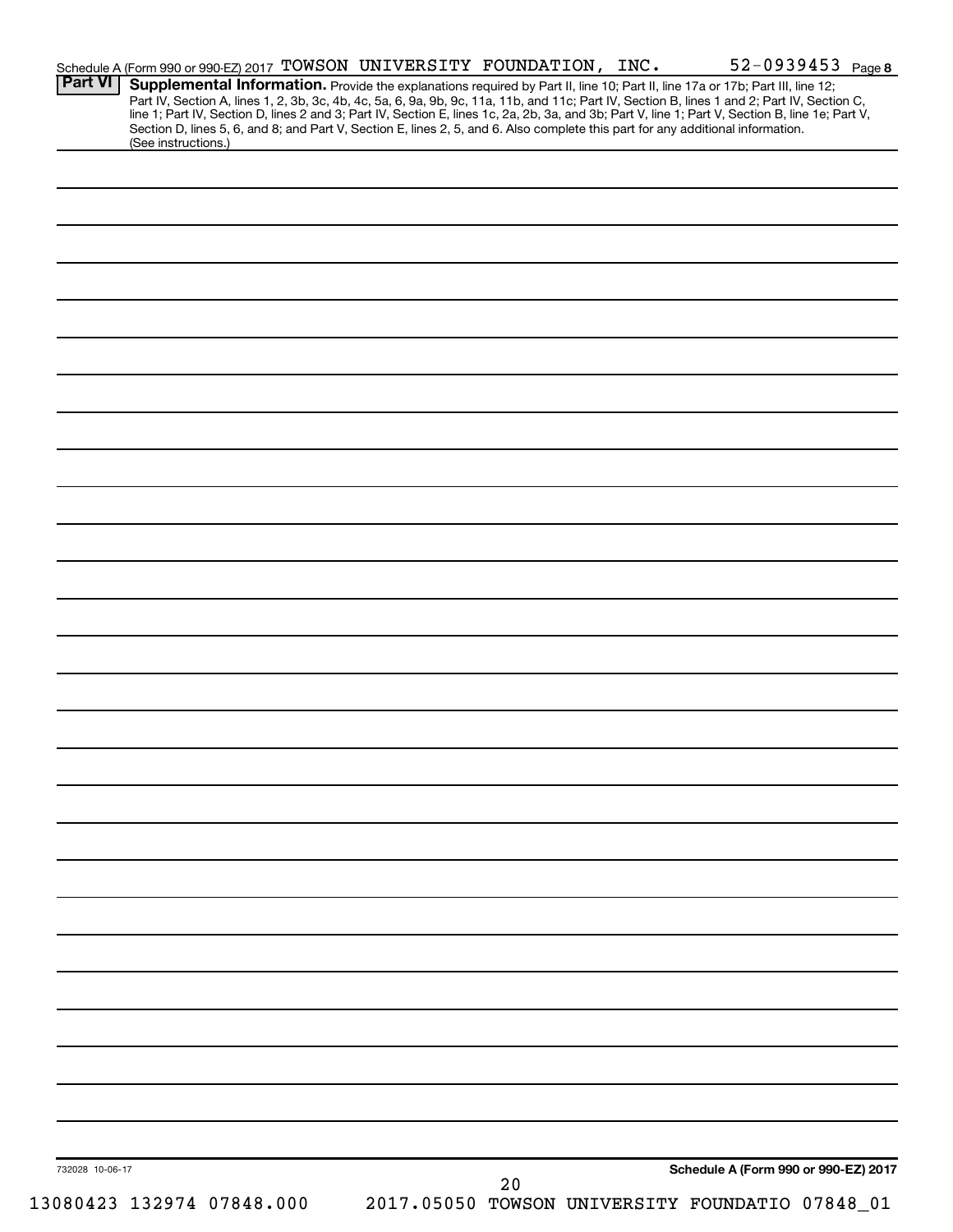| (Form 990) |  |
|------------|--|
|------------|--|

# **SCHEDULE D Supplemental Financial Statements**<br>(Form 990) **2017 Complete if the organization answered** "Yes" on Form 990, **2017**

**(Form 990) | Complete if the organization answered "Yes" on Form 990, Part IV, line 6, 7, 8, 9, 10, 11a, 11b, 11c, 11d, 11e, 11f, 12a, or 12b.**



Department of the Treasury Internal Revenue Service

**| Attach to Form 990. |Go to www.irs.gov/Form990 for instructions and the latest information. Name of the organization Employer identification number**

|         | TOWSON UNIVERSITY FOUNDATION, INC.                                                                                                                        |                         |                                                | 52-0939453                                         |
|---------|-----------------------------------------------------------------------------------------------------------------------------------------------------------|-------------------------|------------------------------------------------|----------------------------------------------------|
| Part I  | Organizations Maintaining Donor Advised Funds or Other Similar Funds or Accounts. Complete if the                                                         |                         |                                                |                                                    |
|         | organization answered "Yes" on Form 990, Part IV, line 6.                                                                                                 |                         |                                                |                                                    |
|         |                                                                                                                                                           | (a) Donor advised funds |                                                | (b) Funds and other accounts                       |
| 1       |                                                                                                                                                           |                         |                                                |                                                    |
| 2       | Aggregate value of contributions to (during year)                                                                                                         |                         |                                                |                                                    |
| з       | Aggregate value of grants from (during year)                                                                                                              |                         |                                                |                                                    |
| 4       |                                                                                                                                                           |                         |                                                |                                                    |
| 5       | Did the organization inform all donors and donor advisors in writing that the assets held in donor advised funds                                          |                         |                                                |                                                    |
|         |                                                                                                                                                           |                         |                                                | Yes<br>No                                          |
| 6       | Did the organization inform all grantees, donors, and donor advisors in writing that grant funds can be used only                                         |                         |                                                |                                                    |
|         | for charitable purposes and not for the benefit of the donor or donor advisor, or for any other purpose conferring                                        |                         |                                                |                                                    |
|         | impermissible private benefit?                                                                                                                            |                         |                                                | Yes<br>No                                          |
| Part II | Conservation Easements. Complete if the organization answered "Yes" on Form 990, Part IV, line 7.                                                         |                         |                                                |                                                    |
| 1.      | Purpose(s) of conservation easements held by the organization (check all that apply).                                                                     |                         |                                                |                                                    |
|         | Preservation of land for public use (e.g., recreation or education)                                                                                       |                         |                                                | Preservation of a historically important land area |
|         | Protection of natural habitat                                                                                                                             |                         | Preservation of a certified historic structure |                                                    |
|         | Preservation of open space                                                                                                                                |                         |                                                |                                                    |
| 2       | Complete lines 2a through 2d if the organization held a qualified conservation contribution in the form of a conservation easement on the last            |                         |                                                |                                                    |
|         | day of the tax year.                                                                                                                                      |                         |                                                | Held at the End of the Tax Year                    |
|         |                                                                                                                                                           |                         |                                                | 2a                                                 |
|         | Total acreage restricted by conservation easements                                                                                                        |                         |                                                | 2 <sub>b</sub>                                     |
|         |                                                                                                                                                           |                         |                                                | 2c                                                 |
|         | d Number of conservation easements included in (c) acquired after 7/25/06, and not on a historic structure                                                |                         |                                                |                                                    |
|         |                                                                                                                                                           |                         |                                                | 2d                                                 |
| 3       | Number of conservation easements modified, transferred, released, extinguished, or terminated by the organization during the tax                          |                         |                                                |                                                    |
|         | year                                                                                                                                                      |                         |                                                |                                                    |
| 4       | Number of states where property subject to conservation easement is located >                                                                             |                         |                                                |                                                    |
| 5       | Does the organization have a written policy regarding the periodic monitoring, inspection, handling of                                                    |                         |                                                |                                                    |
|         | violations, and enforcement of the conservation easements it holds?                                                                                       |                         |                                                | Yes<br><b>No</b>                                   |
| 6       | Staff and volunteer hours devoted to monitoring, inspecting, handling of violations, and enforcing conservation easements during the year                 |                         |                                                |                                                    |
|         |                                                                                                                                                           |                         |                                                |                                                    |
| 7       | Amount of expenses incurred in monitoring, inspecting, handling of violations, and enforcing conservation easements during the year                       |                         |                                                |                                                    |
|         | ► \$                                                                                                                                                      |                         |                                                |                                                    |
| 8       | Does each conservation easement reported on line 2(d) above satisfy the requirements of section 170(h)(4)(B)(i)                                           |                         |                                                |                                                    |
|         |                                                                                                                                                           |                         |                                                | Yes<br>No                                          |
| 9       | In Part XIII, describe how the organization reports conservation easements in its revenue and expense statement, and balance sheet, and                   |                         |                                                |                                                    |
|         | include, if applicable, the text of the footnote to the organization's financial statements that describes the organization's accounting for              |                         |                                                |                                                    |
|         | conservation easements.                                                                                                                                   |                         |                                                |                                                    |
|         | Organizations Maintaining Collections of Art, Historical Treasures, or Other Similar Assets.<br>Part III                                                  |                         |                                                |                                                    |
|         | Complete if the organization answered "Yes" on Form 990, Part IV, line 8.                                                                                 |                         |                                                |                                                    |
|         | 1a If the organization elected, as permitted under SFAS 116 (ASC 958), not to report in its revenue statement and balance sheet works of art,             |                         |                                                |                                                    |
|         | historical treasures, or other similar assets held for public exhibition, education, or research in furtherance of public service, provide, in Part XIII, |                         |                                                |                                                    |
|         | the text of the footnote to its financial statements that describes these items.                                                                          |                         |                                                |                                                    |
|         | b If the organization elected, as permitted under SFAS 116 (ASC 958), to report in its revenue statement and balance sheet works of art, historical       |                         |                                                |                                                    |
|         | treasures, or other similar assets held for public exhibition, education, or research in furtherance of public service, provide the following amounts     |                         |                                                |                                                    |
|         | relating to these items:                                                                                                                                  |                         |                                                |                                                    |
|         |                                                                                                                                                           |                         |                                                |                                                    |
|         | (ii) Assets included in Form 990, Part X                                                                                                                  |                         |                                                |                                                    |
| 2       | If the organization received or held works of art, historical treasures, or other similar assets for financial gain, provide                              |                         |                                                | $\triangleright$ \$                                |
|         | the following amounts required to be reported under SFAS 116 (ASC 958) relating to these items:                                                           |                         |                                                |                                                    |
| a       |                                                                                                                                                           |                         |                                                | \$                                                 |
| b       |                                                                                                                                                           |                         |                                                | ▶<br>$\blacktriangleright$ s                       |
|         | LHA For Paperwork Reduction Act Notice, see the Instructions for Form 990.                                                                                |                         |                                                | Schedule D (Form 990) 2017                         |
|         | 732051 10-09-17                                                                                                                                           |                         |                                                |                                                    |
|         |                                                                                                                                                           |                         |                                                |                                                    |

25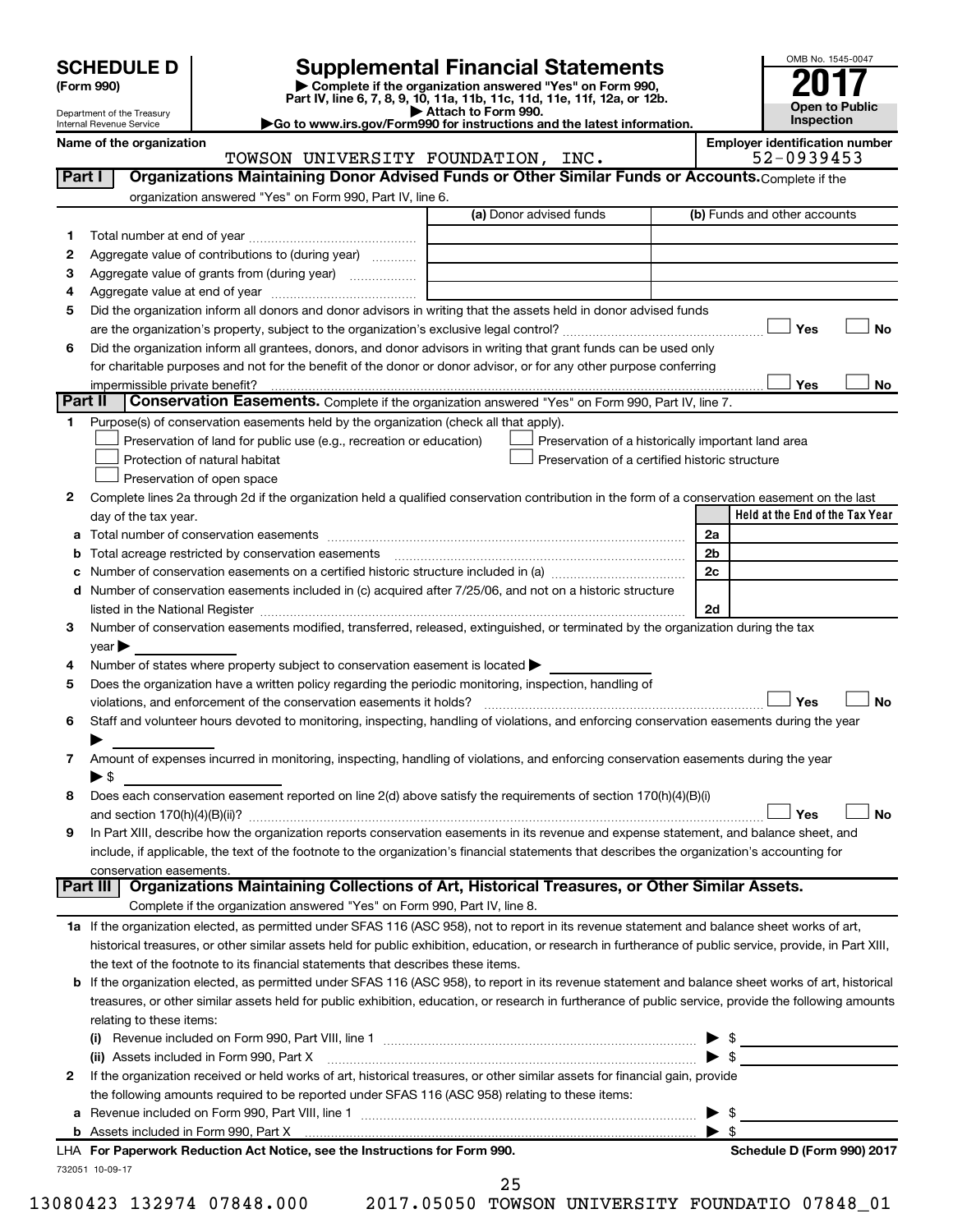|               | Schedule D (Form 990) 2017                                                                                                                                                                                                     | TOWSON UNIVERSITY FOUNDATION, INC.      |                                                           |                                    |          |                                 | 52-0939453 Page 2          |                     |             |                       |
|---------------|--------------------------------------------------------------------------------------------------------------------------------------------------------------------------------------------------------------------------------|-----------------------------------------|-----------------------------------------------------------|------------------------------------|----------|---------------------------------|----------------------------|---------------------|-------------|-----------------------|
|               | Organizations Maintaining Collections of Art, Historical Treasures, or Other Similar Assets (continued)<br>Part III                                                                                                            |                                         |                                                           |                                    |          |                                 |                            |                     |             |                       |
| 3             | Using the organization's acquisition, accession, and other records, check any of the following that are a significant use of its collection items                                                                              |                                         |                                                           |                                    |          |                                 |                            |                     |             |                       |
|               | (check all that apply):                                                                                                                                                                                                        |                                         |                                                           |                                    |          |                                 |                            |                     |             |                       |
| a             | $\lfloor x \rfloor$ Public exhibition                                                                                                                                                                                          |                                         | $\lfloor \underline{X} \rfloor$ Loan or exchange programs |                                    |          |                                 |                            |                     |             |                       |
| b             | $X$ Scholarly research                                                                                                                                                                                                         |                                         | Other                                                     |                                    |          |                                 |                            |                     |             |                       |
| C             | $ \underline{X} $ Preservation for future generations                                                                                                                                                                          |                                         |                                                           |                                    |          |                                 |                            |                     |             |                       |
| 4             | Provide a description of the organization's collections and explain how they further the organization's exempt purpose in Part XIII.                                                                                           |                                         |                                                           |                                    |          |                                 |                            |                     |             |                       |
| 5             | During the year, did the organization solicit or receive donations of art, historical treasures, or other similar assets                                                                                                       |                                         |                                                           |                                    |          |                                 |                            |                     |             |                       |
|               |                                                                                                                                                                                                                                |                                         |                                                           |                                    |          |                                 |                            | Yes                 |             | $\boxed{\text{X}}$ No |
|               | Part IV<br>Escrow and Custodial Arrangements. Complete if the organization answered "Yes" on Form 990, Part IV, line 9, or                                                                                                     |                                         |                                                           |                                    |          |                                 |                            |                     |             |                       |
|               | reported an amount on Form 990, Part X, line 21.                                                                                                                                                                               |                                         |                                                           |                                    |          |                                 |                            |                     |             |                       |
|               | 1a Is the organization an agent, trustee, custodian or other intermediary for contributions or other assets not included                                                                                                       |                                         |                                                           |                                    |          |                                 |                            |                     |             |                       |
|               |                                                                                                                                                                                                                                |                                         |                                                           |                                    |          |                                 |                            | Yes                 |             | <b>No</b>             |
|               | b If "Yes," explain the arrangement in Part XIII and complete the following table:                                                                                                                                             |                                         |                                                           |                                    |          |                                 |                            |                     |             |                       |
|               |                                                                                                                                                                                                                                |                                         |                                                           |                                    |          |                                 |                            | Amount              |             |                       |
|               | c Beginning balance measurements and the contract of the contract of the contract of the contract of the contract of the contract of the contract of the contract of the contract of the contract of the contract of the contr |                                         |                                                           |                                    |          | 1c<br>1d                        |                            |                     |             |                       |
|               |                                                                                                                                                                                                                                |                                         |                                                           |                                    |          | 1e                              |                            |                     |             |                       |
| f.            | e Distributions during the year manufactured and continuum and contact the year manufactured and contact the year manufactured and contact the year manufactured and contact the year manufactured and contact the year manufa |                                         |                                                           |                                    |          | 1f                              |                            |                     |             |                       |
|               | 2a Did the organization include an amount on Form 990, Part X, line 21, for escrow or custodial account liability?                                                                                                             |                                         |                                                           |                                    |          |                                 | .                          | Yes                 |             | No                    |
|               | <b>b</b> If "Yes," explain the arrangement in Part XIII. Check here if the explanation has been provided on Part XIII                                                                                                          |                                         |                                                           |                                    |          |                                 |                            |                     |             |                       |
| <b>Part V</b> | Endowment Funds. Complete if the organization answered "Yes" on Form 990, Part IV, line 10.                                                                                                                                    |                                         |                                                           |                                    |          |                                 |                            |                     |             |                       |
|               |                                                                                                                                                                                                                                | (a) Current year                        | (b) Prior year                                            | (c) Two years back                 |          |                                 | (d) Three years back       | (e) Four years back |             |                       |
|               | 1a Beginning of year balance                                                                                                                                                                                                   | 59, 116, 240.                           | 52,651,831.                                               | 53,421,810                         |          |                                 | 52,787,491.                |                     | 45,899,216. |                       |
|               |                                                                                                                                                                                                                                | 1,971,981.                              | 1,731,693.                                                | 1,040,464.                         |          |                                 | 747,511.                   |                     | 547,710.    |                       |
|               | c Net investment earnings, gains, and losses                                                                                                                                                                                   | 5,075,250.                              | 6,726,683.                                                |                                    | 106,503. |                                 | 1,529,375.                 |                     | 7,768,047.  |                       |
|               |                                                                                                                                                                                                                                | 1,013,966.                              | 974,561.                                                  |                                    | 991,511. |                                 | 776,041.                   |                     | 691,939.    |                       |
|               | e Other expenditures for facilities                                                                                                                                                                                            |                                         |                                                           |                                    |          |                                 |                            |                     |             |                       |
|               | and programs                                                                                                                                                                                                                   | 1,003,739.                              | 727,993.                                                  |                                    | 746,254. |                                 | 630,320.                   |                     | 522,413.    |                       |
|               | f Administrative expenses                                                                                                                                                                                                      | 385,628.                                | 291, 413.                                                 |                                    | 179,181. |                                 | 236,206.                   |                     | 213,130.    |                       |
| g             |                                                                                                                                                                                                                                | 63,760,138.                             | 59, 116, 240.                                             | 52,651,831.                        |          |                                 | 53,421,810.                |                     | 52,787,491. |                       |
| 2             | Provide the estimated percentage of the current year end balance (line 1g, column (a)) held as:                                                                                                                                |                                         |                                                           |                                    |          |                                 |                            |                     |             |                       |
|               | a Board designated or quasi-endowment                                                                                                                                                                                          |                                         | %                                                         |                                    |          |                                 |                            |                     |             |                       |
| b             | 67.00<br>Permanent endowment                                                                                                                                                                                                   | %                                       |                                                           |                                    |          |                                 |                            |                     |             |                       |
|               | <b>c</b> Temporarily restricted endowment $\blacktriangleright$                                                                                                                                                                | 33.00<br>%                              |                                                           |                                    |          |                                 |                            |                     |             |                       |
|               | The percentages on lines 2a, 2b, and 2c should equal 100%.                                                                                                                                                                     |                                         |                                                           |                                    |          |                                 |                            |                     |             |                       |
|               | 3a Are there endowment funds not in the possession of the organization that are held and administered for the organization                                                                                                     |                                         |                                                           |                                    |          |                                 |                            |                     |             |                       |
|               | by:                                                                                                                                                                                                                            |                                         |                                                           |                                    |          |                                 |                            |                     | Yes         | No                    |
|               | (i)                                                                                                                                                                                                                            |                                         |                                                           |                                    |          |                                 |                            | 3a(i)               |             | х                     |
|               |                                                                                                                                                                                                                                |                                         |                                                           |                                    |          |                                 |                            | 3a(ii)              |             | X                     |
|               |                                                                                                                                                                                                                                |                                         |                                                           |                                    |          |                                 |                            | 3b                  |             |                       |
| 4             | Describe in Part XIII the intended uses of the organization's endowment funds.<br>Land, Buildings, and Equipment.<br>Part VI                                                                                                   |                                         |                                                           |                                    |          |                                 |                            |                     |             |                       |
|               | Complete if the organization answered "Yes" on Form 990, Part IV, line 11a. See Form 990, Part X, line 10.                                                                                                                     |                                         |                                                           |                                    |          |                                 |                            |                     |             |                       |
|               |                                                                                                                                                                                                                                |                                         |                                                           |                                    |          |                                 |                            |                     |             |                       |
|               | Description of property                                                                                                                                                                                                        | (a) Cost or other<br>basis (investment) |                                                           | (b) Cost or other<br>basis (other) |          | (c) Accumulated<br>depreciation |                            | (d) Book value      |             |                       |
|               |                                                                                                                                                                                                                                |                                         |                                                           |                                    |          |                                 |                            |                     |             |                       |
|               |                                                                                                                                                                                                                                |                                         |                                                           |                                    |          |                                 |                            |                     |             |                       |
| c             | Leasehold improvements                                                                                                                                                                                                         |                                         |                                                           |                                    |          |                                 |                            |                     |             |                       |
|               |                                                                                                                                                                                                                                |                                         |                                                           | 145,647.                           |          | 144,655.                        |                            |                     |             | 992.                  |
|               |                                                                                                                                                                                                                                |                                         |                                                           |                                    |          |                                 |                            |                     |             |                       |
|               | Total. Add lines 1a through 1e. (Column (d) must equal Form 990, Part X, column (B), line 10c.)                                                                                                                                |                                         |                                                           |                                    |          |                                 |                            |                     |             | 992.                  |
|               |                                                                                                                                                                                                                                |                                         |                                                           |                                    |          |                                 | Schedule D (Form 990) 2017 |                     |             |                       |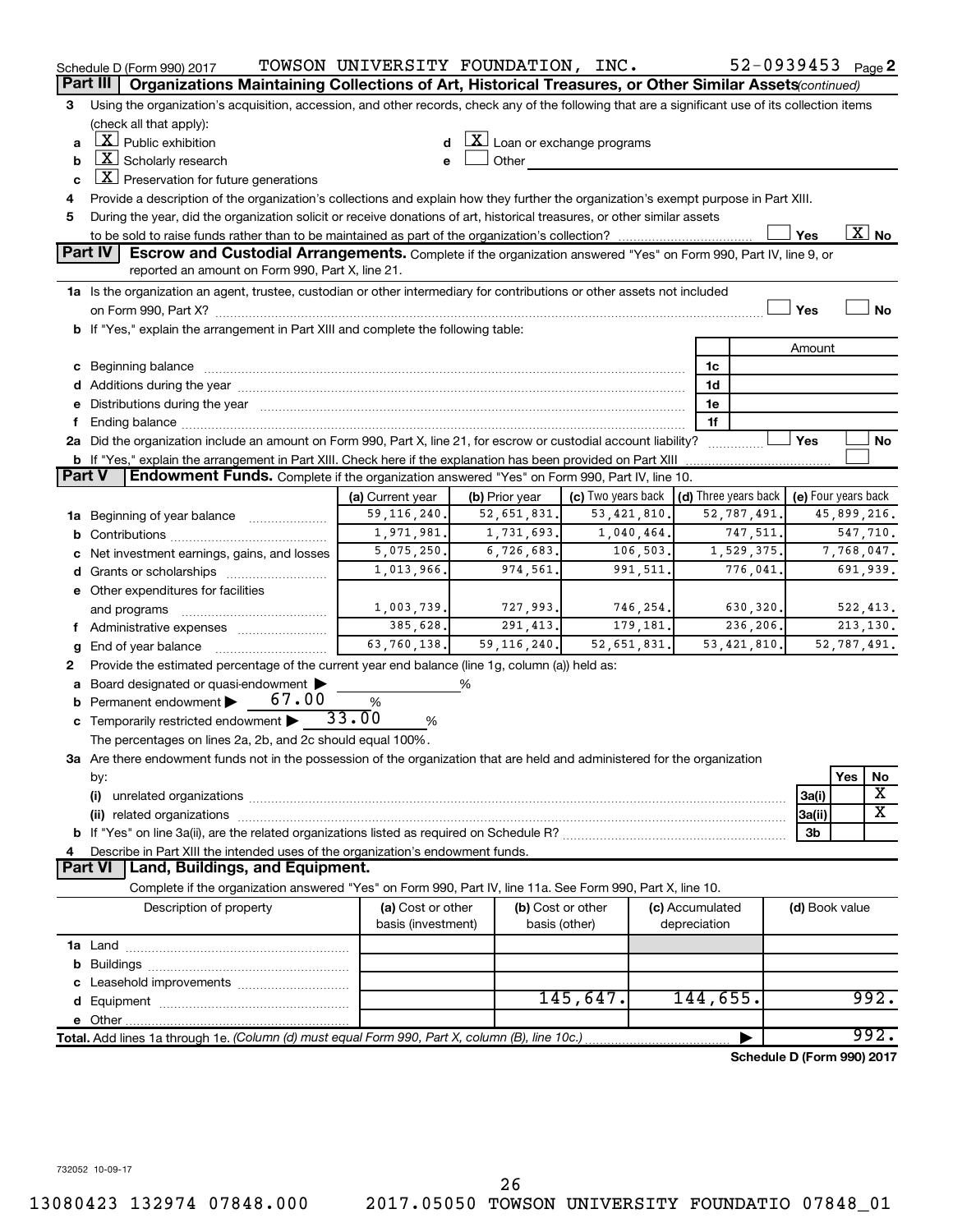|                 | Schedule D (Form 990) 2017                                                                                                                                                                   |                              | TOWSON UNIVERSITY FOUNDATION, INC. |               |                |                                                           | 52-0939453 Page 3          |  |
|-----------------|----------------------------------------------------------------------------------------------------------------------------------------------------------------------------------------------|------------------------------|------------------------------------|---------------|----------------|-----------------------------------------------------------|----------------------------|--|
| <b>Part VII</b> | <b>Investments - Other Securities.</b>                                                                                                                                                       |                              |                                    |               |                |                                                           |                            |  |
|                 | Complete if the organization answered "Yes" on Form 990, Part IV, line 11b. See Form 990, Part X, line 12.                                                                                   |                              |                                    |               |                |                                                           |                            |  |
|                 | (a) Description of security or category (including name of security)                                                                                                                         |                              | (b) Book value                     |               |                | (c) Method of valuation: Cost or end-of-year market value |                            |  |
|                 | (1) Financial derivatives                                                                                                                                                                    |                              |                                    |               |                |                                                           |                            |  |
|                 | (2) Closely-held equity interests                                                                                                                                                            |                              |                                    |               |                |                                                           |                            |  |
| (3) Other       |                                                                                                                                                                                              |                              |                                    |               |                |                                                           |                            |  |
| (A)             | COMMINGLED FUND INTEREST                                                                                                                                                                     |                              |                                    | 8,989,514.    |                | END-OF-YEAR MARKET VALUE                                  |                            |  |
| (B)             | CLO DEBT FUND                                                                                                                                                                                |                              |                                    | 1,826,425.    |                | END-OF-YEAR MARKET VALUE                                  | <b>VALUE</b>               |  |
| (C)             | CERTIFICATES OF DEPOSITS                                                                                                                                                                     |                              |                                    | 339,925.      |                | END-OF-YEAR MARKET                                        |                            |  |
| (D)             |                                                                                                                                                                                              |                              |                                    |               |                |                                                           |                            |  |
| (E)             |                                                                                                                                                                                              |                              |                                    |               |                |                                                           |                            |  |
| (F)<br>(G)      |                                                                                                                                                                                              |                              |                                    |               |                |                                                           |                            |  |
| (H)             |                                                                                                                                                                                              |                              |                                    |               |                |                                                           |                            |  |
|                 | Total. (Col. (b) must equal Form 990, Part X, col. (B) line 12.)                                                                                                                             |                              |                                    | 11, 155, 864. |                |                                                           |                            |  |
|                 | Part VIII Investments - Program Related.                                                                                                                                                     |                              |                                    |               |                |                                                           |                            |  |
|                 | Complete if the organization answered "Yes" on Form 990, Part IV, line 11c. See Form 990, Part X, line 13.                                                                                   |                              |                                    |               |                |                                                           |                            |  |
|                 | (a) Description of investment                                                                                                                                                                |                              | (b) Book value                     |               |                | (c) Method of valuation: Cost or end-of-year market value |                            |  |
| (1)             |                                                                                                                                                                                              |                              |                                    |               |                |                                                           |                            |  |
| (2)             |                                                                                                                                                                                              |                              |                                    |               |                |                                                           |                            |  |
| (3)             |                                                                                                                                                                                              |                              |                                    |               |                |                                                           |                            |  |
| (4)             |                                                                                                                                                                                              |                              |                                    |               |                |                                                           |                            |  |
| (5)             |                                                                                                                                                                                              |                              |                                    |               |                |                                                           |                            |  |
| (6)             |                                                                                                                                                                                              |                              |                                    |               |                |                                                           |                            |  |
| (7)             |                                                                                                                                                                                              |                              |                                    |               |                |                                                           |                            |  |
| (8)             |                                                                                                                                                                                              |                              |                                    |               |                |                                                           |                            |  |
| (9)             | Total. (Col. (b) must equal Form 990, Part X, col. (B) line 13.) $\blacktriangleright$                                                                                                       |                              |                                    |               |                |                                                           |                            |  |
| <b>Part IX</b>  | <b>Other Assets.</b>                                                                                                                                                                         |                              |                                    |               |                |                                                           |                            |  |
|                 | Complete if the organization answered "Yes" on Form 990, Part IV, line 11d. See Form 990, Part X, line 15.                                                                                   |                              |                                    |               |                |                                                           |                            |  |
|                 |                                                                                                                                                                                              |                              | (a) Description                    |               |                |                                                           | (b) Book value             |  |
| (1)             |                                                                                                                                                                                              |                              |                                    |               |                |                                                           |                            |  |
| (2)             |                                                                                                                                                                                              |                              |                                    |               |                |                                                           |                            |  |
| (3)             |                                                                                                                                                                                              |                              |                                    |               |                |                                                           |                            |  |
| (4)             |                                                                                                                                                                                              |                              |                                    |               |                |                                                           |                            |  |
| (5)             |                                                                                                                                                                                              |                              |                                    |               |                |                                                           |                            |  |
| (6)             |                                                                                                                                                                                              |                              |                                    |               |                |                                                           |                            |  |
| (7)             |                                                                                                                                                                                              |                              |                                    |               |                |                                                           |                            |  |
| (8)             |                                                                                                                                                                                              |                              |                                    |               |                |                                                           |                            |  |
| (9)             |                                                                                                                                                                                              |                              |                                    |               |                |                                                           |                            |  |
| <b>Part X</b>   | Total. (Column (b) must equal Form 990, Part X, col. (B) line 15.)<br><b>Other Liabilities.</b>                                                                                              |                              |                                    |               |                |                                                           |                            |  |
|                 | Complete if the organization answered "Yes" on Form 990, Part IV, line 11e or 11f. See Form 990, Part X, line 25.                                                                            |                              |                                    |               |                |                                                           |                            |  |
| 1.              |                                                                                                                                                                                              | (a) Description of liability |                                    |               | (b) Book value |                                                           |                            |  |
| (1)             | Federal income taxes                                                                                                                                                                         |                              |                                    |               |                |                                                           |                            |  |
| (2)             |                                                                                                                                                                                              |                              |                                    |               |                |                                                           |                            |  |
| (3)             |                                                                                                                                                                                              |                              |                                    |               |                |                                                           |                            |  |
| (4)             |                                                                                                                                                                                              |                              |                                    |               |                |                                                           |                            |  |
| (5)             |                                                                                                                                                                                              |                              |                                    |               |                |                                                           |                            |  |
| (6)             |                                                                                                                                                                                              |                              |                                    |               |                |                                                           |                            |  |
| (7)             |                                                                                                                                                                                              |                              |                                    |               |                |                                                           |                            |  |
| (8)             |                                                                                                                                                                                              |                              |                                    |               |                |                                                           |                            |  |
| (9)             |                                                                                                                                                                                              |                              |                                    |               |                |                                                           |                            |  |
|                 | Total. (Column (b) must equal Form 990, Part X, col. (B) line 25.)                                                                                                                           |                              |                                    |               |                |                                                           |                            |  |
|                 | 2. Liability for uncertain tax positions. In Part XIII, provide the text of the footnote to the organization's financial statements that reports the                                         |                              |                                    |               |                |                                                           |                            |  |
|                 | organization's liability for uncertain tax positions under FIN 48 (ASC 740). Check here if the text of the footnote has been provided in Part XIII $\lfloor \textnormal{\textbf{X}} \rfloor$ |                              |                                    |               |                |                                                           |                            |  |
|                 |                                                                                                                                                                                              |                              |                                    |               |                |                                                           | Schedule D (Form 990) 2017 |  |

732053 10-09-17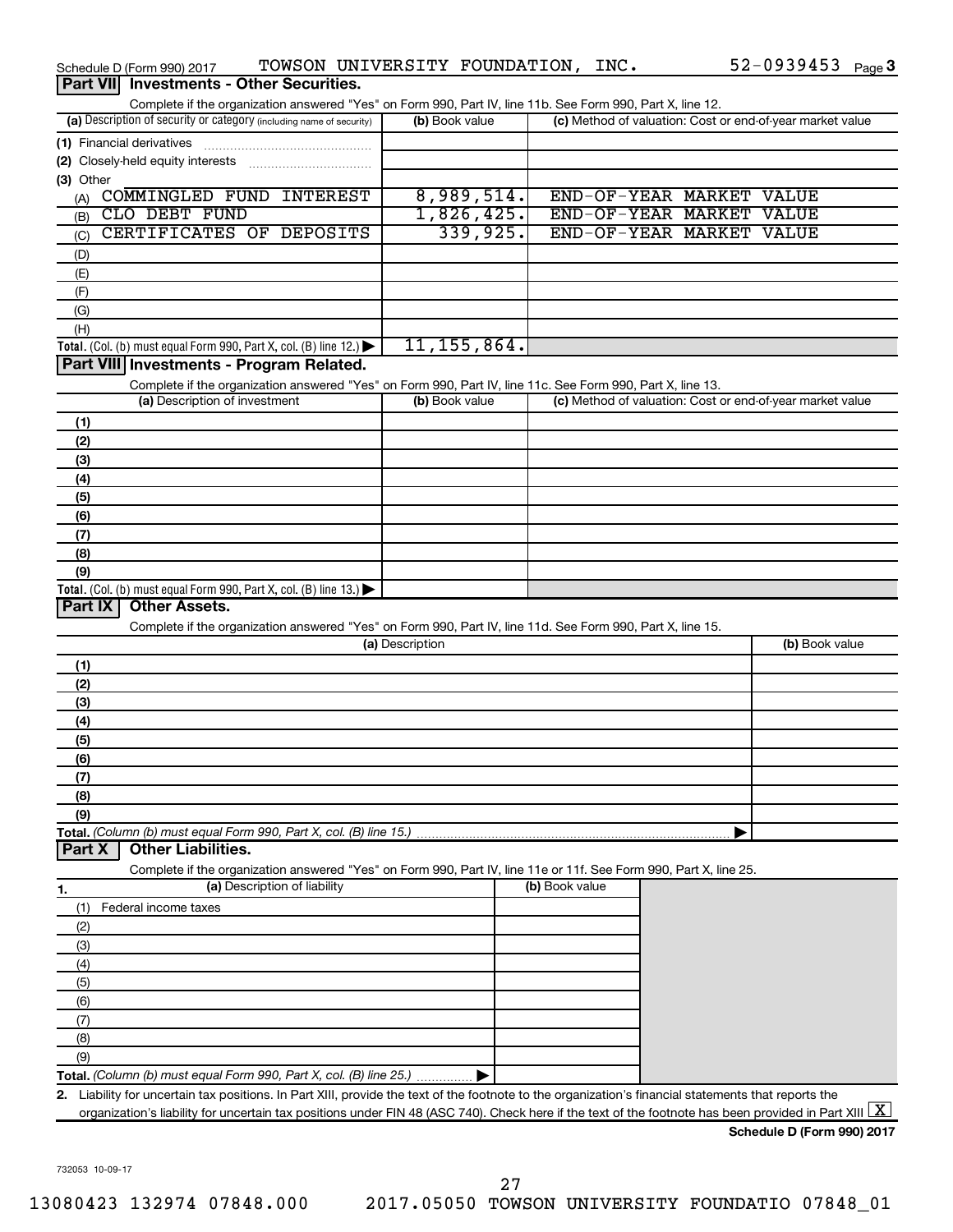|   | TOWSON UNIVERSITY FOUNDATION, INC.<br>Schedule D (Form 990) 2017                                              |                |            |                | 52-0939453 $_{Page 4}$ |
|---|---------------------------------------------------------------------------------------------------------------|----------------|------------|----------------|------------------------|
|   | Part XI<br>Reconciliation of Revenue per Audited Financial Statements With Revenue per Return.                |                |            |                |                        |
|   | Complete if the organization answered "Yes" on Form 990, Part IV, line 12a.                                   |                |            |                |                        |
| 1 | Total revenue, gains, and other support per audited financial statements [[[[[[[[[[[[[[[[[[[[[[[[[]]]]]]]]]]] |                |            | $\overline{1}$ | 12, 186, 274.          |
| 2 | Amounts included on line 1 but not on Form 990, Part VIII, line 12:                                           |                |            |                |                        |
| a |                                                                                                               | 2a             | 4,037,247. |                |                        |
|   |                                                                                                               | 2 <sub>b</sub> |            |                |                        |
| C |                                                                                                               | 2c             |            |                |                        |
|   |                                                                                                               | 2d             | 178,438.   |                |                        |
|   |                                                                                                               |                |            | 2e             | 4, 215, 685.           |
| 3 |                                                                                                               |                |            | $\mathbf{a}$   | 7,970,589.             |
| 4 | Amounts included on Form 990, Part VIII, line 12, but not on line 1:                                          |                |            |                |                        |
|   |                                                                                                               | 4a             |            |                |                        |
|   |                                                                                                               | 4 <sub>h</sub> |            |                |                        |
|   | c Add lines 4a and 4b                                                                                         |                |            | 4c             | $0$ .                  |
|   |                                                                                                               |                |            | 5              | 7,970,589.             |
|   |                                                                                                               |                |            |                |                        |
|   | Part XII   Reconciliation of Expenses per Audited Financial Statements With Expenses per Return.              |                |            |                |                        |
|   | Complete if the organization answered "Yes" on Form 990, Part IV, line 12a.                                   |                |            |                |                        |
| 1 |                                                                                                               |                |            | $\blacksquare$ | 5,964,920.             |
| 2 | Amounts included on line 1 but not on Form 990, Part IX, line 25:                                             |                |            |                |                        |
| a |                                                                                                               | 2a             |            |                |                        |
| b |                                                                                                               | 2 <sub>b</sub> |            |                |                        |
|   |                                                                                                               | 2 <sub>c</sub> |            |                |                        |
|   |                                                                                                               | 2d             | 172,474.   |                |                        |
|   |                                                                                                               |                |            | 2e             | 172,474.               |
| 3 |                                                                                                               |                |            | 3              | 5,792,446.             |
| 4 | Amounts included on Form 990, Part IX, line 25, but not on line 1:                                            |                |            |                |                        |
| a |                                                                                                               | 4a             |            |                |                        |
|   |                                                                                                               | 4b             |            |                |                        |
|   | c Add lines 4a and 4b                                                                                         |                |            | 4с             | 0.                     |
|   | Part XIII Supplemental Information.                                                                           |                |            | $\mathbf{F}$   | 5,792,446.             |

Provide the descriptions required for Part II, lines 3, 5, and 9; Part III, lines 1a and 4; Part IV, lines 1b and 2b; Part V, line 4; Part X, line 2; Part XI, lines 2d and 4b; and Part XII, lines 2d and 4b. Also complete this part to provide any additional information.

## PART III, LINE 1A:

| THE FOUNDATION'S COLLECTIONS CONSIST OF ART OBJECTS AND ANTIQUES HELD FOR    |
|------------------------------------------------------------------------------|
| EDUCATIONAL, RESEARCH, SCIENTIFIC AND CURATORIAL PURPOSES. EACH OF THE       |
| ITEMS IS CATALOGUED, PRESERVED, AND CARED FOR, AND ACTIVITIES VERIFYING      |
| ITS EXISTENCE AND ASSESSING ITS CONDITION ARE PERFORMED PERIODICALLY.<br>THE |
| FOUNDATION ESTIMATES THE VALUE OF THE COLLECTIONS AT APPROXIMATELY           |
| \$2,253,000. THE COLLECTIONS, WHICH WERE ACQUIRED THROUGH CONTRIBUTIONS      |
| SINCE THE FOUNDATION'S INCEPTION, ARE NOT RECOGNIZED AS ASSETS ON THE        |
| STATEMENTS OF FINANCIAL POSITION. PURCHASES OF COLLECTION ITEMS ARE          |
| RECORDED AS DECREASES IN UNRESTRICTED NET ASSETS IN THE YEAR IN<br>WHICH THE |
| ITEMS ARE ACQUIRED OR AS DECREASES IN TEMPORARILY RESTRICTED NET ASSETS IF   |
| THE NET ASSETS USED TO PURCHASE THE ITEMS ARE RESTRICTED BY DONORS.          |
| Schedule D (Form 990) 2017<br>732054 10-09-17<br>28                          |
| 13080423 132974 07848.000  2017.05050 TOWSON UNIVERSITY FOUNDATIO  07848 01  |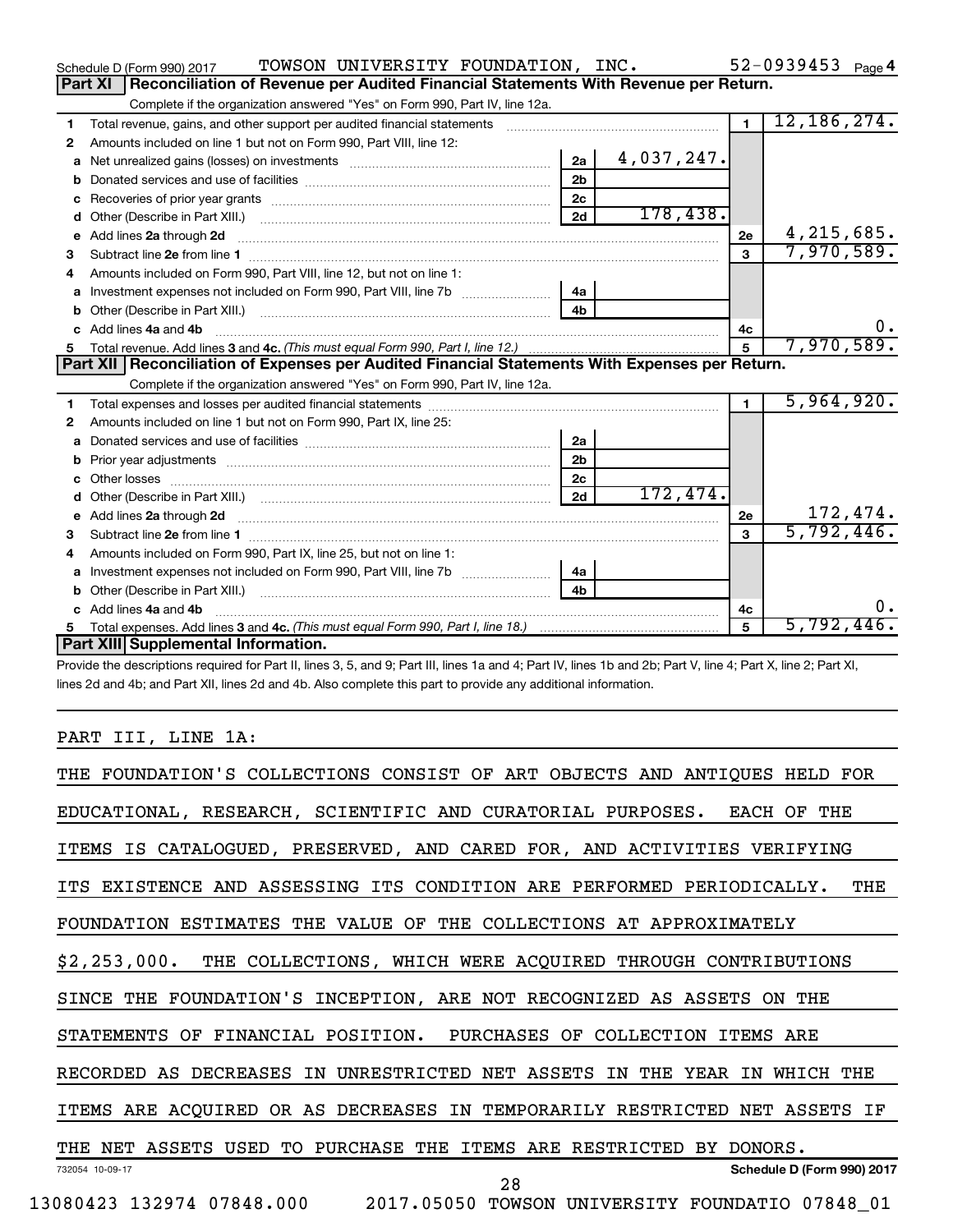52-0939453 <sub>Page 5</sub> *(continued)* **Part XIII Supplemental Information**  Schedule D (Form 990) 2017  $\,$  TOWSON UNIVERSITY FOUNDATION, INC.  $\,$  52–0939453  $_{\rm Page}$ CONTRIBUTIONS OF COLLECTION ITEMS ARE NOT REFLECTED IN THE FINANCIAL STATEMENTS. PROCEEDS FROM DEACCESSIONS OR INSURANCE RECOVERIES ARE REFLECTED AS INCREASES IN THE APPROPRIATE NET ASSET CLASSES.

PART III, LINE 4:

THE ART COLLECTION AT TOWSON UNIVERSITY IS A FOCAL POINT FOR THE PROMOTION OF THE ARTS AND CULTURES OF THE WORLD TO ITS STUDENTS, FACULTY, LOCAL, NATIONAL AND INTERNATIONAL CONSTITUENCIES. IT A) PRESENTS VISUAL AND PERFORMING ARTS, B) COLLECTS AND EXHIBITS REPRESENTATIVE ARTIFACTS AND C) OFFERS SELECT EDUCATIONAL OPPORTUNITIES, WHICH ALLOW THOSE DIVERSE CONSTITUENCIES TO EXPERIENCE AND BETTER UNDERSTAND THE AESTHETICS AND ACHIEVEMENTS OF VARIOUS CULTURES.

THE EDUCATIONAL GOAL OF THE FOUNDATION IS TO PROVIDE VISITORS WITH AN UNDERSTANDING AND APPRECIATION OF THE BREADTH AND DEPTH OF ARTS AND CULTURE, WITH PRIORITY GIVEN TO: 1) MAKING THE COLLECTIONS AND THEIR RESOURCES AVAILABLE TO THE GENERAL PUBLIC, 2) PROVIDING A MOTIVATING ENVIRONMENT FOR STUDENTS OF ALL AGES TO GAIN AN UNDERSTANDING OF THE ARTS AND CULTURE, 3) SUPPORTING ARTISTS/ORGANIZATIONS WHO SHARE THE GOAL OF PRESERVING FOR FUTURE GENERATIONS SIGNIFICANT MILESTONE ACHIEVEMENTS IN ART AND, 4) DEMONSTRATING TO THE COMMUNITY, THROUGH STIMULATING EXHIBITS, ITS HISTORIC HERITAGE AND HEIGHTENING THE OVERALL AWARENESS OF AND PRIDE IN ITS CONTRIBUTIONS TO THE COMMUNITY'S QUALITY OF LIFE.

PART V, LINE 4:

THE ENDOWMENT ASSETS ARE UTILIZED BY THE FOUNDATION IN ACCORDANCE WITH THE WISHES OF THE DONORS. THE FOUNDATION HAS ESTABLISHED INVESTMENT AND SPENDING POLICIES FOR ENDOWMENT ASSETS THAT ATTEMPT TO PROVIDE A

732055 10-09-17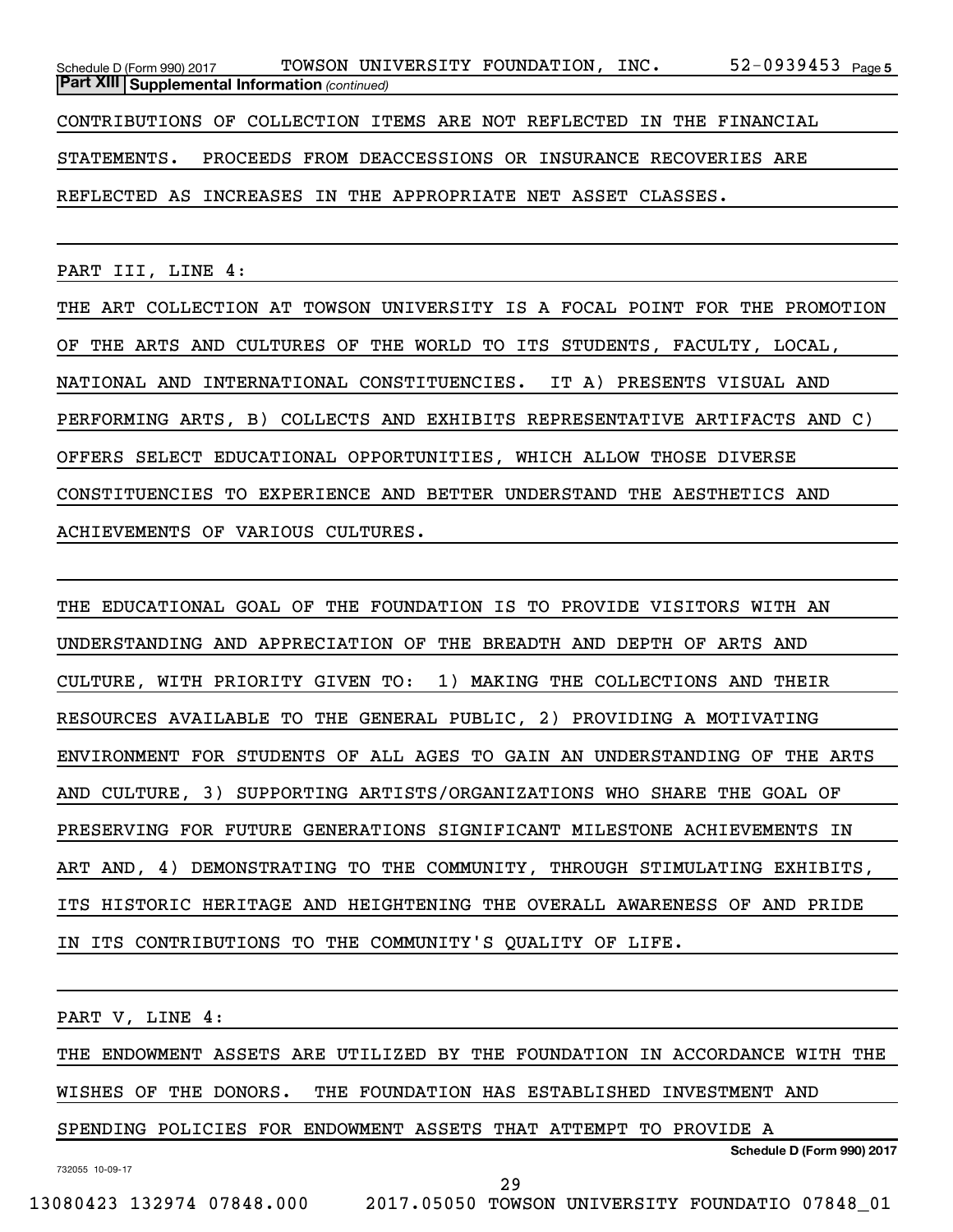52-0939453 Page 5 *(continued)* **Part XIII Supplemental Information**  Schedule D (Form 990) 2017  $\,$  TOWSON UNIVERSITY FOUNDATION, INC.  $\,$  52–0939453  $_{\rm Page}$ PREDICTABLE STREAM OF FUNDING TO PROGRAMS SUPPORTED BY ITS ENDOWMENT WHILE

SEEKING TO PRESERVE THE PURCHASING POWER OF THE ENDOWMENT ASSETS.

PART X, LINE 2:

THE FOUNDATION FOLLOWS THE PROVISIONS OF ACCOUNTING FOR UNCERTAINTY IN INCOME TAXES UNDER THE INCOME TAXES TOPIC OF THE CODIFICATION. THE CODIFICATION REQUIRES THE EVALUATION OF TAX POSITIONS, WHICH INCLUDE MAINTAINING ITS TAX-EXEMPT STATUS AND THE TAXABILITY OF ANY UNRELATED BUSINESS INCOME, AND DOES NOT ALLOW RECOGNITION OF TAX POSITIONS WHICH DO NOT MEET A "MORE-LIKELY-THAN-NOT" THRESHOLD OF BEING SUSTAINED BY THE APPLICABLE TAX AUTHORITY. MANAGEMENT DOES NOT BELIEVE IT HAS TAKEN ANY TAX POSITIONS THAT WOULD NOT MEET THIS THRESHOLD.

| PART XI, LINE 2D - OTHER ADJUSTMENTS:      |          |
|--------------------------------------------|----------|
| CHANGE IN VALUE OF CHARITABLE GIFT ANNUITY | 5,964.   |
| FUNDRAISING EXPENSES RECORDED WITH REVENUE | 172,474. |
| TOTAL TO SCHEDULE D, PART XI, LINE 2D      | 178,438. |
| PART XII, LINE 2D - OTHER ADJUSTMENTS:     |          |
| FUNDRAISING EXPENSE RECORDED WITH REVENUE  | 172,474. |
|                                            |          |

PART XI, LINE 4B AND PART XII, LINE 2D

FUNDRAISING EXPENSES OF \$172,474 ARE RECORDED ON THE ORGANIZATION'S

EXPENSE SECTION OF THE AUDITED FINANCIAL STATEMENTS, BUT ARE INCLUDED IN

30

THE REVENUE SECTION OF THE FORM 990.

**Schedule D (Form 990) 2017**

732055 10-09-17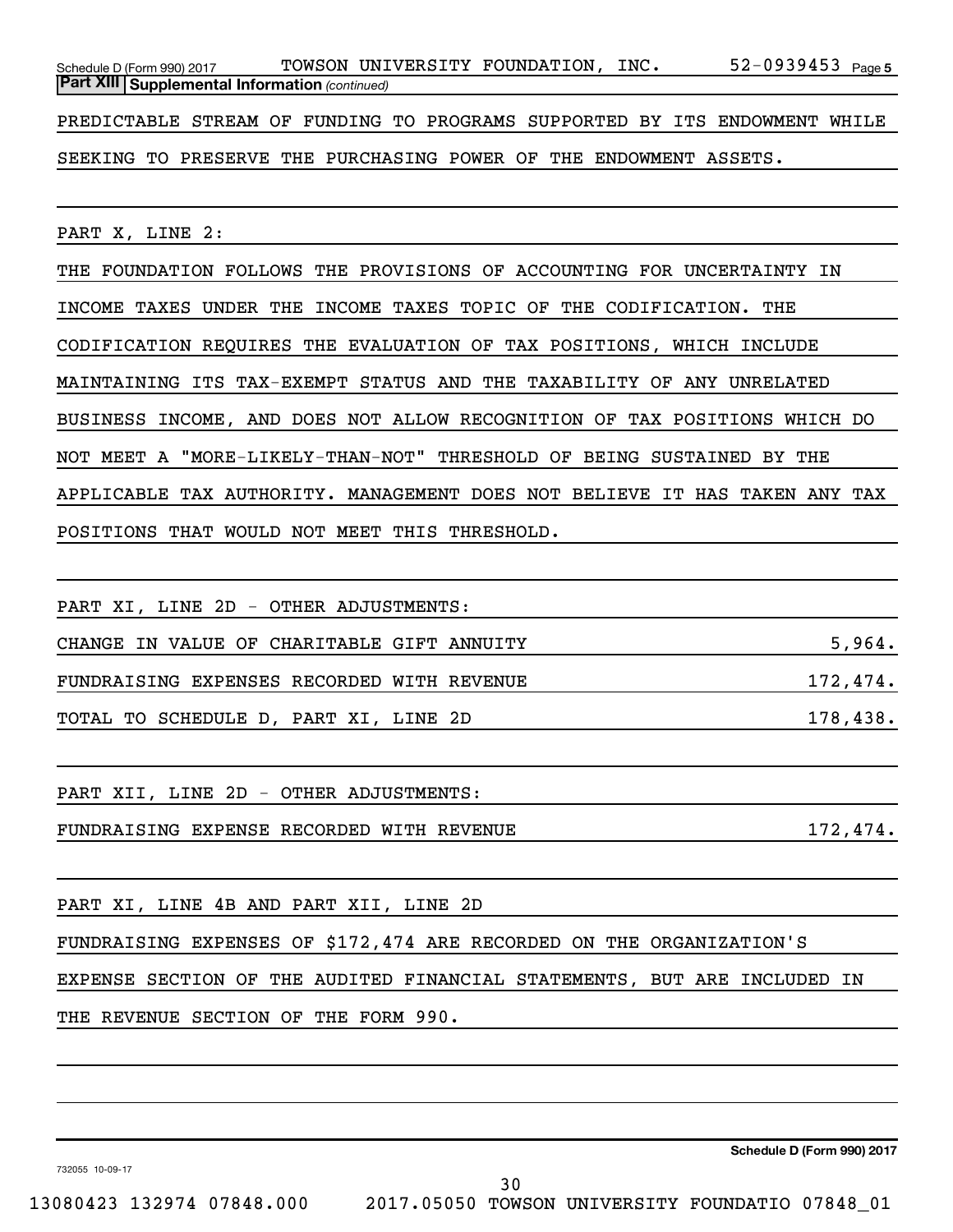| <b>SCHEDULE G</b><br>(Form 990 or 990-EZ)<br>Department of the Treasury<br>Internal Revenue Service                                                                                                                                                                             |                                 | <b>Supplemental Information Regarding Fundraising or Gaming Activities</b><br>Complete if the organization answered "Yes" on Form 990, Part IV, line 17, 18, or 19, or if the<br>organization entered more than \$15,000 on Form 990-EZ, line 6a.<br>Attach to Form 990 or Form 990-EZ.<br>$\triangleright$ Go to www.irs.gov/Form990 for the latest instructions.                                                                                                                                                     |                                           |                            |                                              |                                                                                                   |                                                                            | OMB No. 1545-0047<br><b>Open to Public</b><br>Inspection |
|---------------------------------------------------------------------------------------------------------------------------------------------------------------------------------------------------------------------------------------------------------------------------------|---------------------------------|------------------------------------------------------------------------------------------------------------------------------------------------------------------------------------------------------------------------------------------------------------------------------------------------------------------------------------------------------------------------------------------------------------------------------------------------------------------------------------------------------------------------|-------------------------------------------|----------------------------|----------------------------------------------|---------------------------------------------------------------------------------------------------|----------------------------------------------------------------------------|----------------------------------------------------------|
| Name of the organization                                                                                                                                                                                                                                                        |                                 |                                                                                                                                                                                                                                                                                                                                                                                                                                                                                                                        |                                           |                            |                                              |                                                                                                   |                                                                            | <b>Employer identification number</b>                    |
|                                                                                                                                                                                                                                                                                 |                                 | TOWSON UNIVERSITY FOUNDATION, INC.                                                                                                                                                                                                                                                                                                                                                                                                                                                                                     |                                           |                            |                                              |                                                                                                   | 52-0939453                                                                 |                                                          |
| Part I                                                                                                                                                                                                                                                                          | required to complete this part. | Fundraising Activities. Complete if the organization answered "Yes" on Form 990, Part IV, line 17. Form 990-EZ filers are not                                                                                                                                                                                                                                                                                                                                                                                          |                                           |                            |                                              |                                                                                                   |                                                                            |                                                          |
| $\lfloor X \rfloor$ Mail solicitations<br>$\mathbf{a}$<br>$\boxed{\textbf{X}}$ Internet and email solicitations<br>b<br>$\boxed{\textbf{X}}$ Phone solicitations<br>C<br>$\boxed{\textbf{X}}$ In-person solicitations<br>d<br>compensated at least \$5,000 by the organization. |                                 | 1 Indicate whether the organization raised funds through any of the following activities. Check all that apply.<br>f<br>$\alpha$<br>2 a Did the organization have a written or oral agreement with any individual (including officers, directors, trustees, or<br>key employees listed in Form 990, Part VII) or entity in connection with professional fundraising services?<br>b If "Yes," list the 10 highest paid individuals or entities (fundraisers) pursuant to agreements under which the fundraiser is to be | $ \mathbf{X} $ Special fundraising events |                            |                                              | $e$ $\boxed{\text{X}}$ Solicitation of non-government grants<br>Solicitation of government grants |                                                                            | $\boxed{\text{X}}$ No<br>Yes                             |
| (i) Name and address of individual<br>or entity (fundraiser)                                                                                                                                                                                                                    |                                 | (ii) Activity                                                                                                                                                                                                                                                                                                                                                                                                                                                                                                          |                                           | (iii) Did<br>or control of | fundraiser<br>have custody<br>contributions? | (iv) Gross receipts<br>from activity                                                              | (v) Amount paid<br>to (or retained by)<br>fundraiser<br>listed in col. (i) | (vi) Amount paid<br>to (or retained by)<br>organization  |
|                                                                                                                                                                                                                                                                                 |                                 |                                                                                                                                                                                                                                                                                                                                                                                                                                                                                                                        |                                           | Yes                        | No.                                          |                                                                                                   |                                                                            |                                                          |
|                                                                                                                                                                                                                                                                                 |                                 |                                                                                                                                                                                                                                                                                                                                                                                                                                                                                                                        |                                           |                            |                                              |                                                                                                   |                                                                            |                                                          |
|                                                                                                                                                                                                                                                                                 |                                 |                                                                                                                                                                                                                                                                                                                                                                                                                                                                                                                        |                                           |                            |                                              |                                                                                                   |                                                                            |                                                          |
|                                                                                                                                                                                                                                                                                 |                                 |                                                                                                                                                                                                                                                                                                                                                                                                                                                                                                                        |                                           |                            |                                              |                                                                                                   |                                                                            |                                                          |
|                                                                                                                                                                                                                                                                                 |                                 |                                                                                                                                                                                                                                                                                                                                                                                                                                                                                                                        |                                           |                            |                                              |                                                                                                   |                                                                            |                                                          |
|                                                                                                                                                                                                                                                                                 |                                 |                                                                                                                                                                                                                                                                                                                                                                                                                                                                                                                        |                                           |                            |                                              |                                                                                                   |                                                                            |                                                          |
|                                                                                                                                                                                                                                                                                 |                                 |                                                                                                                                                                                                                                                                                                                                                                                                                                                                                                                        |                                           |                            |                                              |                                                                                                   |                                                                            |                                                          |
|                                                                                                                                                                                                                                                                                 |                                 |                                                                                                                                                                                                                                                                                                                                                                                                                                                                                                                        |                                           |                            |                                              |                                                                                                   |                                                                            |                                                          |
|                                                                                                                                                                                                                                                                                 |                                 |                                                                                                                                                                                                                                                                                                                                                                                                                                                                                                                        |                                           |                            |                                              |                                                                                                   |                                                                            |                                                          |
|                                                                                                                                                                                                                                                                                 |                                 |                                                                                                                                                                                                                                                                                                                                                                                                                                                                                                                        |                                           |                            |                                              |                                                                                                   |                                                                            |                                                          |
| Total                                                                                                                                                                                                                                                                           |                                 |                                                                                                                                                                                                                                                                                                                                                                                                                                                                                                                        |                                           |                            |                                              |                                                                                                   |                                                                            |                                                          |
| or licensing.                                                                                                                                                                                                                                                                   |                                 | 3 List all states in which the organization is registered or licensed to solicit contributions or has been notified it is exempt from registration                                                                                                                                                                                                                                                                                                                                                                     |                                           |                            |                                              |                                                                                                   |                                                                            |                                                          |
|                                                                                                                                                                                                                                                                                 |                                 | AK, AZ, CA, CO, DC, HI, KY, MA, MD, ME, MI, MN, NH, NJ, NY, OH, OK, OR, SC, UT, WA, WV                                                                                                                                                                                                                                                                                                                                                                                                                                 |                                           |                            |                                              |                                                                                                   |                                                                            |                                                          |
|                                                                                                                                                                                                                                                                                 |                                 |                                                                                                                                                                                                                                                                                                                                                                                                                                                                                                                        |                                           |                            |                                              |                                                                                                   |                                                                            |                                                          |
|                                                                                                                                                                                                                                                                                 |                                 |                                                                                                                                                                                                                                                                                                                                                                                                                                                                                                                        |                                           |                            |                                              |                                                                                                   |                                                                            |                                                          |

LHA For Paperwork Reduction Act Notice, see the Instructions for Form 990 or 990-EZ. Schedule G (Form 990 or 990-EZ) 2017

732081 09-13-17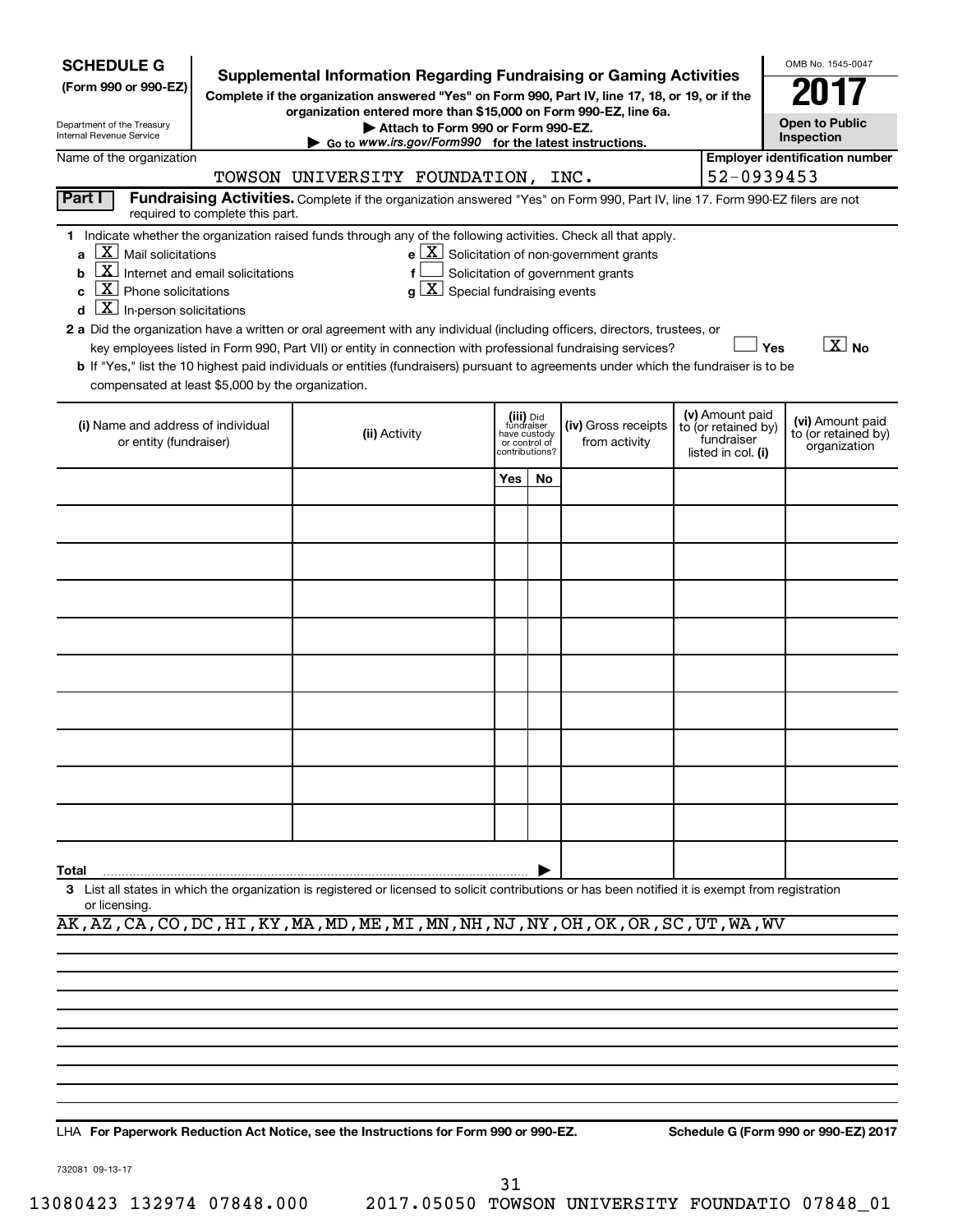52-0939453 Page 2 Schedule G (Form 990 or 990-EZ) 2017 Page TOWSON UNIVERSITY FOUNDATION, INC. 52-0939453 Part II | Fundraising Events. Complete if the organization answered "Yes" on Form 990, Part IV, line 18, or reported more than \$15,000

|                 |                 | of fundraising event contributions and gross income on Form 990-EZ, lines 1 and 6b. List events with gross receipts greater than \$5,000. |                          |                        |                         |                        |                  |                            |
|-----------------|-----------------|-------------------------------------------------------------------------------------------------------------------------------------------|--------------------------|------------------------|-------------------------|------------------------|------------------|----------------------------|
|                 |                 |                                                                                                                                           | (a) Event #1             |                        | (b) Event #2            |                        | (c) Other events | (d) Total events           |
|                 |                 |                                                                                                                                           | M'S LAX BULLBLACK & GOLD |                        |                         |                        |                  | (add col. (a) through      |
|                 |                 |                                                                                                                                           | ROAST & RIN HOF GOLF TO  |                        |                         |                        | 11               | col. (c)                   |
|                 |                 |                                                                                                                                           | (event type)             |                        | (event type)            |                        | (total number)   |                            |
| Revenue         |                 |                                                                                                                                           |                          |                        |                         |                        |                  |                            |
|                 |                 |                                                                                                                                           |                          | 45,193.                |                         | 41,369.                | 148,166.         | 234,728.                   |
|                 |                 |                                                                                                                                           |                          |                        |                         |                        |                  |                            |
|                 |                 |                                                                                                                                           |                          | 4,403.                 |                         | 7,519.                 | 74,063.          | 85,985.                    |
|                 |                 |                                                                                                                                           |                          |                        |                         |                        |                  |                            |
|                 | 3               | Gross income (line 1 minus line 2)                                                                                                        |                          | 40,790.                |                         | 33,850.                | 74,103.          | 148,743.                   |
|                 |                 |                                                                                                                                           |                          |                        |                         |                        |                  |                            |
|                 |                 |                                                                                                                                           |                          |                        |                         |                        |                  |                            |
|                 |                 |                                                                                                                                           |                          |                        |                         |                        |                  |                            |
|                 | 5.              |                                                                                                                                           |                          |                        |                         |                        |                  |                            |
| Direct Expenses | 6               |                                                                                                                                           |                          | 900.                   |                         | 15,417.                | 3,738.           | 20,055.                    |
|                 |                 |                                                                                                                                           |                          |                        |                         |                        |                  |                            |
|                 |                 |                                                                                                                                           |                          |                        |                         |                        |                  |                            |
|                 |                 |                                                                                                                                           |                          |                        |                         |                        |                  |                            |
|                 | 8               |                                                                                                                                           |                          |                        |                         |                        | 53,052.          |                            |
|                 | 9               |                                                                                                                                           |                          | $\frac{32,413}{1,195}$ |                         | $\frac{8,421}{11,088}$ | 11,054.          | $\frac{93,886}{23,337}$    |
|                 |                 | 10 Direct expense summary. Add lines 4 through 9 in column (d)                                                                            |                          |                        |                         |                        |                  | 137,278.                   |
|                 |                 | 11 Net income summary. Subtract line 10 from line 3, column (d)                                                                           |                          |                        |                         |                        |                  | 11,465.                    |
|                 | <b>Part III</b> | Gaming. Complete if the organization answered "Yes" on Form 990, Part IV, line 19, or reported more than                                  |                          |                        |                         |                        |                  |                            |
|                 |                 | \$15,000 on Form 990-EZ, line 6a.                                                                                                         |                          |                        |                         |                        |                  |                            |
|                 |                 |                                                                                                                                           | (a) Bingo                |                        | (b) Pull tabs/instant   |                        | (c) Other gaming | (d) Total gaming (add      |
| Revenue         |                 |                                                                                                                                           |                          |                        | bingo/progressive bingo |                        |                  | col. (a) through col. (c)) |
|                 |                 |                                                                                                                                           |                          |                        |                         |                        |                  |                            |
|                 | 1.              |                                                                                                                                           |                          |                        |                         |                        |                  |                            |
|                 |                 |                                                                                                                                           |                          |                        |                         |                        |                  |                            |
|                 |                 |                                                                                                                                           |                          |                        |                         |                        |                  |                            |
| Direct Expenses | 3               |                                                                                                                                           |                          |                        |                         |                        |                  |                            |
|                 |                 |                                                                                                                                           |                          |                        |                         |                        |                  |                            |
|                 | 4               |                                                                                                                                           |                          |                        |                         |                        |                  |                            |
|                 |                 |                                                                                                                                           |                          |                        |                         |                        |                  |                            |
|                 | 5               | Other direct expenses                                                                                                                     |                          |                        |                         |                        |                  |                            |
|                 |                 |                                                                                                                                           | Yes                      | %                      | Yes                     | %                      | Yes<br>%         |                            |
|                 |                 | 6 Volunteer labor                                                                                                                         | No                       |                        | No                      |                        | No               |                            |
|                 |                 |                                                                                                                                           |                          |                        |                         |                        |                  |                            |
|                 | 7               | Direct expense summary. Add lines 2 through 5 in column (d)                                                                               |                          |                        |                         |                        |                  |                            |
|                 |                 |                                                                                                                                           |                          |                        |                         |                        |                  |                            |
|                 | 8               |                                                                                                                                           |                          |                        |                         |                        |                  |                            |
|                 |                 |                                                                                                                                           |                          |                        |                         |                        |                  |                            |
| 9               |                 | Enter the state(s) in which the organization conducts gaming activities:                                                                  |                          |                        |                         |                        |                  | No                         |
| Yes             |                 |                                                                                                                                           |                          |                        |                         |                        |                  |                            |
|                 |                 |                                                                                                                                           |                          |                        |                         |                        |                  |                            |
|                 |                 | <b>b</b> If "No," explain:                                                                                                                |                          |                        |                         |                        |                  |                            |
|                 |                 |                                                                                                                                           |                          |                        |                         |                        |                  |                            |
|                 |                 |                                                                                                                                           |                          |                        |                         |                        |                  | Yes<br>No                  |

732082 09-13-17

**Schedule G (Form 990 or 990-EZ) 2017**

32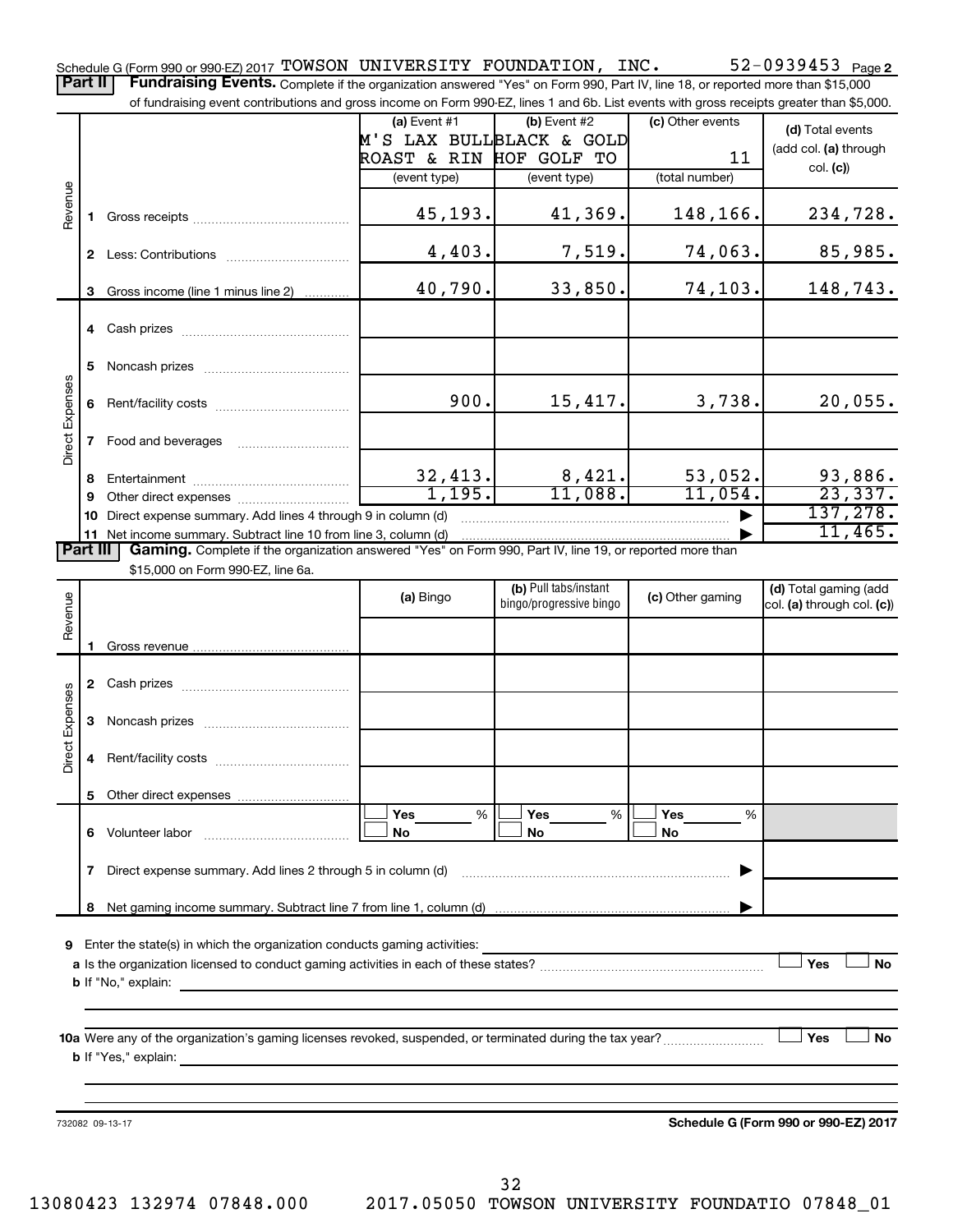|    | Schedule G (Form 990 or 990-EZ) 2017 TOWSON UNIVERSITY FOUNDATION, INC.                                                                                                                                                                                      |            | 52-0939453 Page 3 |
|----|--------------------------------------------------------------------------------------------------------------------------------------------------------------------------------------------------------------------------------------------------------------|------------|-------------------|
|    |                                                                                                                                                                                                                                                              | Yes        | <b>No</b>         |
|    | 12 Is the organization a grantor, beneficiary or trustee of a trust, or a member of a partnership or other entity formed                                                                                                                                     |            |                   |
|    |                                                                                                                                                                                                                                                              | $\Box$ Yes | <b>No</b>         |
|    | 13 Indicate the percentage of gaming activity conducted in:                                                                                                                                                                                                  |            |                   |
|    |                                                                                                                                                                                                                                                              | 13а        | %                 |
|    | <b>b</b> An outside facility <i>www.communicality www.communicality.communicality www.communicality www.communicality.communicality www.communicality.com</i>                                                                                                | 13b l      | $\%$              |
|    | 14 Enter the name and address of the person who prepares the organization's gaming/special events books and records:                                                                                                                                         |            |                   |
|    |                                                                                                                                                                                                                                                              |            |                   |
|    | Address $\blacktriangleright$<br><u>some started and the started and the started and the started and the started and the started and the started and</u>                                                                                                     |            |                   |
|    |                                                                                                                                                                                                                                                              |            | <b>No</b>         |
|    |                                                                                                                                                                                                                                                              |            |                   |
|    | of gaming revenue retained by the third party $\triangleright$ \$                                                                                                                                                                                            |            |                   |
|    | c If "Yes," enter name and address of the third party:                                                                                                                                                                                                       |            |                   |
|    |                                                                                                                                                                                                                                                              |            |                   |
|    | Address $\blacktriangleright$                                                                                                                                                                                                                                |            |                   |
|    | <u> Andreas Andreas Andreas Andreas Andreas Andreas Andreas Andreas Andreas Andreas Andreas Andreas Andreas Andr</u>                                                                                                                                         |            |                   |
| 16 | Gaming manager information:                                                                                                                                                                                                                                  |            |                   |
|    | Name $\blacktriangleright$                                                                                                                                                                                                                                   |            |                   |
|    | Gaming manager compensation > \$                                                                                                                                                                                                                             |            |                   |
|    |                                                                                                                                                                                                                                                              |            |                   |
|    | Description of services provided <b>by the contract of the contract of the contract of services provided</b>                                                                                                                                                 |            |                   |
|    |                                                                                                                                                                                                                                                              |            |                   |
|    | Director/officer<br>Employee<br>Independent contractor                                                                                                                                                                                                       |            |                   |
|    |                                                                                                                                                                                                                                                              |            |                   |
|    | <b>17</b> Mandatory distributions:                                                                                                                                                                                                                           |            |                   |
|    | <b>a</b> Is the organization required under state law to make charitable distributions from the gaming proceeds to                                                                                                                                           |            |                   |
|    | retain the state gaming license? $\Box$ No<br><b>b</b> Enter the amount of distributions required under state law to be distributed to other exempt organizations or spent in the                                                                            |            |                   |
|    | organization's own exempt activities during the tax year $\blacktriangleright$ \$                                                                                                                                                                            |            |                   |
|    | <b>Part IV</b><br>Supplemental Information. Provide the explanations required by Part I, line 2b, columns (iii) and (v); and Part III, lines 9, 9b, 10b, 15b,<br>15c, 16, and 17b, as applicable. Also provide any additional information. See instructions. |            |                   |
|    |                                                                                                                                                                                                                                                              |            |                   |
|    | SCHEDULE G, PART I, LINE 2B, COLUMN (III)                                                                                                                                                                                                                    |            |                   |
|    | ONSITE MANAGEMENT OF THE INSTITUTION'S ANNUAL PHONATHON, A PROGRAM                                                                                                                                                                                           |            |                   |
|    | RESPONSIBLE FOR INCREASING DOLLARS AND ACCELERATING DONOR ACQUISITION.                                                                                                                                                                                       |            |                   |
|    |                                                                                                                                                                                                                                                              |            |                   |
|    |                                                                                                                                                                                                                                                              |            |                   |
|    |                                                                                                                                                                                                                                                              |            |                   |
|    |                                                                                                                                                                                                                                                              |            |                   |
|    |                                                                                                                                                                                                                                                              |            |                   |
|    |                                                                                                                                                                                                                                                              |            |                   |
|    |                                                                                                                                                                                                                                                              |            |                   |
|    | Schedule G (Form 990 or 990-EZ) 2017<br>732083 09-13-17<br>33                                                                                                                                                                                                |            |                   |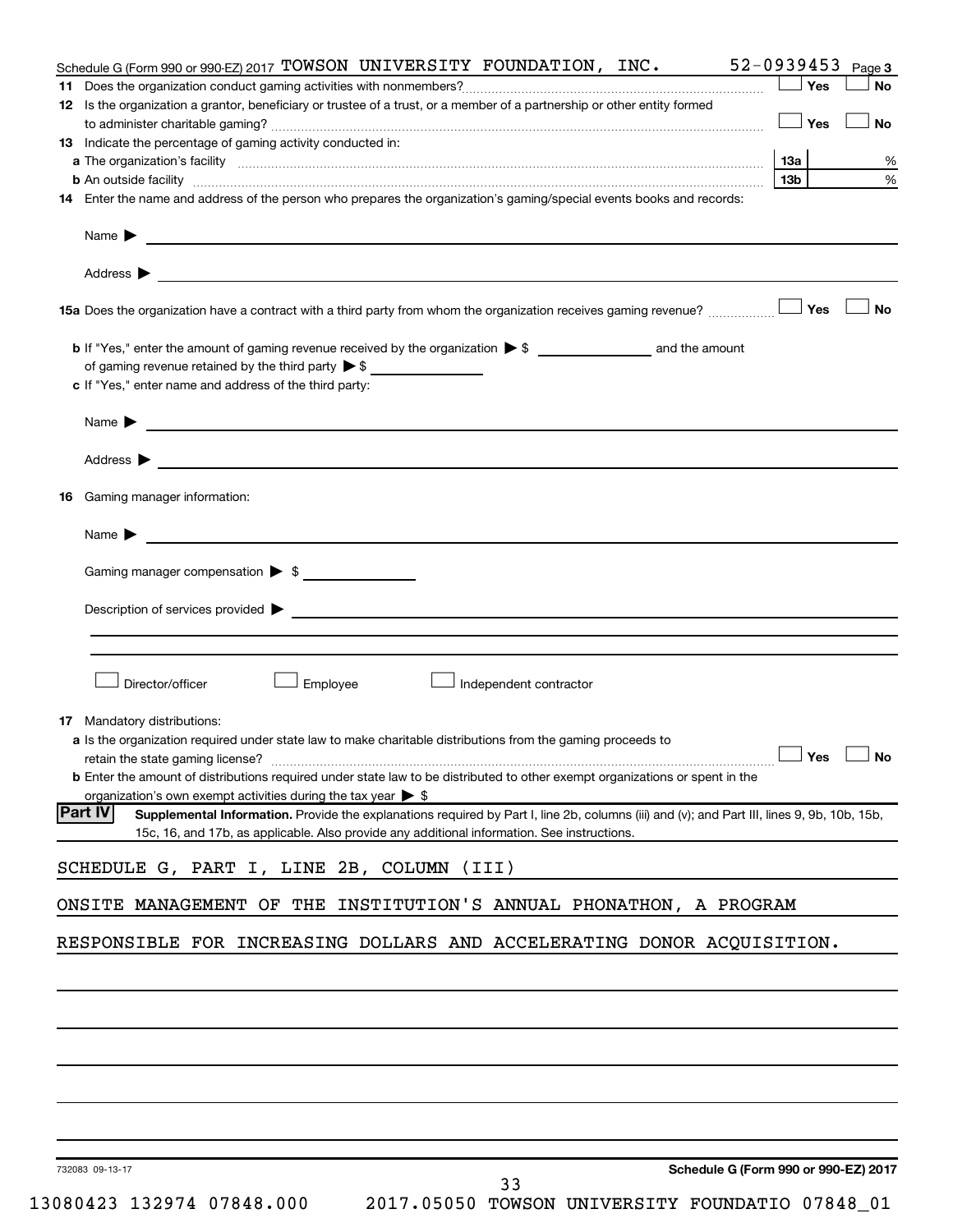| Schedule G (Form 990 or 990-EZ) TOWSON UNI<br><b>Part IV   Supplemental Information</b> (continued) |  | TOWSON UNIVERSITY FOUNDATION, INC. | $52 - 0939453$ Page 4           |  |
|-----------------------------------------------------------------------------------------------------|--|------------------------------------|---------------------------------|--|
|                                                                                                     |  |                                    |                                 |  |
|                                                                                                     |  |                                    |                                 |  |
|                                                                                                     |  |                                    |                                 |  |
|                                                                                                     |  |                                    |                                 |  |
|                                                                                                     |  |                                    |                                 |  |
|                                                                                                     |  |                                    |                                 |  |
|                                                                                                     |  |                                    |                                 |  |
|                                                                                                     |  |                                    |                                 |  |
|                                                                                                     |  |                                    |                                 |  |
|                                                                                                     |  |                                    |                                 |  |
|                                                                                                     |  |                                    |                                 |  |
|                                                                                                     |  |                                    |                                 |  |
|                                                                                                     |  |                                    |                                 |  |
|                                                                                                     |  |                                    |                                 |  |
|                                                                                                     |  |                                    |                                 |  |
|                                                                                                     |  |                                    |                                 |  |
|                                                                                                     |  |                                    |                                 |  |
|                                                                                                     |  |                                    |                                 |  |
|                                                                                                     |  |                                    |                                 |  |
|                                                                                                     |  |                                    |                                 |  |
|                                                                                                     |  |                                    |                                 |  |
|                                                                                                     |  |                                    |                                 |  |
|                                                                                                     |  |                                    |                                 |  |
|                                                                                                     |  |                                    |                                 |  |
|                                                                                                     |  |                                    |                                 |  |
|                                                                                                     |  |                                    |                                 |  |
|                                                                                                     |  |                                    |                                 |  |
|                                                                                                     |  |                                    |                                 |  |
|                                                                                                     |  |                                    |                                 |  |
|                                                                                                     |  |                                    |                                 |  |
|                                                                                                     |  |                                    |                                 |  |
|                                                                                                     |  |                                    |                                 |  |
|                                                                                                     |  |                                    |                                 |  |
|                                                                                                     |  |                                    |                                 |  |
|                                                                                                     |  |                                    |                                 |  |
|                                                                                                     |  |                                    |                                 |  |
|                                                                                                     |  |                                    |                                 |  |
|                                                                                                     |  |                                    |                                 |  |
|                                                                                                     |  |                                    |                                 |  |
|                                                                                                     |  |                                    |                                 |  |
|                                                                                                     |  |                                    |                                 |  |
|                                                                                                     |  |                                    |                                 |  |
|                                                                                                     |  |                                    |                                 |  |
|                                                                                                     |  |                                    |                                 |  |
|                                                                                                     |  |                                    |                                 |  |
|                                                                                                     |  |                                    |                                 |  |
|                                                                                                     |  |                                    |                                 |  |
|                                                                                                     |  |                                    |                                 |  |
|                                                                                                     |  |                                    |                                 |  |
|                                                                                                     |  |                                    |                                 |  |
|                                                                                                     |  |                                    | Schedule G (Form 990 or 990-EZ) |  |
| 732084 04-01-17                                                                                     |  | 34                                 |                                 |  |
|                                                                                                     |  |                                    |                                 |  |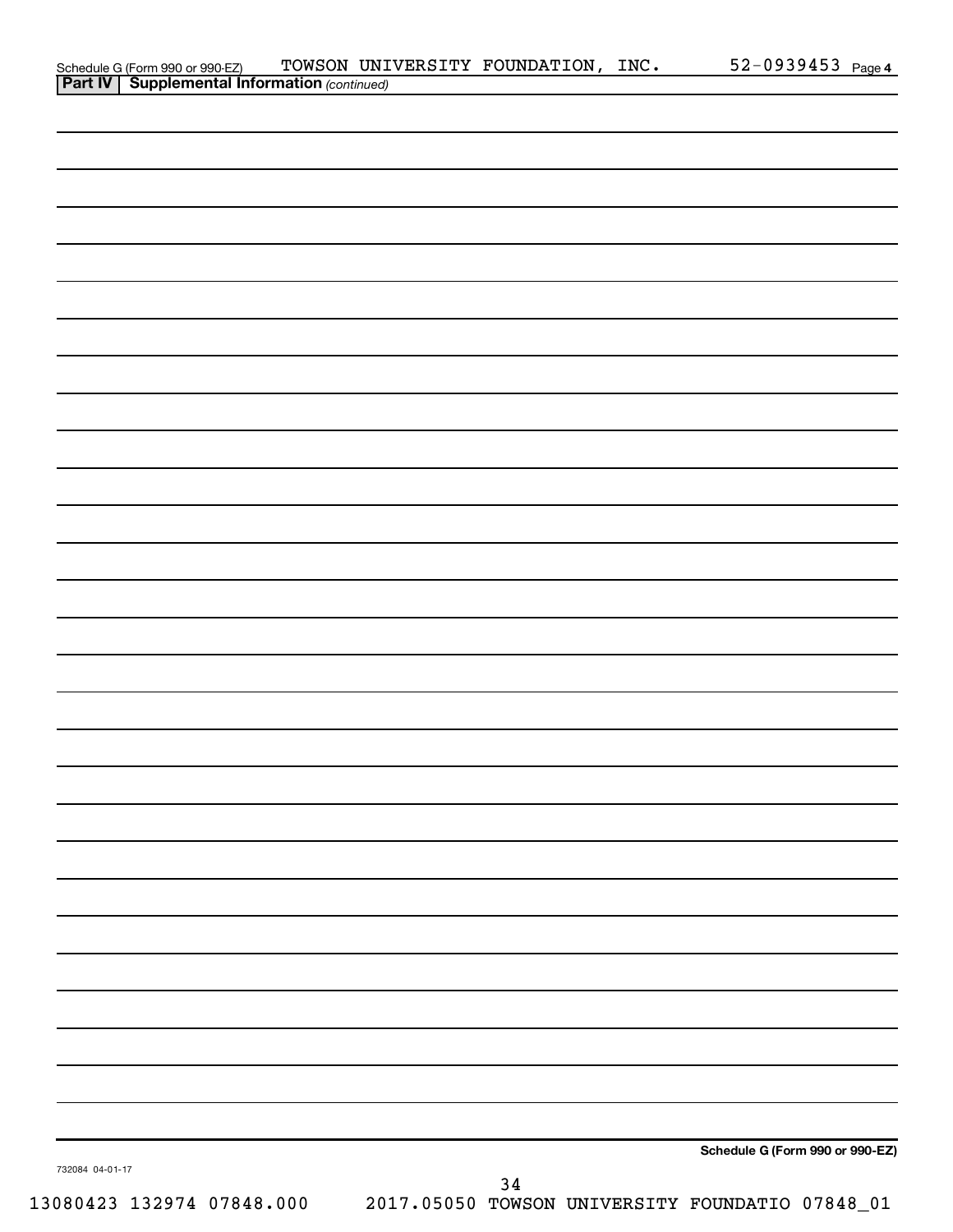| <b>SCHEDULE I</b><br>(Form 990)                                                                                                                                                                                                                                                                  |                | <b>Grants and Other Assistance to Organizations,</b><br>Governments, and Individuals in the United States |                                                                              |                                         |                                                                |                                          | OMB No. 1545-0047                                     |
|--------------------------------------------------------------------------------------------------------------------------------------------------------------------------------------------------------------------------------------------------------------------------------------------------|----------------|-----------------------------------------------------------------------------------------------------------|------------------------------------------------------------------------------|-----------------------------------------|----------------------------------------------------------------|------------------------------------------|-------------------------------------------------------|
|                                                                                                                                                                                                                                                                                                  |                | Complete if the organization answered "Yes" on Form 990, Part IV, line 21 or 22.                          |                                                                              |                                         |                                                                |                                          |                                                       |
| Department of the Treasury<br>Internal Revenue Service                                                                                                                                                                                                                                           |                |                                                                                                           | Attach to Form 990.<br>Go to www.irs.gov/Form990 for the latest information. |                                         |                                                                |                                          | <b>Open to Public</b><br>Inspection                   |
| Name of the organization                                                                                                                                                                                                                                                                         |                | TOWSON UNIVERSITY FOUNDATION, INC.                                                                        |                                                                              |                                         |                                                                |                                          | <b>Employer identification number</b><br>52-0939453   |
| Part I<br><b>General Information on Grants and Assistance</b>                                                                                                                                                                                                                                    |                |                                                                                                           |                                                                              |                                         |                                                                |                                          |                                                       |
| 1 Does the organization maintain records to substantiate the amount of the grants or assistance, the grantees' eligibility for the grants or assistance, and the selection                                                                                                                       |                |                                                                                                           |                                                                              |                                         |                                                                |                                          | $\boxed{\text{X}}$ Yes<br>l No                        |
| 2 Describe in Part IV the organization's procedures for monitoring the use of grant funds in the United States.<br>Part II<br>Grants and Other Assistance to Domestic Organizations and Domestic Governments. Complete if the organization answered "Yes" on Form 990, Part IV, line 21, for any |                |                                                                                                           |                                                                              |                                         |                                                                |                                          |                                                       |
| recipient that received more than \$5,000. Part II can be duplicated if additional space is needed.                                                                                                                                                                                              |                |                                                                                                           |                                                                              |                                         |                                                                |                                          |                                                       |
| 1 (a) Name and address of organization<br>or government                                                                                                                                                                                                                                          | $(b)$ EIN      | (c) IRC section<br>(if applicable)                                                                        | (d) Amount of<br>cash grant                                                  | (e) Amount of<br>non-cash<br>assistance | (f) Method of<br>valuation (book.<br>FMV, appraisal,<br>other) | (g) Description of<br>noncash assistance | (h) Purpose of grant<br>or assistance                 |
| TOWSON UNIVERSITY<br>8000 YORK ROAD<br>TOWSON, MD 21252-0001                                                                                                                                                                                                                                     | 52-6002033     | 501(C)(3)                                                                                                 | 1,522,774.                                                                   | $\mathbf{0}$                            |                                                                |                                          | SCHOLARSHIPS AND AWARDS<br>TO VARIOUS RECIPIENTS      |
| <b>TOWSON UNIVERSITY</b><br>8000 YORK ROAD<br>TOWSON, MD 21252-0001                                                                                                                                                                                                                              | $52 - 6002033$ | 501(C)(3)                                                                                                 | $\mathbf{0}$ .                                                               | 147.464.FMV                             |                                                                | EOUIPMENT                                | EQUIPMENT FOR USE OF<br>TOWSON UNIVERSITY<br>STUDENTS |
| TOWSON UNIVERSITY<br>8000 YORK ROAD<br>TOWSON, MD 21252-0001                                                                                                                                                                                                                                     | $52 - 6002033$ | 501(C)(3)                                                                                                 | 1,167,845.                                                                   | $\mathbf{0}$                            |                                                                |                                          | SEE SCHEDULE I PART IV                                |
|                                                                                                                                                                                                                                                                                                  |                |                                                                                                           |                                                                              |                                         |                                                                |                                          |                                                       |
|                                                                                                                                                                                                                                                                                                  |                |                                                                                                           |                                                                              |                                         |                                                                |                                          |                                                       |
|                                                                                                                                                                                                                                                                                                  |                |                                                                                                           |                                                                              |                                         |                                                                |                                          |                                                       |
| Enter total number of other organizations listed in the line 1 table<br>3                                                                                                                                                                                                                        |                |                                                                                                           |                                                                              |                                         |                                                                |                                          | з.<br>$\overline{0}$ .                                |

**For Paperwork Reduction Act Notice, see the Instructions for Form 990. Schedule I (Form 990) (2017)** LHA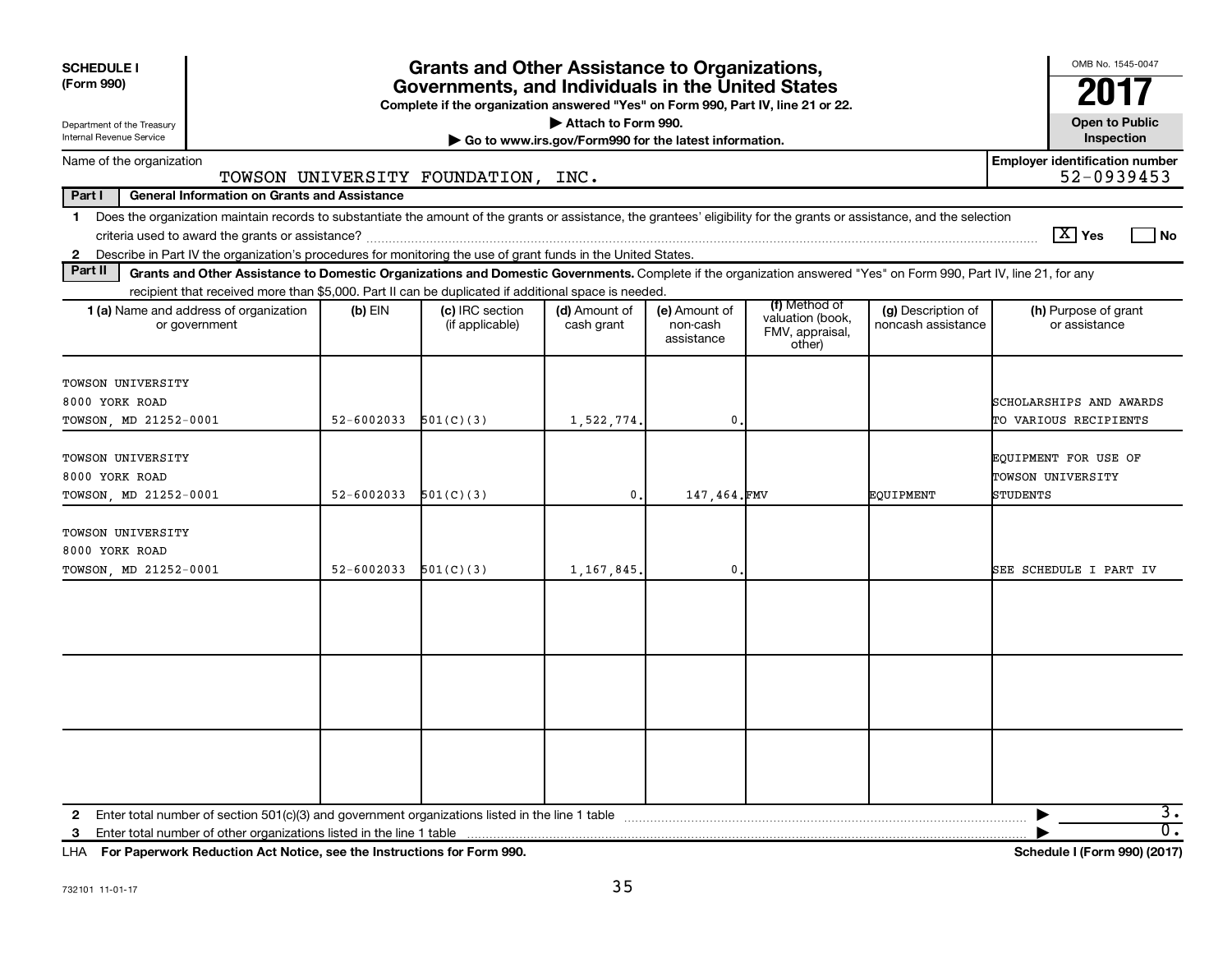Part IV | Supplemental Information. Provide the information required in Part I, line 2; Part III, column (b); and any other additional information.

SCHEDULE I, PART II

GRANTS INCLUDE REIMBURSEMENTS TO COVER EXPENSES PAID FOR BY TOWSON

UNIVERSITY, INCLUDING PAYROLL, COPIES, PRINTING, AND OTHER EXPENSES

INCURRED BY TOWSON UNIVERSITY.

| (a) Type of grant or assistance | (b) Number of<br>recipients | (c) Amount of<br>cash grant | (d) Amount of non-<br>cash assistance | (e) Method of valuation<br>(book, FMV, appraisal, other) | (f) Description of noncash assistance |
|---------------------------------|-----------------------------|-----------------------------|---------------------------------------|----------------------------------------------------------|---------------------------------------|
|                                 |                             |                             |                                       |                                                          |                                       |
|                                 |                             |                             |                                       |                                                          |                                       |
|                                 |                             |                             |                                       |                                                          |                                       |
|                                 |                             |                             |                                       |                                                          |                                       |
|                                 |                             |                             |                                       |                                                          |                                       |
|                                 |                             |                             |                                       |                                                          |                                       |
|                                 |                             |                             |                                       |                                                          |                                       |
|                                 |                             |                             |                                       |                                                          |                                       |
|                                 |                             |                             |                                       |                                                          |                                       |
|                                 |                             |                             |                                       |                                                          |                                       |

**2**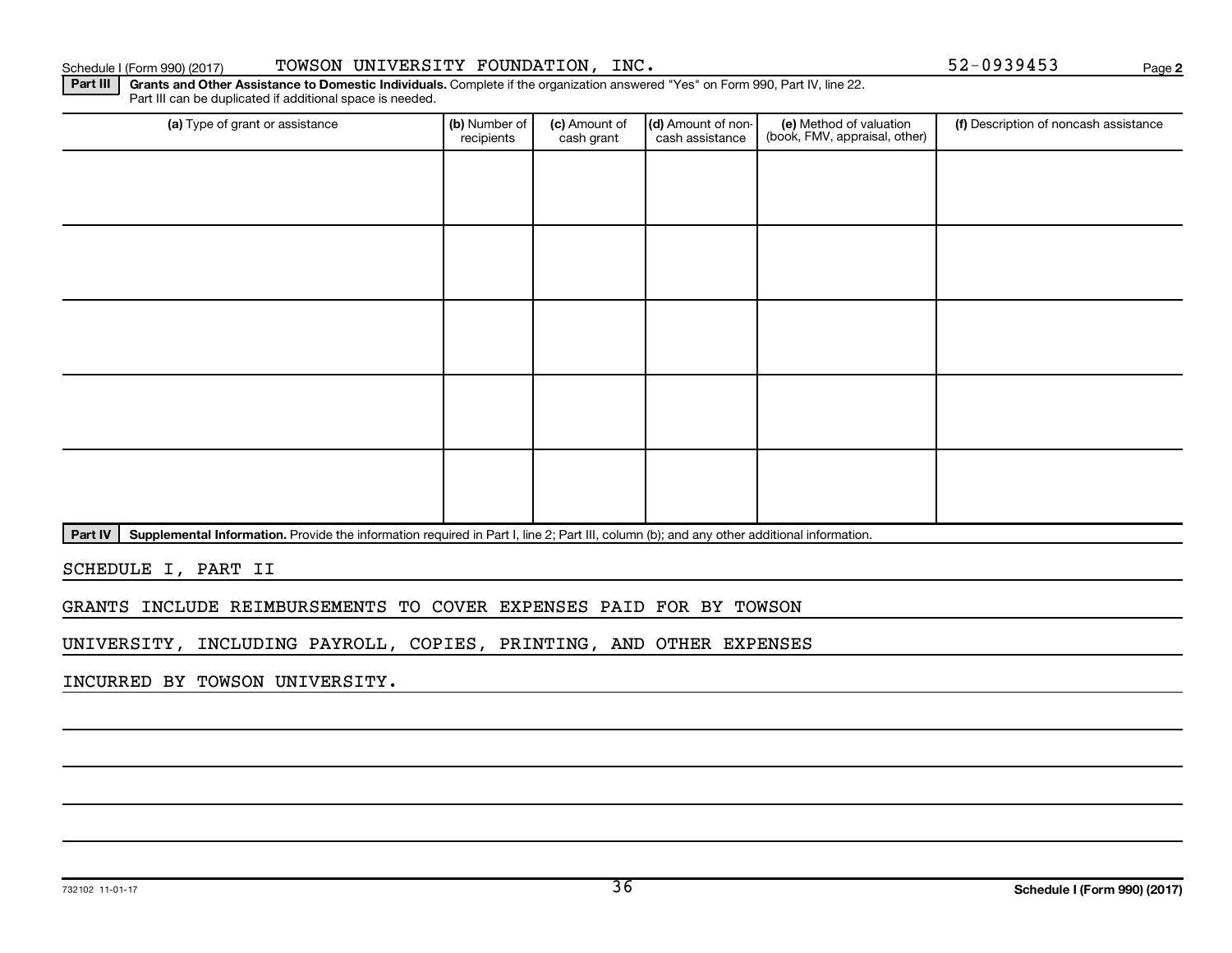|   | <b>Compensation Information</b><br><b>SCHEDULE J</b>                                                                                                                                                          |                                       | OMB No. 1545-0047     |            |                              |
|---|---------------------------------------------------------------------------------------------------------------------------------------------------------------------------------------------------------------|---------------------------------------|-----------------------|------------|------------------------------|
|   | (Form 990)<br>For certain Officers, Directors, Trustees, Key Employees, and Highest                                                                                                                           |                                       |                       |            |                              |
|   | <b>Compensated Employees</b>                                                                                                                                                                                  |                                       |                       |            |                              |
|   | Complete if the organization answered "Yes" on Form 990, Part IV, line 23.                                                                                                                                    |                                       | <b>Open to Public</b> |            |                              |
|   | Attach to Form 990.<br>Department of the Treasury<br>Go to www.irs.gov/Form990 for instructions and the latest information.<br>Internal Revenue Service                                                       |                                       | Inspection            |            |                              |
|   | Name of the organization                                                                                                                                                                                      | <b>Employer identification number</b> |                       |            |                              |
|   | TOWSON UNIVERSITY FOUNDATION, INC.                                                                                                                                                                            | 52-0939453                            |                       |            |                              |
|   | <b>Questions Regarding Compensation</b><br>Part I                                                                                                                                                             |                                       |                       |            |                              |
|   |                                                                                                                                                                                                               |                                       |                       | <b>Yes</b> | No                           |
|   | <b>1a</b> Check the appropriate box(es) if the organization provided any of the following to or for a person listed on Form 990,                                                                              |                                       |                       |            |                              |
|   | Part VII, Section A, line 1a. Complete Part III to provide any relevant information regarding these items.                                                                                                    |                                       |                       |            |                              |
|   | First-class or charter travel<br>Housing allowance or residence for personal use                                                                                                                              |                                       |                       |            |                              |
|   | Payments for business use of personal residence<br>Travel for companions                                                                                                                                      |                                       |                       |            |                              |
|   | Health or social club dues or initiation fees<br>Tax indemnification and gross-up payments                                                                                                                    |                                       |                       |            |                              |
|   | Discretionary spending account<br>Personal services (such as, maid, chauffeur, chef)                                                                                                                          |                                       |                       |            |                              |
|   |                                                                                                                                                                                                               |                                       |                       |            |                              |
|   | <b>b</b> If any of the boxes on line 1a are checked, did the organization follow a written policy regarding payment or                                                                                        |                                       |                       |            |                              |
|   | reimbursement or provision of all of the expenses described above? If "No," complete Part III to explain                                                                                                      |                                       | 1b                    |            |                              |
| 2 | Did the organization require substantiation prior to reimbursing or allowing expenses incurred by all directors,                                                                                              |                                       |                       |            |                              |
|   |                                                                                                                                                                                                               |                                       | $\mathbf{2}$          |            |                              |
|   |                                                                                                                                                                                                               |                                       |                       |            |                              |
| 3 | Indicate which, if any, of the following the filing organization used to establish the compensation of the organization's                                                                                     |                                       |                       |            |                              |
|   | CEO/Executive Director. Check all that apply. Do not check any boxes for methods used by a related organization to                                                                                            |                                       |                       |            |                              |
|   | establish compensation of the CEO/Executive Director, but explain in Part III.                                                                                                                                |                                       |                       |            |                              |
|   | $\underline{\mathbf{X}}$ Written employment contract<br>Compensation committee                                                                                                                                |                                       |                       |            |                              |
|   | Compensation survey or study<br>Independent compensation consultant                                                                                                                                           |                                       |                       |            |                              |
|   | $\overline{X}$ Form 990 of other organizations<br>Approval by the board or compensation committee                                                                                                             |                                       |                       |            |                              |
|   |                                                                                                                                                                                                               |                                       |                       |            |                              |
|   | During the year, did any person listed on Form 990, Part VII, Section A, line 1a, with respect to the filing                                                                                                  |                                       |                       |            |                              |
|   | organization or a related organization:                                                                                                                                                                       |                                       |                       |            |                              |
|   | Receive a severance payment or change-of-control payment?                                                                                                                                                     |                                       | 4a                    |            | х<br>$\overline{\textbf{x}}$ |
|   |                                                                                                                                                                                                               |                                       | 4b                    |            | $\overline{\text{x}}$        |
|   |                                                                                                                                                                                                               |                                       | 4c                    |            |                              |
|   | If "Yes" to any of lines 4a-c, list the persons and provide the applicable amounts for each item in Part III.                                                                                                 |                                       |                       |            |                              |
|   |                                                                                                                                                                                                               |                                       |                       |            |                              |
|   | Only section 501(c)(3), 501(c)(4), and 501(c)(29) organizations must complete lines 5-9.<br>For persons listed on Form 990, Part VII, Section A, line 1a, did the organization pay or accrue any compensation |                                       |                       |            |                              |
|   | contingent on the revenues of:                                                                                                                                                                                |                                       |                       |            |                              |
|   |                                                                                                                                                                                                               |                                       | 5a                    |            | x.                           |
|   |                                                                                                                                                                                                               |                                       | 5b                    |            | $\overline{\mathbf{X}}$      |
|   | If "Yes" on line 5a or 5b, describe in Part III.                                                                                                                                                              |                                       |                       |            |                              |
| 6 | For persons listed on Form 990, Part VII, Section A, line 1a, did the organization pay or accrue any compensation                                                                                             |                                       |                       |            |                              |
|   | contingent on the net earnings of:                                                                                                                                                                            |                                       |                       |            |                              |
|   |                                                                                                                                                                                                               |                                       | 6а                    |            | x.                           |
|   |                                                                                                                                                                                                               |                                       | 6b                    |            | $\overline{\mathbf{X}}$      |
|   | If "Yes" on line 6a or 6b, describe in Part III.                                                                                                                                                              |                                       |                       |            |                              |
|   | 7 For persons listed on Form 990, Part VII, Section A, line 1a, did the organization provide any nonfixed payments                                                                                            |                                       |                       |            |                              |
|   |                                                                                                                                                                                                               |                                       | 7                     |            | x.                           |
| 8 | Were any amounts reported on Form 990, Part VII, paid or accrued pursuant to a contract that was subject to the                                                                                               |                                       |                       |            |                              |
|   |                                                                                                                                                                                                               |                                       | 8                     |            | x.                           |
| 9 | If "Yes" on line 8, did the organization also follow the rebuttable presumption procedure described in                                                                                                        |                                       |                       |            |                              |
|   |                                                                                                                                                                                                               |                                       | 9                     |            |                              |
|   | LHA For Paperwork Reduction Act Notice, see the Instructions for Form 990.                                                                                                                                    | Schedule J (Form 990) 2017            |                       |            |                              |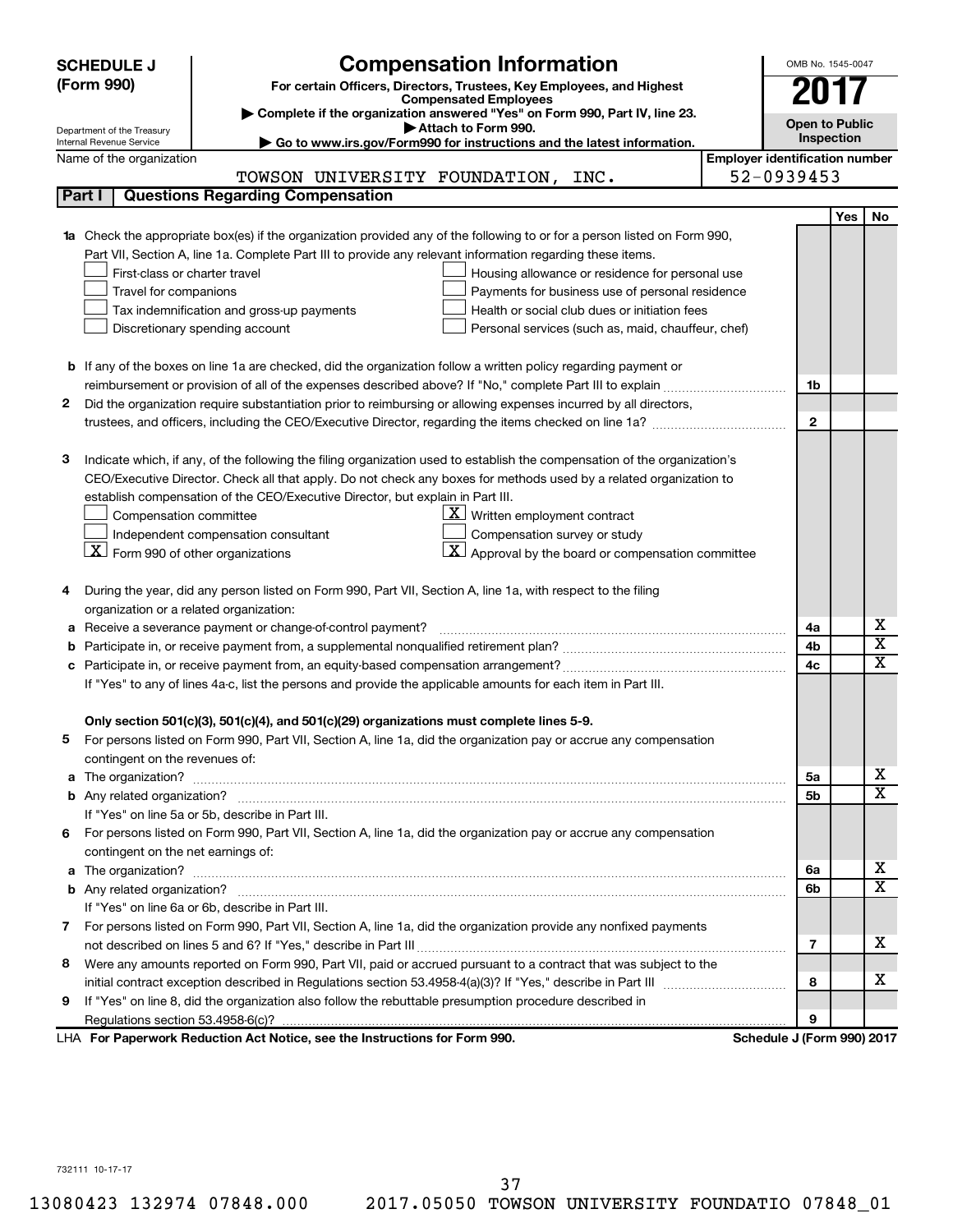**2**

### Part II | Officers, Directors, Trustees, Key Employees, and Highest Compensated Employees. Use duplicate copies if additional space is needed.

For each individual whose compensation must be reported on Schedule J, report compensation from the organization on row (i) and from related organizations, described in the instructions, on row (ii). Do not list any individuals that aren't listed on Form 990, Part VII.

Note: The sum of columns (B)(i)-(iii) for each listed individual must equal the total amount of Form 990, Part VII, Section A, line 1a, applicable column (D) and (E) amounts for that individual.

|                           |                   |                          | (B) Breakdown of W-2 and/or 1099-MISC compensation |                                           | (C) Retirement and             | (D) Nontaxable            | (E) Total of columns | (F) Compensation                                           |  |
|---------------------------|-------------------|--------------------------|----------------------------------------------------|-------------------------------------------|--------------------------------|---------------------------|----------------------|------------------------------------------------------------|--|
| (A) Name and Title        |                   | (i) Base<br>compensation | (ii) Bonus &<br>incentive<br>compensation          | (iii) Other<br>reportable<br>compensation | other deferred<br>compensation | $(B)(i)-(D)$<br>benefits  |                      | in column (B)<br>reported as deferred<br>on prior Form 990 |  |
| JOHN J. MEASE, JR.<br>(1) | (i)               | 144,195.                 | $\overline{0}$ .                                   | $\overline{\mathbf{0}}$ .                 | 10,454.                        | $\overline{\mathbf{0}}$ . | 154,649.             | $\overline{0}$ .                                           |  |
| VICE PRESIDENT/ CFO       | (ii)              | $\overline{0}$ .         | $\overline{0}$ .                                   | $\overline{0}$ .                          | $\overline{0}$ .               | $\overline{0}$ .          | $\overline{0}$ .     | $\overline{0}$ .                                           |  |
|                           | $(\sf{i})$        |                          |                                                    |                                           |                                |                           |                      |                                                            |  |
|                           | (ii)              |                          |                                                    |                                           |                                |                           |                      |                                                            |  |
|                           | $(\sf{i})$        |                          |                                                    |                                           |                                |                           |                      |                                                            |  |
|                           | (ii)              |                          |                                                    |                                           |                                |                           |                      |                                                            |  |
|                           | $(\sf{i})$        |                          |                                                    |                                           |                                |                           |                      |                                                            |  |
|                           | (i)               |                          |                                                    |                                           |                                |                           |                      |                                                            |  |
|                           | $(\sf{i})$        |                          |                                                    |                                           |                                |                           |                      |                                                            |  |
|                           | (i)               |                          |                                                    |                                           |                                |                           |                      |                                                            |  |
|                           | $(\sf{i})$        |                          |                                                    |                                           |                                |                           |                      |                                                            |  |
|                           | (i)               |                          |                                                    |                                           |                                |                           |                      |                                                            |  |
|                           | $(\sf{i})$        |                          |                                                    |                                           |                                |                           |                      |                                                            |  |
|                           | (ii)              |                          |                                                    |                                           |                                |                           |                      |                                                            |  |
|                           | $(\sf{i})$        |                          |                                                    |                                           |                                |                           |                      |                                                            |  |
|                           | (ii)              |                          |                                                    |                                           |                                |                           |                      |                                                            |  |
|                           | $(\sf{i})$<br>(i) |                          |                                                    |                                           |                                |                           |                      |                                                            |  |
|                           | $(\sf{i})$        |                          |                                                    |                                           |                                |                           |                      |                                                            |  |
|                           | (i)               |                          |                                                    |                                           |                                |                           |                      |                                                            |  |
|                           | $(\sf{i})$        |                          |                                                    |                                           |                                |                           |                      |                                                            |  |
|                           | (ii)              |                          |                                                    |                                           |                                |                           |                      |                                                            |  |
|                           | $(\sf{i})$        |                          |                                                    |                                           |                                |                           |                      |                                                            |  |
|                           | (ii)              |                          |                                                    |                                           |                                |                           |                      |                                                            |  |
|                           | $(\sf{i})$        |                          |                                                    |                                           |                                |                           |                      |                                                            |  |
|                           | (ii)              |                          |                                                    |                                           |                                |                           |                      |                                                            |  |
|                           | $(\sf{i})$        |                          |                                                    |                                           |                                |                           |                      |                                                            |  |
|                           | (ii)              |                          |                                                    |                                           |                                |                           |                      |                                                            |  |
|                           | $(\sf{i})$        |                          |                                                    |                                           |                                |                           |                      |                                                            |  |
|                           | (ii)              |                          |                                                    |                                           |                                |                           |                      |                                                            |  |
|                           | $(\sf{i})$        |                          |                                                    |                                           |                                |                           |                      |                                                            |  |
|                           | (ii)              |                          |                                                    |                                           |                                |                           |                      |                                                            |  |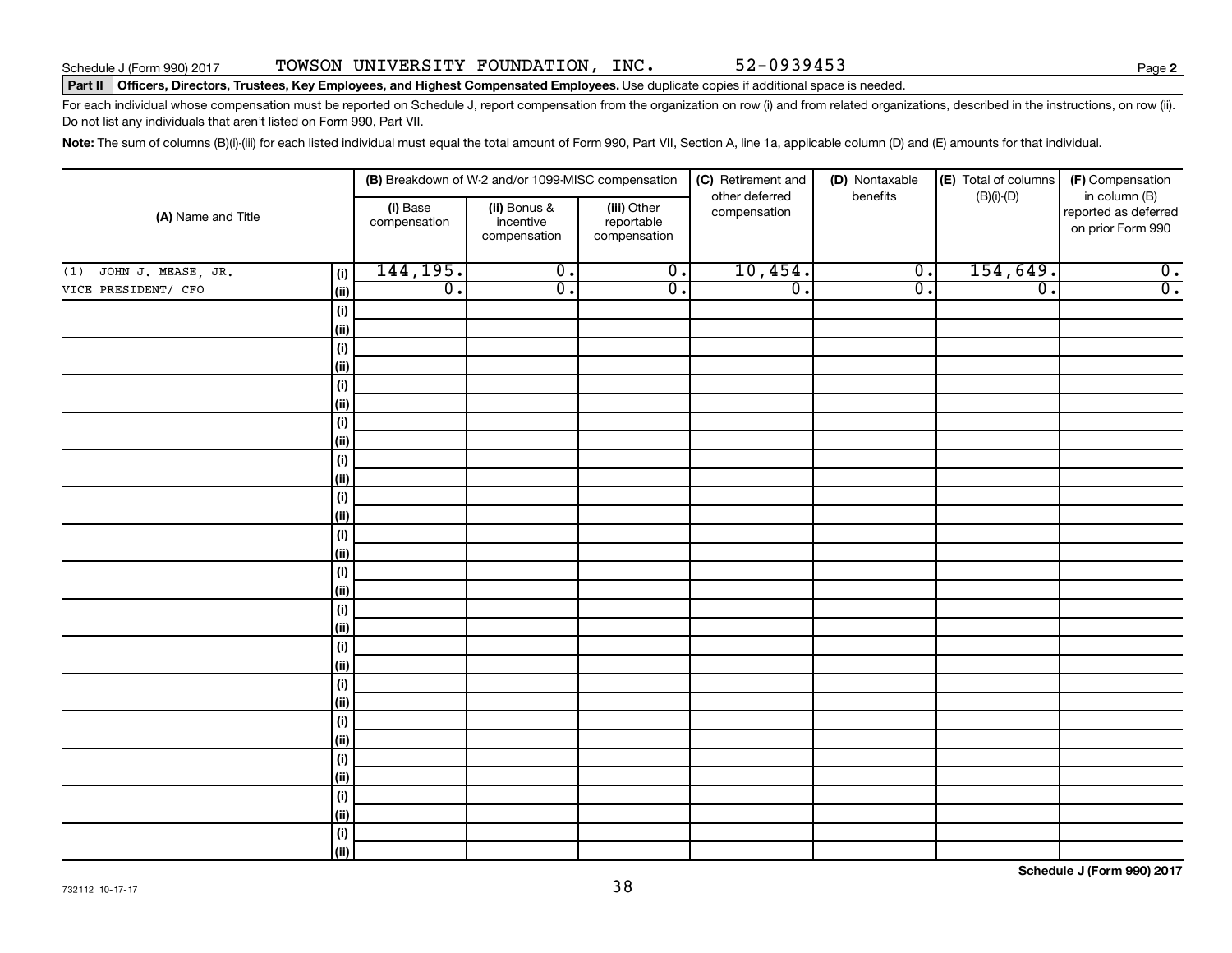## **Part III Supplemental Information**

Provide the information, explanation, or descriptions required for Part I, lines 1a, 1b, 3, 4a, 4b, 4c, 5a, 5b, 6a, 6b, 7, and 8, and for Part II. Also complete this part for any additional information.

**Schedule J (Form 990) 2017**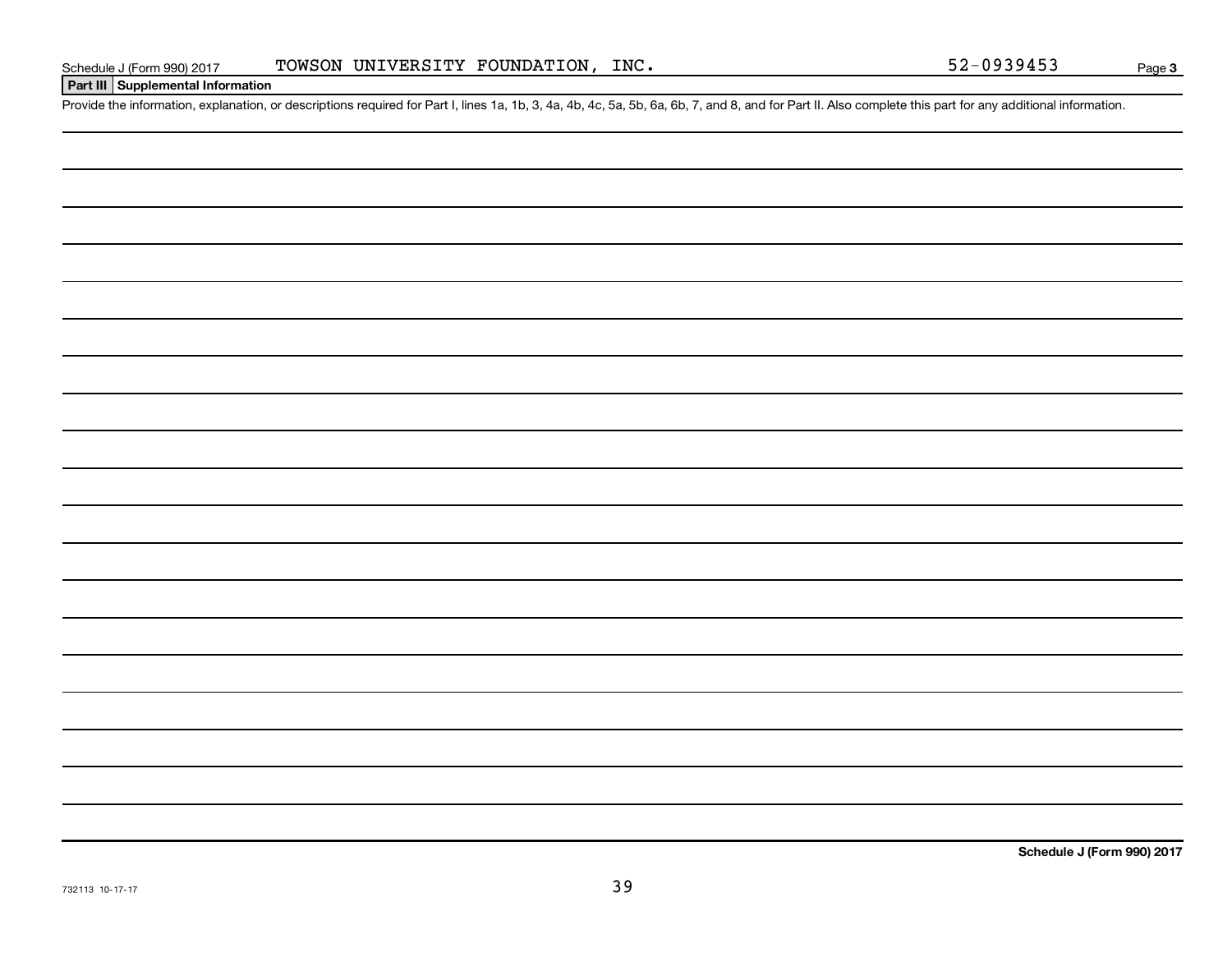| <b>SCHEDULE M</b> |  |
|-------------------|--|
| (Form 990)        |  |

## **Complete if the organizations answered "Yes" on Form 990, Part IV, lines 29 or 30.**<br>Suppose the organizations answered "Yes" on Form 990, Part IV, lines 29 or 30. **Noncash Contributions**

OMB No. 1545-0047

Department of the Treasury Internal Revenue Service

**Attach to Form 990.** J

**Open To Public Inspection**

Name of the organization

 **Go to www.irs.gov/Form990 for the latest information.** J

## TOWSON UNIVERSITY FOUNDATION, INC. 52-0939453

| <b>Employer identification number</b> |            |  |  |
|---------------------------------------|------------|--|--|
|                                       | EO AODALED |  |  |

| Part I  | <b>Types of Property</b>                                                                                                       |                               |                                      |                                                                                                      |                                                              |            |    |
|---------|--------------------------------------------------------------------------------------------------------------------------------|-------------------------------|--------------------------------------|------------------------------------------------------------------------------------------------------|--------------------------------------------------------------|------------|----|
|         |                                                                                                                                | (a)<br>Check if<br>applicable | (b)<br>Number of<br>contributions or | (c)<br>Noncash contribution<br>amounts reported on<br>items contributed Form 990, Part VIII, line 1g | (d)<br>Method of determining<br>noncash contribution amounts |            |    |
| 1.      |                                                                                                                                |                               |                                      |                                                                                                      |                                                              |            |    |
| 2       |                                                                                                                                |                               |                                      |                                                                                                      |                                                              |            |    |
| 3       |                                                                                                                                |                               |                                      |                                                                                                      |                                                              |            |    |
| 4       | Books and publications                                                                                                         |                               |                                      |                                                                                                      |                                                              |            |    |
| 5       | Clothing and household goods                                                                                                   |                               |                                      |                                                                                                      |                                                              |            |    |
| 6       |                                                                                                                                |                               |                                      |                                                                                                      |                                                              |            |    |
| 7       |                                                                                                                                |                               |                                      |                                                                                                      |                                                              |            |    |
| 8       |                                                                                                                                |                               |                                      |                                                                                                      |                                                              |            |    |
| 9       | Securities - Publicly traded                                                                                                   | $\overline{\text{x}}$         | 14                                   |                                                                                                      | 94, 295. MEAN VAL/SH-GIFT DAT                                |            |    |
| 10      | Securities - Closely held stock                                                                                                |                               |                                      |                                                                                                      |                                                              |            |    |
| 11      | Securities - Partnership, LLC, or<br>trust interests                                                                           |                               |                                      |                                                                                                      |                                                              |            |    |
| 12      | Securities - Miscellaneous                                                                                                     |                               |                                      |                                                                                                      |                                                              |            |    |
| 13      | Qualified conservation contribution -                                                                                          |                               |                                      |                                                                                                      |                                                              |            |    |
| 14      | Qualified conservation contribution - Other                                                                                    |                               |                                      |                                                                                                      |                                                              |            |    |
| 15      | Real estate - Residential                                                                                                      |                               |                                      |                                                                                                      |                                                              |            |    |
| 16      | Real estate - Commercial                                                                                                       |                               |                                      |                                                                                                      |                                                              |            |    |
| 17      |                                                                                                                                |                               |                                      |                                                                                                      |                                                              |            |    |
| 18      |                                                                                                                                |                               |                                      |                                                                                                      |                                                              |            |    |
| 19      |                                                                                                                                |                               |                                      |                                                                                                      |                                                              |            |    |
| 20      | Drugs and medical supplies                                                                                                     |                               |                                      |                                                                                                      |                                                              |            |    |
| 21      |                                                                                                                                |                               |                                      |                                                                                                      |                                                              |            |    |
| 22      |                                                                                                                                |                               |                                      |                                                                                                      |                                                              |            |    |
| 23      |                                                                                                                                |                               |                                      |                                                                                                      |                                                              |            |    |
| 24      |                                                                                                                                |                               |                                      |                                                                                                      |                                                              |            |    |
| 25      | ( EQUIPMENT<br>Other $\blacktriangleright$                                                                                     | X                             | $\overline{21}7$                     |                                                                                                      | 56,408. FAIR MARKET VALUE ES                                 |            |    |
| 26      | Other $\blacktriangleright$<br><u>and the state of the state</u>                                                               |                               |                                      |                                                                                                      |                                                              |            |    |
| 27      | Other $\blacktriangleright$                                                                                                    |                               |                                      |                                                                                                      |                                                              |            |    |
| 28      | Other $\blacktriangleright$                                                                                                    |                               |                                      |                                                                                                      |                                                              |            |    |
| 29      | Number of Forms 8283 received by the organization during the tax year for contributions                                        |                               |                                      |                                                                                                      |                                                              |            |    |
|         | for which the organization completed Form 8283, Part IV, Donee Acknowledgement                                                 |                               |                                      | 29                                                                                                   |                                                              | 0          |    |
|         |                                                                                                                                |                               |                                      |                                                                                                      |                                                              | Yes        | No |
|         | 30a During the year, did the organization receive by contribution any property reported in Part I, lines 1 through 28, that it |                               |                                      |                                                                                                      |                                                              |            |    |
|         | must hold for at least three years from the date of the initial contribution, and which isn't required to be used for          |                               |                                      |                                                                                                      |                                                              |            |    |
|         |                                                                                                                                |                               |                                      |                                                                                                      |                                                              | 30a        | х  |
|         | <b>b</b> If "Yes," describe the arrangement in Part II.                                                                        |                               |                                      |                                                                                                      |                                                              |            |    |
| 31      | Does the organization have a gift acceptance policy that requires the review of any nonstandard contributions?                 |                               |                                      |                                                                                                      |                                                              | х<br>31    |    |
|         | 32a Does the organization hire or use third parties or related organizations to solicit, process, or sell noncash              |                               |                                      |                                                                                                      |                                                              |            |    |
|         | contributions?<br><b>b</b> If "Yes," describe in Part II.                                                                      |                               |                                      |                                                                                                      |                                                              | <b>32a</b> | х  |
| 33      | If the organization didn't report an amount in column (c) for a type of property for which column (a) is checked,              |                               |                                      |                                                                                                      |                                                              |            |    |
|         |                                                                                                                                |                               |                                      |                                                                                                      |                                                              |            |    |
| <b></b> | describe in Part II.<br>escripe in Part II.<br>Eex Benemusrk Beduction Act Notice, can the Instructions for Eerm 000.          |                               |                                      |                                                                                                      | Calcedota M (Fause 000) 0047                                 |            |    |

**For Paperwork Reduction Act Notice, see the Instructions for Form 990. Schedule M (Form 990) 2017** LHA

732141 09-07-17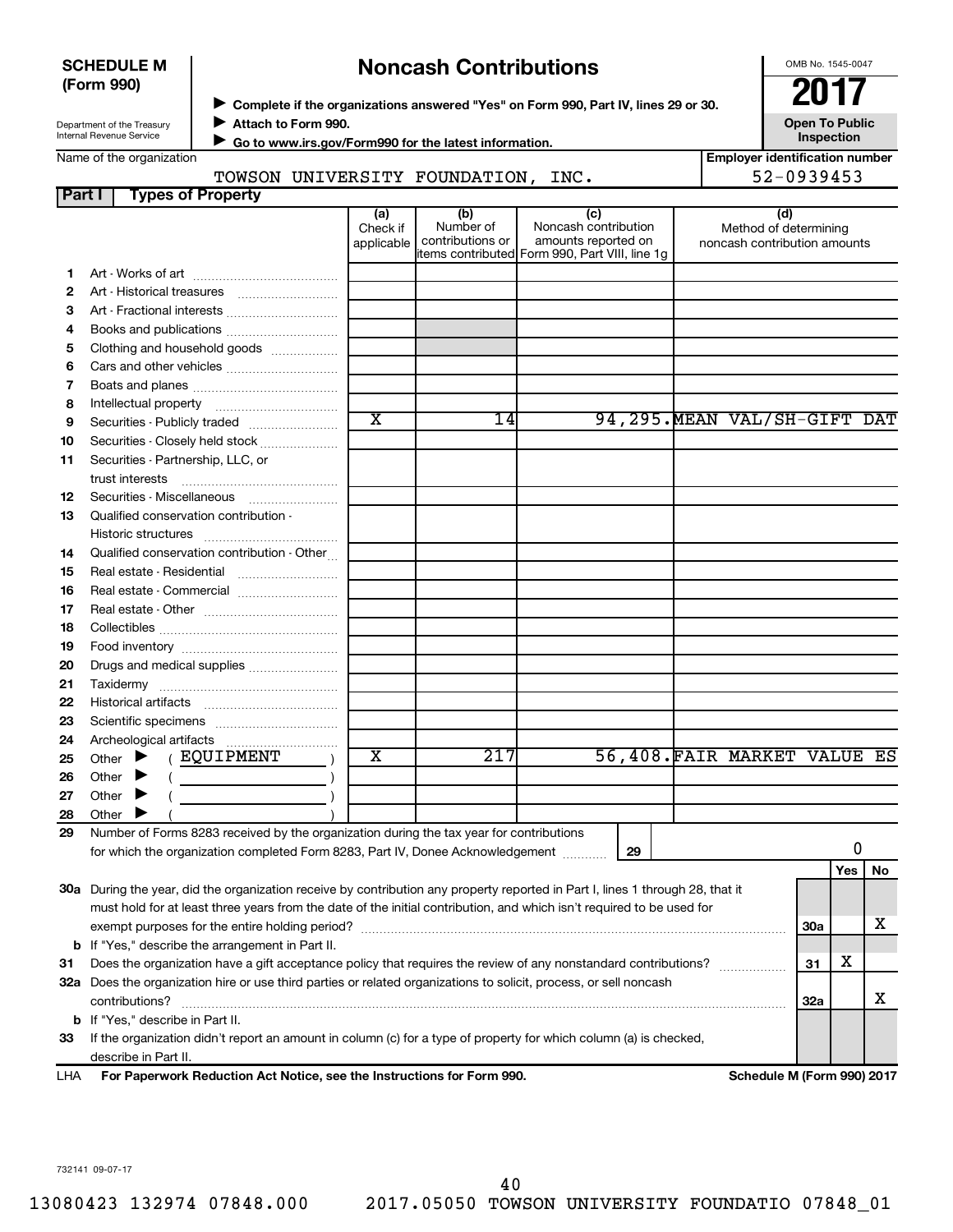|  |  | Schedule M (Form 990) 2017 TOWSON UNIVERSITY FOUNDATION, INC. | 52-0939453                                                                                                                                | Page |
|--|--|---------------------------------------------------------------|-------------------------------------------------------------------------------------------------------------------------------------------|------|
|  |  |                                                               | <b>Part II</b> Supplemental Information. Provide the information required by Part I, lines 30b, 32b, and 33, and whether the organization |      |

**2**

Provide the information required by Part I, lines 30b, 32b, and 33, and whether the organization is reporting in Part I, column (b), the number of contributions, the number of items received, or a combination of both. Also complete this part for any additional information.

|                 | 13080423 132974 07848.000 |  | $41\,$ | 2017.05050 TOWSON UNIVERSITY FOUNDATIO 07848_01 |                            |  |
|-----------------|---------------------------|--|--------|-------------------------------------------------|----------------------------|--|
| 732142 09-07-17 |                           |  |        |                                                 | Schedule M (Form 990) 2017 |  |
|                 |                           |  |        |                                                 |                            |  |
|                 |                           |  |        |                                                 |                            |  |
|                 |                           |  |        |                                                 |                            |  |
|                 |                           |  |        |                                                 |                            |  |
|                 |                           |  |        |                                                 |                            |  |
|                 |                           |  |        |                                                 |                            |  |
|                 |                           |  |        |                                                 |                            |  |
|                 |                           |  |        |                                                 |                            |  |
|                 |                           |  |        |                                                 |                            |  |
|                 |                           |  |        |                                                 |                            |  |
|                 |                           |  |        |                                                 |                            |  |
|                 |                           |  |        |                                                 |                            |  |
|                 |                           |  |        |                                                 |                            |  |
|                 |                           |  |        |                                                 |                            |  |
|                 |                           |  |        |                                                 |                            |  |
|                 |                           |  |        |                                                 |                            |  |
|                 |                           |  |        |                                                 |                            |  |
|                 |                           |  |        |                                                 |                            |  |
|                 |                           |  |        |                                                 |                            |  |
|                 |                           |  |        |                                                 |                            |  |
|                 |                           |  |        |                                                 |                            |  |
|                 |                           |  |        |                                                 |                            |  |
|                 |                           |  |        |                                                 |                            |  |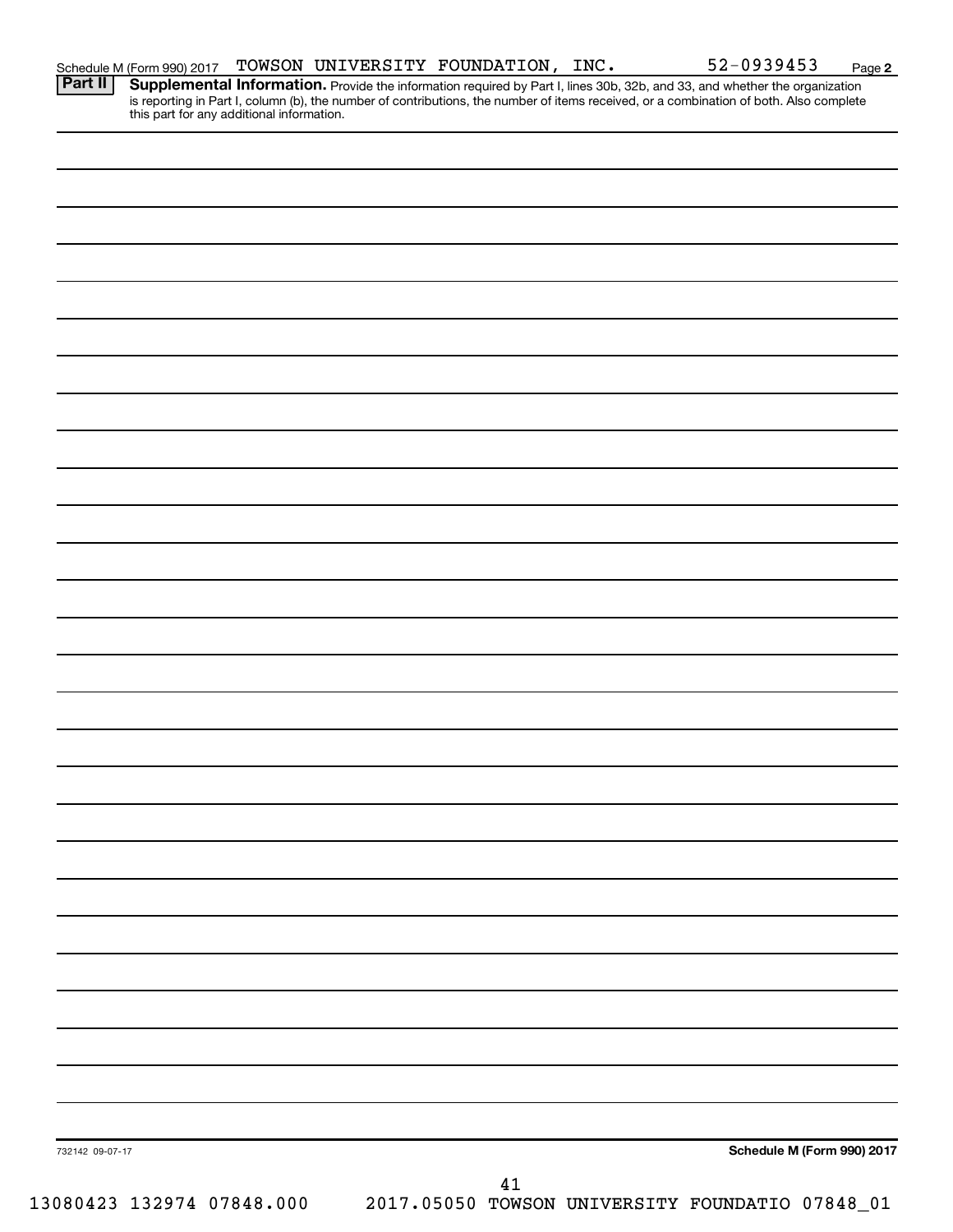**(Form 990 or 990-EZ)**

Department of the Treasury Internal Revenue Service Name of the organization

**Complete to provide information for responses to specific questions on Form 990 or 990-EZ or to provide any additional information. | Attach to Form 990 or 990-EZ. | Go to www.irs.gov/Form990 for the latest information. SCHEDULE O Supplemental Information to Form 990 or 990-EZ** <br>(Form 990 or 990-EZ) Complete to provide information for responses to specific questions on



TOWSON UNIVERSITY FOUNDATION, INC. 52-0939453

**Employer identification number**

FORM 990, PART III, LINE 1, DESCRIPTION OF ORGANIZATION MISSION:

EDUCATION AND SUPPORT ACTIVITIES THAT MAY BE CONDUCTED BY TOWSON

UNIVERSITY.

FORM 990, PART III, LINE 4A, PROGRAM SERVICE ACCOMPLISHMENTS:

UNIVERSITY EDUCATION, PRIVATE FUNDING FROM GENEROUS DONORS ALLOWS

TODAY'S STUDENTS AND TOMORROW'S LEADERS TO MEET THEIR FINANCIAL

OBLIGATIONS. IN THE FISCAL YEAR ENDING JUNE 30, 2018, THE FOUNDATION

MADE PAYMENTS TO TOWSON UNIVERSITY THAT REPRESENT 890 SEPARATE

SCHOLARSHIP AWARDS TO DESERVING STUDENTS TOTALING \$1,522,774.

FORM 990, PART III, LINE 4C, PROGRAM SERVICE ACCOMPLISHMENTS:

AVAILABLE TO THE UNIVERSITY PRESIDENT THROUGH THE UNRESTRICTED BUDGET

PROCESS THAT HELPED TO SUPPORT THE VARIOUS PRESIDENTIAL INITIATIVES

DEVELOPED FROM YEAR TO YEAR. THESE ARE INITIATIVES THAT MIGHT OTHERWISE

NOT MOVE FORWARD DUE TO THE LACK OF OTHER FUNDING SOURCES.

FORM 990, PART III, LINE 4D, OTHER PROGRAM SERVICES: THE \$1,788,051 OF OTHER PROGRAM SERVICE EXPENSES RELATE TO EXPENSES THAT SUPPORT THE VARIETY OF PROGRAMS OFFERED BY TOWSON UNIVERSITY FOR THE BENEFIT OF THE STUDENTS, FACULTY AND STAFF OF THE UNIVERSITY. ALL EXPENSES SUPPORT THE CORE MISSION OF THE FOUNDATION AND THEREFORE THAT OF THE UNIVERSITY AS WELL. THE FOUNDATION EXISTS TO SUPPORT THE UNIVERSITY THROUGH THESE EXPENDITURES. EXPENSES \$ 1,788,051. INCLUDING GRANTS OF \$ 81,325. REVENUE \$ 489,228.

732211 09-07-17 LHA For Paperwork Reduction Act Notice, see the Instructions for Form 990 or 990-EZ. Schedule O (Form 990 or 990-EZ) (2017)

42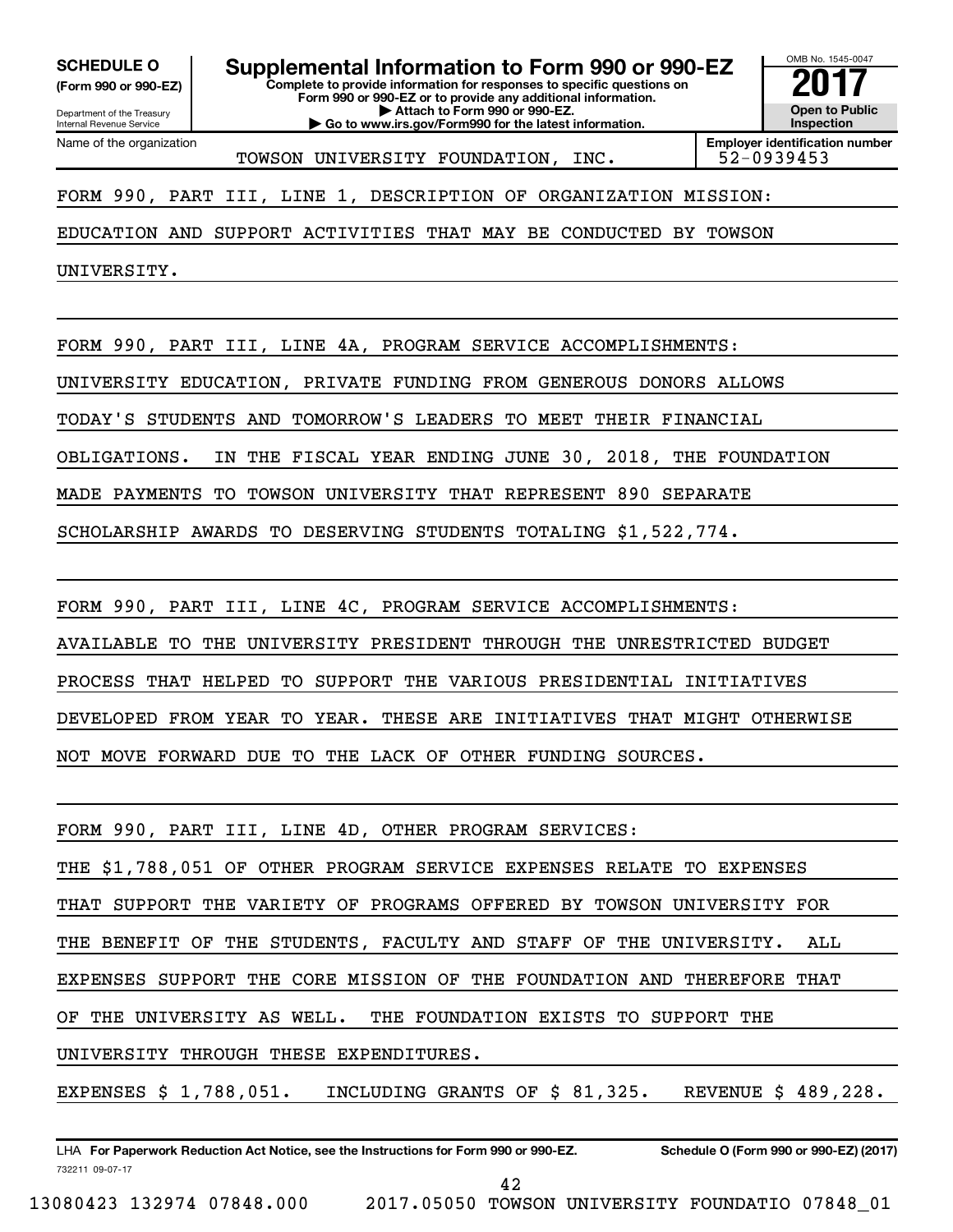| Schedule O (Form 990 or 990-EZ) (2017)                                      | Page 2                                                  |
|-----------------------------------------------------------------------------|---------------------------------------------------------|
| Name of the organization<br>UNIVERSITY FOUNDATION, INC.<br>TOWSON           | <b>Employer identification number</b><br>$52 - 0939453$ |
| FORM 990, PART VI, SECTION B, LINE 11B:                                     |                                                         |
| THE FULL BOARD OF DIRECTORS HAS AUTHORIZED THE FOUNDATION'S AUDIT COMMITTEE |                                                         |
| CONDUCT THE ANNUAL REVIEW OF THE FORM 990, ON BEHALF OF THE ENTIRE<br>TO .  | <b>BOARD</b>                                            |
| IN MAY,<br>MEETING<br>OF.<br>DIRECTORS.<br>AT THE<br>ANNUAL BOARD           | THE AUDIT COMMITTEE                                     |
| CHAIR REPORTS THE COMMITTEE'S FINDINGS AND THE RESULTS OF                   | THEIR<br>TО<br><b>REVIEW</b>                            |
| ENTIRE FULL BOARD, THEREBY MAKING THE FULL BOARD AWARE OF<br>THE            | THE<br>FORM 990                                         |
| FILED.<br>AS                                                                |                                                         |

FORM 990, PART VI, SECTION B, LINE 12C:

ANNUALLY, A DISCLOSURE FORM IS SENT TO EACH MEMBER OF THE BOARD OF

DIRECTORS. THE FORM MUST BE COMPLETED, SIGNED AND RETURNED TO THE

FOUNDATION. ONCE RETURNED, THE FORMS ARE REVIEWED BY THE VICE PRESIDENT.

IF THERE ARE ANY FORMS INDICATING A POTENTIAL CONFLICT, THOSE FORMS ARE

SHARED WITH THE EXECUTIVE VICE PRESIDENT AND THE BOARD PRESIDENT FOR

FURTHER REVIEW, ACTION AND REMEDY, IF NECESSARY.

FORM 990, PART VI, SECTION B, LINE 15:

THE BOARD PRESIDENT CONSULTS WITH THE BOARD'S EXECUTIVE COMMITTEE ON ALL COMPENSATION MATTERS CONCERNING THE VICE PRESIDENT. THE ENTIRE PROCESS IS GOVERNED BY OUR APPROVED AND OPERATIONAL EXECUTIVE COMPENSATION POLICY.

FORM 990, PART VI, LINE 17, LIST OF STATES RECEIVING COPY OF FORM 990: AK,AZ,CA,CO,DC,HI,KY,MA,MD,ME,MI,MN,NH,NJ,NY,OH,OK,OR,SC,UT,WA,WV

| FORM 990, PART VI, SECTION C, LINE 19:                                 |                                        |
|------------------------------------------------------------------------|----------------------------------------|
| ON OUR WEBSITE, WE MAKE THE AUDITED FINANCIAL STATEMENTS AND CERTAIN   |                                        |
| GOVERNING DOCUMENTS AVAILABLE FOR REVIEW. WE ALSO MAKE THESE DOCUMENTS |                                        |
| AVAILABLE UPON REQUEST.                                                |                                        |
| 732212 09-07-17<br>43                                                  | Schedule O (Form 990 or 990-EZ) (2017) |